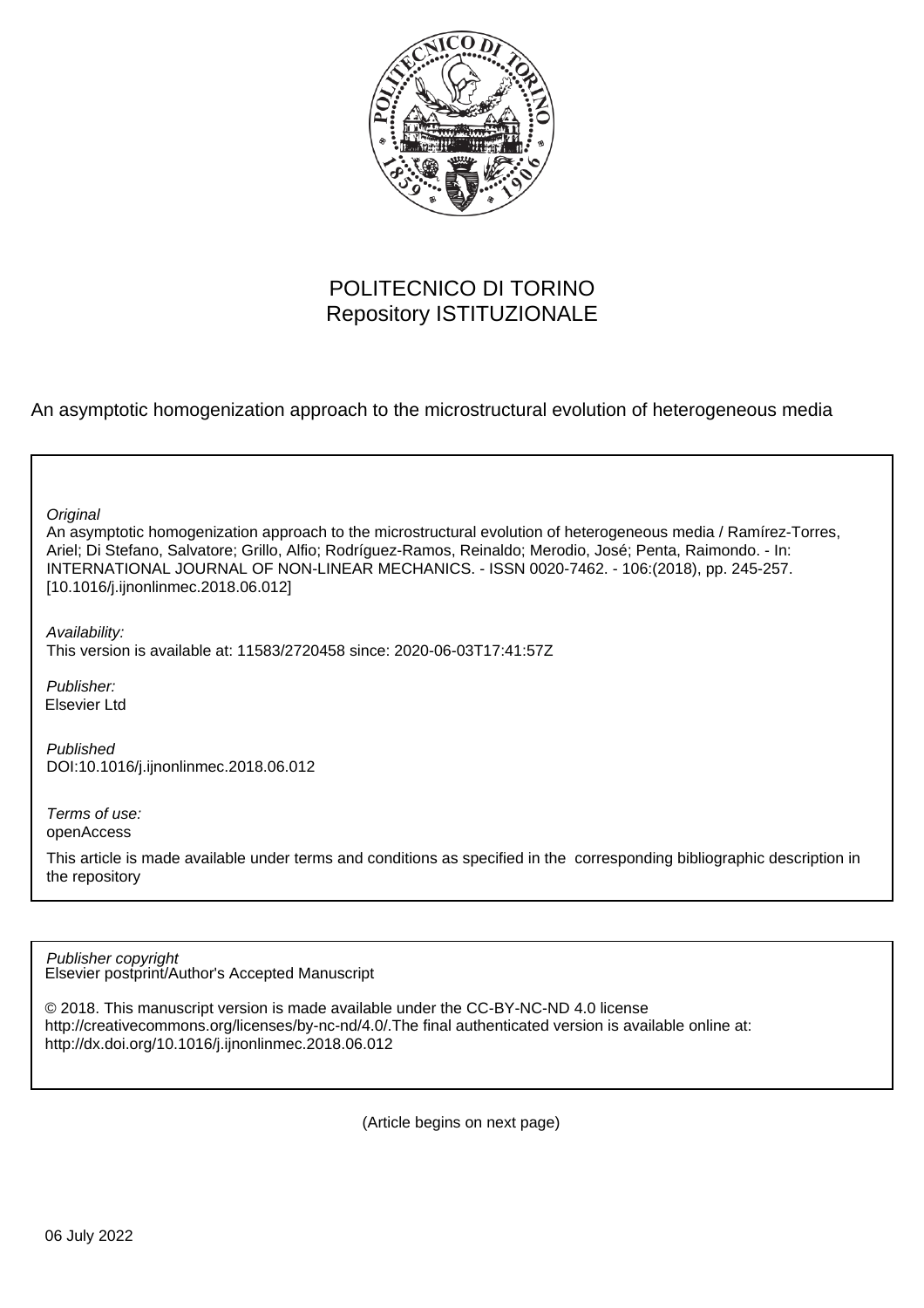| $\overline{1}$    | An Asymptotic Homogenization Approach to the                                                        |
|-------------------|-----------------------------------------------------------------------------------------------------|
| $\overline{2}$    | Microstructural Evolution of Heterogeneous Media                                                    |
| 3                 | Ariel Ramírez-Torres <sup>a</sup> , Salvatore Di Stefano <sup>a</sup> , Alfio Grillo <sup>a</sup> , |
| $\overline{4}$    | Reinaldo Rodríguez-Ramos <sup>b</sup> , José Merodio <sup>c</sup> , Raimondo Penta <sup>d,*</sup>   |
| 5                 | "Dipartimento di Scienze Matematiche "G. L. Lagrange",                                              |
| 6                 | Politecnico di Torino, Torino, 10129, Italy                                                         |
| $\overline{7}$    | $b$ Departamento de Matemáticas, Facultad de Matemática y Computación,                              |
| 8                 | Universidad de La Habana, La Habana, CP 10400, Cuba                                                 |
| $\mathbf{Q}$      | ${}^c$ Departamento de Mecánica de los Medios Continuos y T. Estructuras,                           |
| 10                | E.T.S. de Caminos, Canales y Puertos,                                                               |
| 11                | Universidad Politécnica de Madrid, Madrid, CP 28040, Spain                                          |
| $12 \overline{ }$ | <sup>d</sup> School of Mathematics and Statistics, Mathematics and Statistics Building,             |
| 13                | University of Glasgow, University Place, Glasgow G12 8QQ, UK                                        |
|                   |                                                                                                     |

# <sup>14</sup> Abstract

In the present work, we apply the asymptotic homogenization technique to the equations describing the dynamics of a heterogeneous material with evolving micro-structure, thereby obtaining a set of upscaled, effective equations. We consider the case in which the heterogeneous body comprises two hyperelastic materials and we assume that the evolution of their micro-structure occurs through the development of plastic-like distortions, the latter ones being accounted for by means of the Bilby-Kröner-Lee (BKL) decomposition. The asymptotic homogenization approach is applied simultaneously to the linear momentum balance law of the body and to the evolution law for the plastic-like distortions. Such evolution law models a stress-driven production of inelastic distortions, and stems from phenomenological observations done on cellular aggregates. The whole study is also framed within the limit of small elastic distortions, and provides a robust framework that can be readily generalized to growth and remodeling of nonlinear composites. Finally, we complete our theoretical model by performing numerical simulations.

- <sup>15</sup> Keywords: Asymptotic homogenization, heterogeneous media, remodeling,
- <sup>16</sup> BKL decomposition, two-scale plasticity, nonlinear composites

Preprint submitted to International Journal of Nonlinear Mechanics June 3, 2020

<sup>∗</sup>Corresponding author Email address: raimondo.penta@glasgow.ac.uk (Raimondo Penta)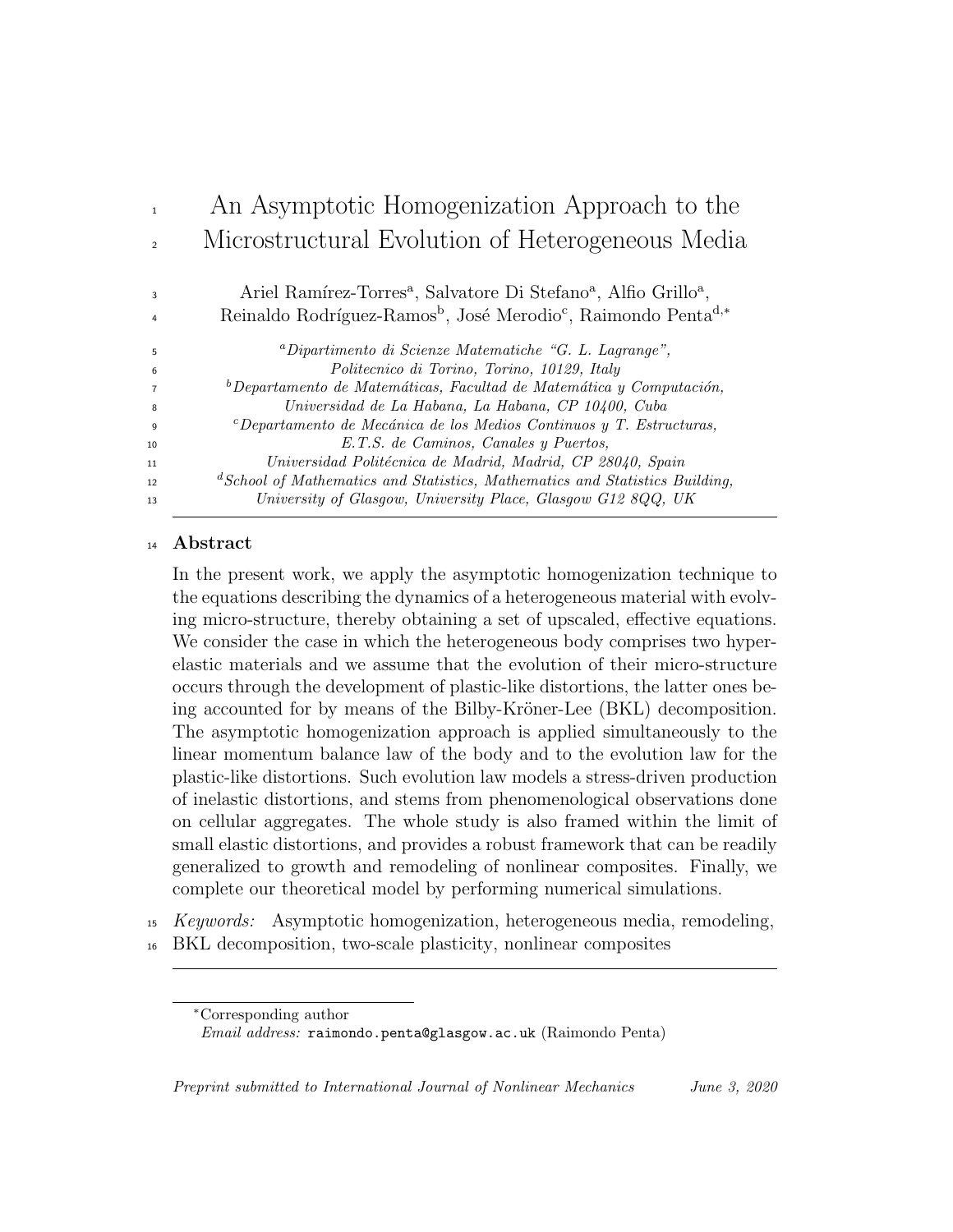# 1. Introduction

 The study of material growth, remodeling and aging is of great impor- tance in Biomechanics, specially when the tissue, in which these processes occur, features a very complex structure, with different scales of observation and various constituents.

 In the literature, the study of heterogeneous materials follows several approaches. In this work we focus on the multi-scale asymptotic homoge-<sup>24</sup> nization technique  $[4, 5, 8, 14, 77]$ , which exploits the information available at the smallest scale characterizing the considered medium or phenomenon to obtain an effective description of the medium or phenomenon itself valid at its largest scale. This is achieved by expanding in asymptotic series the equa- tions constituting the mathematical model formulated at the lowest scale. As a result, the coefficients of the effective governing equations encode the infor- mation on the other hierarchical levels, as they are to be computed solving microstructural problems at the smaller scales. The multi-scale asymptotic homogenization approach has been successfully applied to investigate var- ious physical systems due to its potentiality in decreasing the complexity of the problem at hand. Biomechanical applications of asymptotic homoge- nization may be found mainly in nanomedicine [81], biomaterials modeling, such as the bone [58, 65], tissue engineering [24], poroelasticity [63], and ac- tive elastomers [64]. Most of the literature concerning applications of the asymptotic homogenization technique focuses on linearized governing equa- tions, as in this case it is possible to obtain, under a number of simplifying assumptions, a full decoupling between scales, which leads to a dramatic re- duction in the computational complexity, as also noted for example in [64]. In fact, homogenization in nonlinear mechanics is usually tackled via average field approaches based on representative volume elements or Eshelby-based techniques (see e.g. [41] for a comparison between the latter and asymp- totic homogenization), as done for example in [11]. These homogenization approaches are typically well-suited when seeking for suitable bounds for the coefficients of the model, such as the elastic moduli, while asymptotic ho- mogenization can provide a precise characterization of the coefficients under 49 appropriate regularity assumptions (namely, *local periodicity*).

 However, to the best of our knowledge and understanding, there exists only a few examples, e.g. [15, 68, 74, 75], dealing with the asymptotic ho- mogenization in the case of media undergoing large deformations. In [68], the static microstructural effects of periodic hyperelastic composites at finite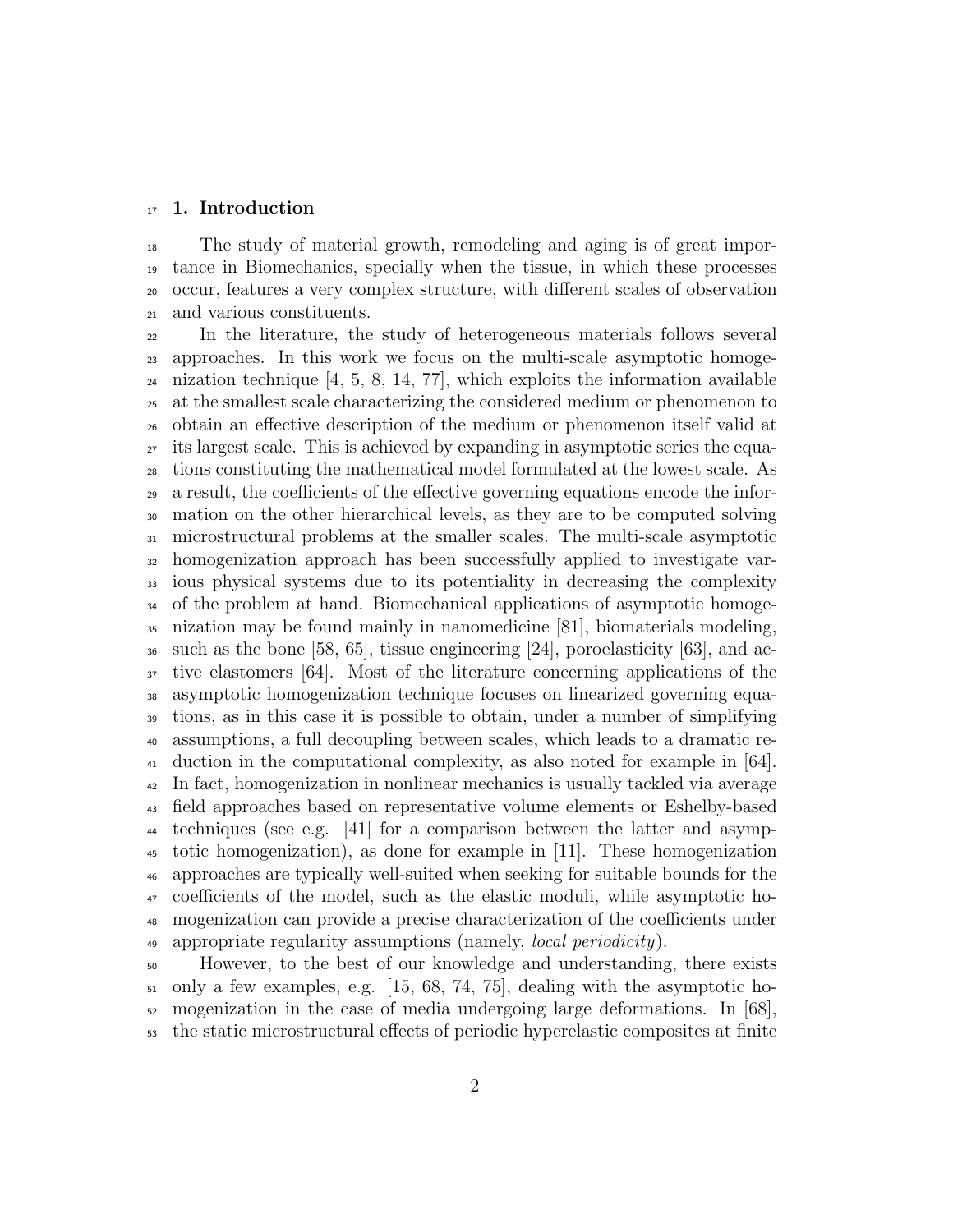strain are investigated. In [74], the interactions between large deforming solid and fluid media at the microscopic level are described by using the two-scale homogenization technique and the updated Lagrangian formulation. In [15], the effective equations describing the flow, elastic deformation and transport in an active poroelastic medium were obtained. Therein, the authors consid- ered the spatial homogenization of a coupled transport and fluid-structure interaction model, incorporating details of the microscopic system and ad- mitting finite growth and deformation at the pore scale. Some works can be  $\epsilon_2$  also found dealing with homogenization in the case of elastic perfectly plastic constituents [79, 83].

 Here we embrace the asymptotic homogenization approach and consider a heterogeneous body composed of two hyperelastic solid constituents sub- jected to the evolution of their internal structure. We refer to this phe- nomenon as to material remodeling and we interpret it with the production of plastic-like distortions. The wording "material remodeling" is used as a synonym of "evolution of the internal structure" of a tissue, and is intended in  $\tau_0$  the sense of [16], who states that "biological systems can adapt their structure  $\lceil n \rceil$  [...] to accommodate a changed mechanical load environment". In this case,  $\alpha$  always in the terminology of [16] and [80], one speaks of *epigenetic* adap- tation (or material remodeling). In the framework of the manuscript, such adaptation is assumed to occur through plastic-like distortions that represent processes like the redistribution of the adhesion bonds among the tissue cells.

 It is worth to recall in which sense the concept of "plastic distortions",  $\pi$  conceived in the context of the Theory of Plasticity (cf. e.g. [50, 55]), and originally referred to non-living materials such as metals or soils, can be imported to describe the structural evolution of biological tissues. To this end, it is important to emphasize that the wording "plastic distortions" is understood as the result of a complex of transformations that conducts  $\frac{1}{82}$  to the reorganization of the internal structure of a material, and that  $\frac{1}{2}$  as anticipated in the Introduction— such reorganization is referred to as <sup>84</sup> "remodeling" in the biomechanical context.

 The ways in which the structural tranformations may take place in a given material depend on the structural properties of the material itself. For this reason, the plasticity in metals is markedly different from that occurring in amorphic materials. In the case of metals, indeed, for which the internal structure is granular and characterized by the arrangement of the atomic lat- tice within each grain, plastic distortions are the macroscopic manifestation of the formation and evolution of lattice defects. As reported in [55], such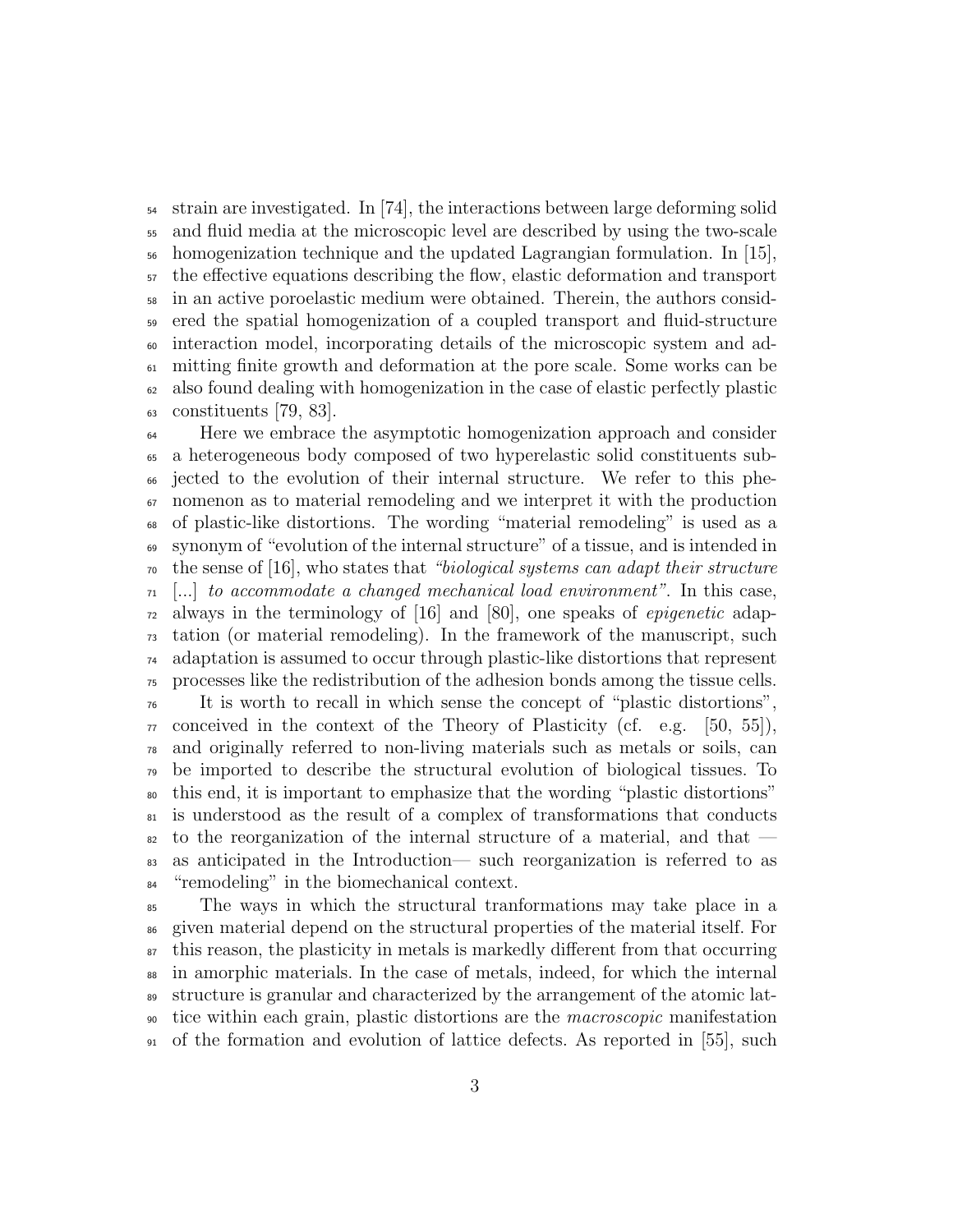defects can be due, for example, to edge dislocations, wedge disclinations, missing atoms at some lattice sites, or to the presence of atoms in the lat- tice interstices. To describe how the defects evolve, thereby giving rise to the plastic distortions, one should compare the real lattice at the current instant of time with an ideal lattice, and decompose the overall deformation (i.e., shape change and structural transformation) into an elastic and an inelastic contribution [55]. The elastic contribution describes the part of deformation that is recoverable by completely relaxing mechanical stress, whereas the in- elastic contribution represents the structural variation, which, in general, is of irreversible nature.

 Clearly, metals have structural features markedly different from those of living matter. Still, some of the fundamental mechanisms that trigger the reorganization of their internal structure can be adapted to describe the remodeling of biological tissues.

 For instance, in the case of bones, plastic-like phenomena are due to the formation of microcracks that, in turn, favors the gliding of the material along the direction of the opening of the cracks [17, 86]. Lastly, as anticipated above, in the case of biological tissues such as cellular aggregates, the phe- nomenon analogous to the generation of dislocations is the rearrangement of the adhesion bonds among the cells or the reorganization of the extracellular matrix due to the reorientation of the collagen fibers or their deposition and resorption, as is the case for blood vessels [48]. Also in all these situations, the comparison of the real configuration of the tissue with an "ideal" one, taken as reference, permits the separation of the overall deformation into an elastic part and a structure-related, "plastic-like" part.

 Here, taking inspiration from the theory of finite Elastoplasticity [55, 78,  $_{118}$  34], we describe the plastic-like distortions by invoking the Bilby-Kröner-Lee (BKL) decomposition of the deformation gradient tensor, and rephrasing it in a scale-dependent fashion. We remark that, at each of the medium's charac- teristic scales, a tensor of plastic distortions is introduced, which accounts for the fact that the structural variations of the medium cannot be expressed, in general, in terms of compatible deformations. Our study is conducted within a purely mechanical framework and under the assumption of negligible iner- tial forces. These hypotheses imply that the model equations reduce to a set comprising a scale-dependent, quasi-static law of balance of linear momen- tum and an evolution law for the tensor of plastic-like distortions. The latter one is assumed to obey a phenomenological flow rule driven by stress.

The manuscript is organized as follows. In Section 2, we introduce the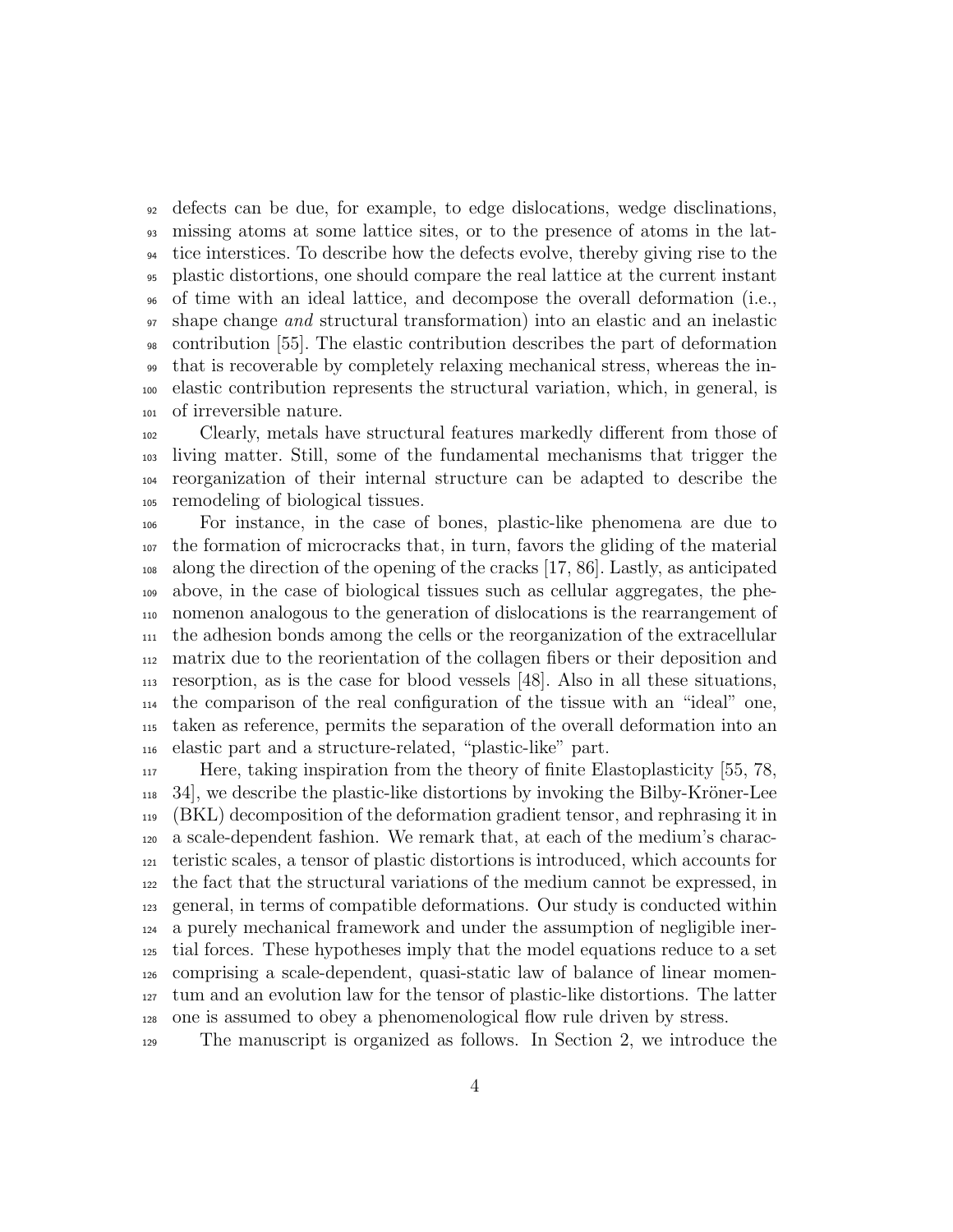fundamental notions related to the separation of scales, kinematics, and the Bilby-Kr¨oner-Lee decomposition for the heterogeneous material. Therein, the kinematics of the considered medium is discussed, which has to account for the different length-scales characterizing the heterogeneities and results into the definition of a scale-dependent deformation gradient tensor. In Sec- tion 3, the problem to be solved is formulated, and in Section 4, the two- scales asymptotic homogenization technique is applied to obtain the local and the homogenized sub-problems. In Section 5, we prescribe a constitutive equation for the response of the material and, independently, an evolution equation for the tensor of plastic-like distortions. In that respect, the local and homogenized problems derived in Section 4 are formulated by consid- ering the De Saint-Venant strain energy density and we demonstrate the relationship between our new model and the classical ones. In Section 6 we outline a computational scheme to solve the resulting up-scaled model and, in Section 7, we address the numerical results of our simulations. Finally, some concluding remarks on the ongoing work, along with suggestions for future research, are summarized in Section 8. We highlight the novelty of our approach, and we explain how it may contribute to the understanding of the mechanics of heterogeneous media with evolving micro-structure.

#### 2. Theoretical background

#### 2.1. Separation of scales

 The homogenization of a highly heterogeneous medium is only possible <sup>152</sup> when the characteristic length of the the local structure  $(\ell_0)$  and the char-153 acteristic length of the material, or of the phenomenon, of interest  $(L_0)$  are well separated. This condition of separation of scales can be expressed as

$$
\varepsilon_0 := \frac{\ell_0}{L_0} \ll 1. \tag{1}
$$

 There may exist more than two coexisting scales and, if they are well sepa- rated from each other, a homogenization approach is possible. In this case, we then move from the smallest scale to the largest one by homogenization [1, 8, 51, 82, 69].

 Condition (1) is taken as a base assumption for all homogenization pro-160 cesses. The two characteristic length scales  $\ell_0$  and  $L_0$  introduce two di-<sup>161</sup> mensionless spatial variables in the reference configuration,  $\tilde{Y} = X/\ell_0$  and  $X = X/L_0$ , where X is said to be the *physical spatial variable*, whereas Y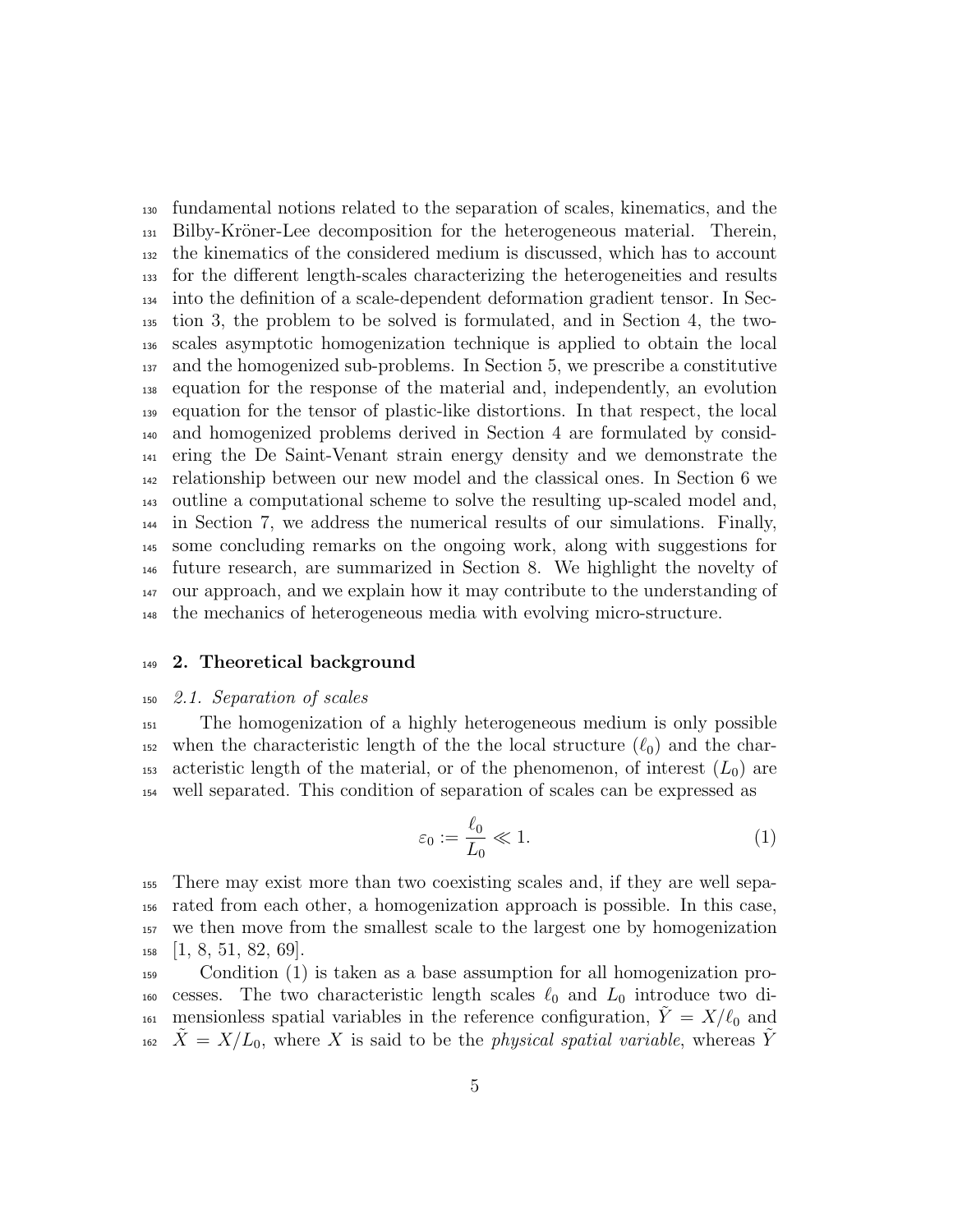and  $\tilde{X}$  represent the microscopic and the macroscopic non-dimensional spa-<sup>164</sup> tial variables, respectively. By using (1),  $\tilde{Y}$  and  $\tilde{X}$  can be related through <sup>165</sup> the expression

$$
\tilde{Y} = \varepsilon_0^{-1} \tilde{X}.
$$
\n<sup>(2)</sup>

 Given a field  $\Phi$  defined over the region of interest of the heterogeneous medium, the separation of scales allows to rephrase the space dependence of  $\Phi$  as  $\Phi(X) = \check{\Phi}(\tilde{X}(X), \tilde{Y}(X))$ , and the spatial derivative of  $\Phi$  takes thus the <sup>169</sup> form

$$
Grad_X \Phi = L_0^{-1} \left( Grad_{\tilde{X}} \check{\Phi} + \varepsilon_0^{-1} Grad_{\tilde{Y}} \check{\Phi} \right).
$$
 (3)

 By following this approach, all equations should be written in non-dimensional  $f<sub>171</sub>$  form. In the literature, the switch to the auxiliary variables X and Y is often omitted. However, as shown for example in [4], both paths are equivalent, provided that the dimensional formulation of the problem consistently ac- counts for any asymptotic behavior of the involved fields and parameters (see e.g. [62] and the discussion therein concerning problems where such a behavior is actually deduced via a non-dimensional analysis). By exploiting this result, in what follows, our analysis is carried out directly in a system of physical variables X and Y. Moreover, by adopting the approach usually fol- lowed in asymptotic multiscale analysis, we assume that each field and each material property characterizing the considered medium are functions of both <sup>181</sup> X and Y, with  $Y = \varepsilon_0^{-1} X$ . Roughly speaking, the dependence on X captures the behavior of a given physical quantity over the largest length-scale, while the dependence on Y captures the behavior over the smallest one. We express <sup>184</sup> this property by introducing the notation  $\Phi^{\varepsilon}(X) = \Phi(X, \varepsilon_0^{-1}X) = \Phi(X, Y)$ 185 [66]. Moreover, for a fixed X, we assume that  $\Phi(X, Y)$  is periodic with 186 respect to  $Y$ .

 $\frac{187}{187}$  In the classical theory of two-scale asymptotic homogenization [5, 8, 14], 188 the small scaling dimensionless parameter  $\varepsilon_0$  is constant. However, in the <sup>189</sup> case of a composite material subjected to deformation and change of internal <sup>190</sup> structure (as is the case, for instance, when plastic-like distortions occur), <sup>191</sup> the characteristic macroscopic and microscopic lengths, which refer to the  $192$  body and to its heterogeneities, respectively, depend on X and t, and should <sup>193</sup> thus be denoted by  $\ell(X, t)$  and  $L(X, t)$ . Therefore, the corresponding scaling 194 parameter, obtained as the ratio  $\varepsilon(X, t) = \ell(X, t)/L(X, t)$ , is also a func-195 tion of X and t, which need not be equal to  $\varepsilon_0$  in general. This variability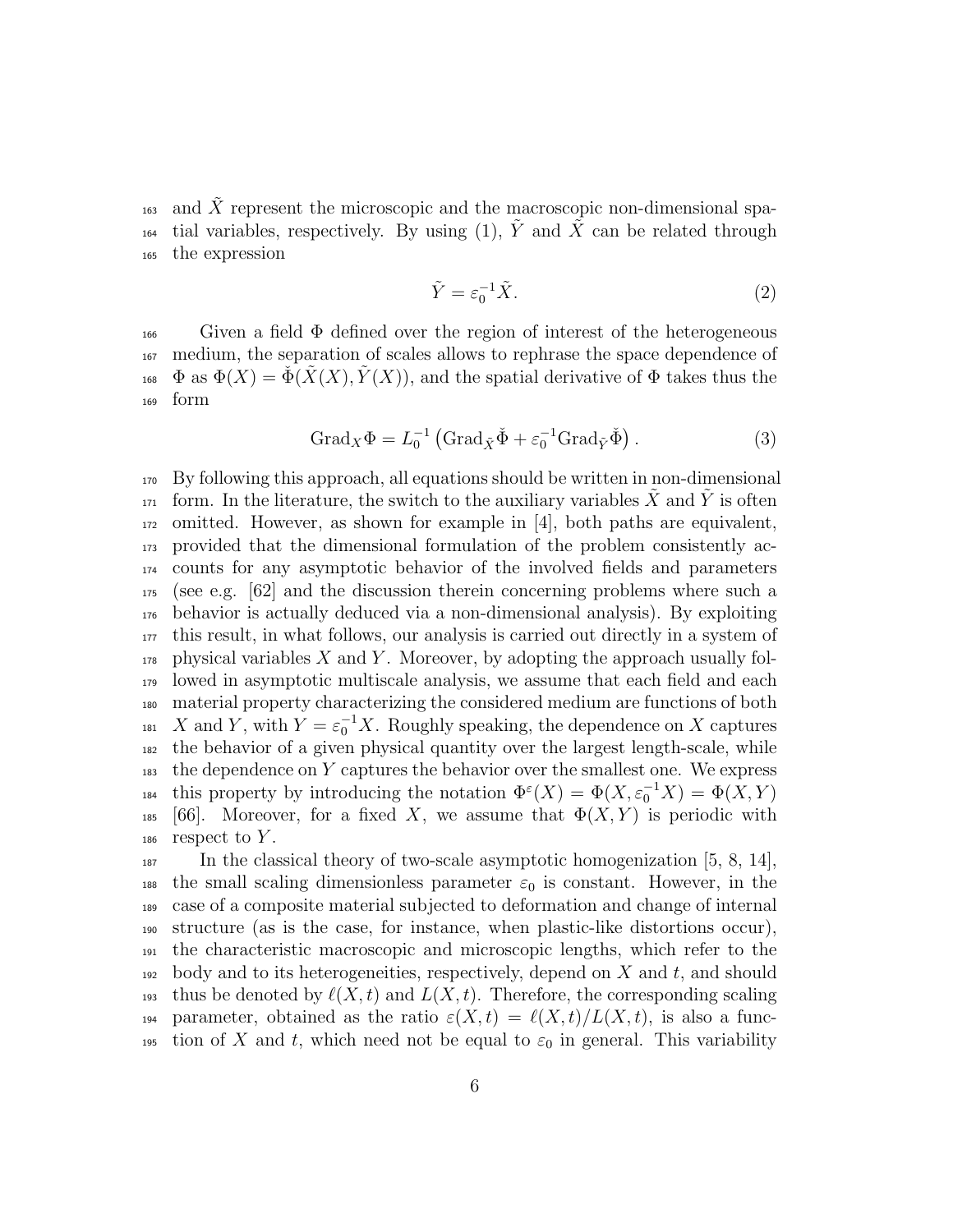196 notwithstanding, if  $\varepsilon(X, t)$  is bounded from above for all X and for all t, <sup>197</sup> and if the upper bound is much smaller than unity, we can indicate such 198 upper bound with  $\varepsilon$ , and use this constant as a scaling parameter for our <sup>199</sup> asymptotic analysis.

# <sup>200</sup> 2.2. Kinematics

 $201$  Let us denote by  $\mathcal{B}^{\varepsilon}$  a continuum body with periodic microstructure, and  $202$  by S the three-dimensional Euclidean space. Furthermore, we denote by <sup>203</sup>  $\mathcal{B}_0^{\varepsilon}$  the reference, unloaded configuration of  $\mathcal{B}^{\varepsilon}$ , in which the body's periodic 204 micro-structure is reproduced. Now, let us assume that  $\chi^{\varepsilon}$  :  $\mathcal{B}_0^{\varepsilon} \times \mathcal{T} \to \mathcal{S}$ 205 describes the motion of the heterogeneous body, where  $\mathcal{T} = [t_0, t_f]$  is an 206 interval of time. Then, the region occupied by the body at time  $t \in \mathcal{T}$ <sup>207</sup> is  $\mathcal{B}_t^{\varepsilon} := \chi^{\varepsilon}(\mathcal{B}_0^{\varepsilon}, t) \subset \mathcal{S}$  and is said to be its current configuration. Each 208 point  $x \in \mathcal{B}_t^{\varepsilon}$  is such that  $x = \chi^{\varepsilon}(X,t)$ , with  $X \in \mathcal{B}_0^{\varepsilon}$  being the point's to reference placement. The deformation from  $\mathcal{B}_0^{\varepsilon}$  to  $\mathcal{B}_t^{\varepsilon}$  is characterized by the 210 deformation gradient,  $\mathbf{F}^{\varepsilon}(X,t)$ , which is defined as  $\mathbf{F}^{\varepsilon}(X,t) = T\chi^{\varepsilon}(X,t)$ 211 [53], with  $T\chi^{\epsilon}$  being the tangent map of the motion  $\chi^{\epsilon}$ , defined from the tangent space  $T_X\mathcal{B}_0^{\varepsilon}$  into  $T_x\mathcal{S}$ . In the sequel, however, since our focus is on <sup>213</sup> Homogenization Theory, we find it convenient to use the less formal definition

$$
\boldsymbol{F}^{\varepsilon} = \boldsymbol{I} + \text{Grad}\boldsymbol{u}^{\varepsilon},\tag{4}
$$

214 where **I** is the second-order identity tensor and Gradu<sup> $\varepsilon$ </sup> denotes the gradient 215 operator of the displacement  $u^{\varepsilon}$ . The condition  $J^{\varepsilon} = \det \! \bm{F}^{\varepsilon} > 0$  must be <sup>216</sup> satisfied in order for  $\chi^{\varepsilon}$  to be admissible. The symmetric, positive definite, <sup>217</sup> second-order tensor  $\mathbf{C}^{\varepsilon} = (\mathbf{F}^{\varepsilon})^T \mathbf{F}^{\varepsilon}$  is the right Cauchy-Green deformation <sup>218</sup> tensor induced by  $\mathbf{F}^{\varepsilon}$ . For our purposes, we partition  $\mathcal{B}_{0}^{\varepsilon}$  into two sub- $\mathcal{B}_0^1$  and  $\mathcal{B}_0^2$ , such that  $\bar{\mathcal{B}}_0^1 \cup \bar{\mathcal{B}}_0^2 = \bar{\mathcal{B}}_0^{\varepsilon}$  and  $\bar{\mathcal{B}}_0^1 \cap \mathcal{B}_0^2 = \mathcal{B}_0^1 \cap \bar{\mathcal{B}}_0^2 = \emptyset$ , 220 where the bar over a set denotes its closure. We let  $\Gamma_0^{\varepsilon}$  stand for the interface <sup>221</sup> between  $\mathcal{B}_0^1$  and  $\mathcal{B}_0^2$ . Particularly,  $\mathcal{B}_0^1$  denotes the matrix of  $\mathcal{B}^{\varepsilon}$  (also referred <sup>222</sup> to as *host phase*) and  $\mathcal{B}_0^2$  a collection of N disjoint inclusions. The periodic 223 cell in the reference configuration is denoted by  $\mathcal{Y}_0$ . The portion of matrix <sup>224</sup> contained in  $\mathcal{Y}_0$  is indicated by  $\mathcal{Y}_0^1$ , while  $\mathcal{Y}_0^2$  is the inclusion in  $\mathcal{Y}_0$ . In each <sup>225</sup> cell,  $\mathcal{Y}_0^1$  and  $\mathcal{Y}_0^2$  are such that  $\mathcal{Y}_0^1 \cup \mathcal{Y}_0^2 = \mathcal{Y}_0$  and  $\mathcal{Y}_0^1 \cap \mathcal{Y}_0^2 = \mathcal{Y}_0^1 \cap \mathcal{Y}_0^2 = \emptyset$ . The <sup>226</sup> symbol  $\Gamma_0$  indicates the interface between  $\mathcal{Y}_0^1$  and  $\mathcal{Y}_0^2$ . In the present work, we <sup>227</sup> assume that the periodicity of the body's micro-structure is preserved even <sup>228</sup> though the body evolves by both changing its shape and varying its internal <sup>229</sup> structure. In general, however, this is not the case. Clearly, our hypothesis is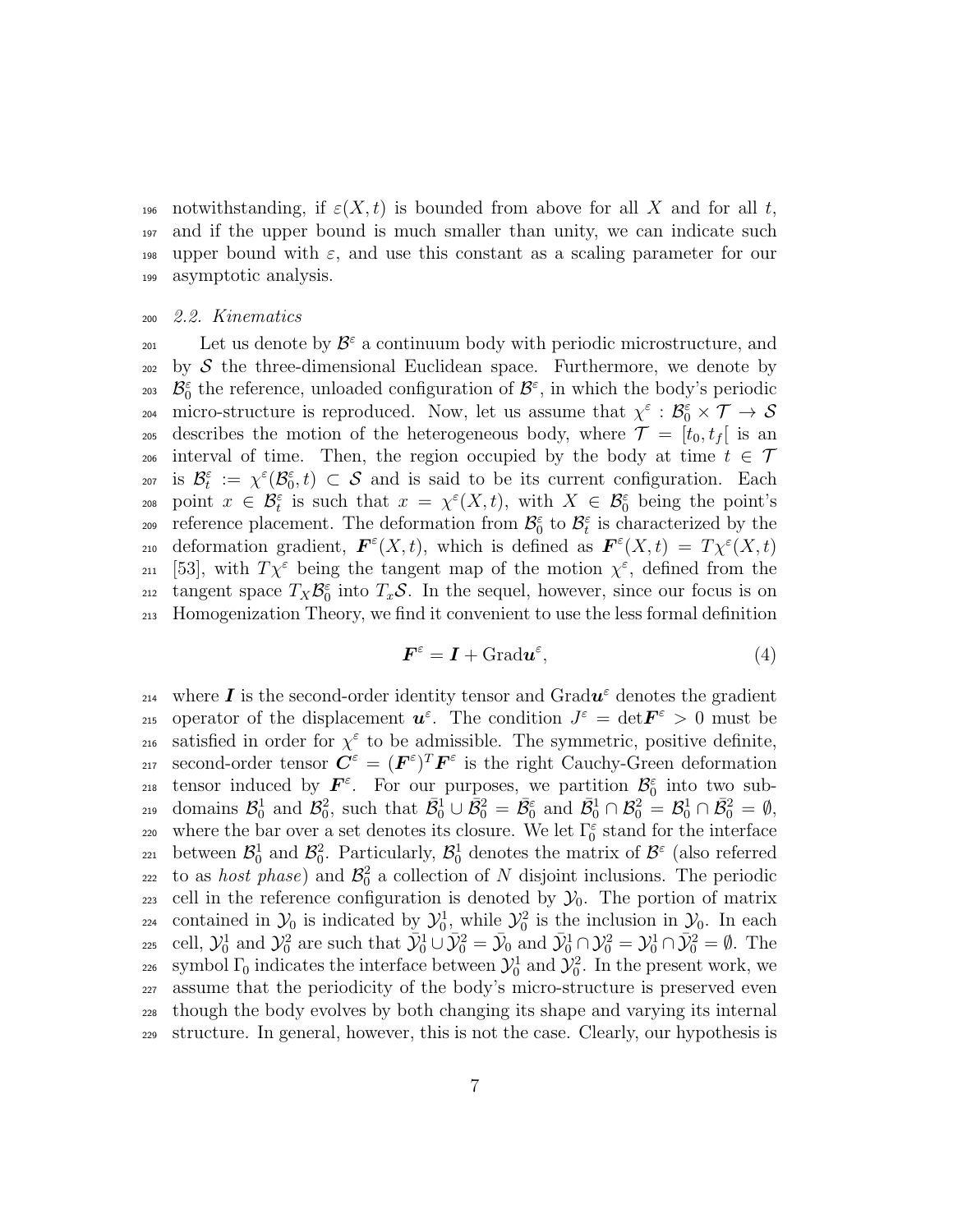unrealistic in several circumstances, but it might be helpful to describe those situations in which the breaking of the material symmetries occurs at a scale different from those of interest, as is the case, for instance, when the plastic distortions occur in a tissue with evolving material properties [49], that are not directly related to the change of the tissue's micro-geometry. On the other hand, for nonperiodic media, the macro model is still valid when one assumes local boundedness. In that case, the coefficients are simply to be retrieved experimentally, as the "cell" problem is no longer to be computed on the cell but on the whole micro domain, which would be more complex than the original problem.

240 Moreover, we define  $\chi_1^{\varepsilon} := \chi^{\varepsilon}|_{\mathcal{B}_0^1} : \mathcal{B}_0^1 \times \mathcal{T} \to \mathcal{S}$  such that  $\mathcal{B}_t^1 := \chi_1^{\varepsilon}(\mathcal{B}_0^1, t)$ 241 denotes the host phase at the current configuration and  $\chi_2^{\varepsilon} := \chi^{\varepsilon}|_{\mathcal{B}_0^2} : \mathcal{B}_0^2 \times$ <sup>242</sup>  $\mathcal{T} \to \mathcal{S}$ , with  $\mathcal{B}_t^2 := \chi_2^{\varepsilon}(\mathcal{B}_0^2, t)$  denoting the inclusions. Specifically, we enforce <sup>243</sup> the condition  $\overline{\mathcal{B}}_t^1 \cup \overline{\mathcal{B}}_t^2 = \overline{\mathcal{B}}_t^{\varepsilon}$ , with  $\overline{\mathcal{B}}_t^1 \cap \mathcal{B}_t^2 = \mathcal{B}_t^1 \cap \overline{\mathcal{B}}_t^2 = \emptyset$ , and denote by  $\Gamma_t^{\varepsilon}$  the <sup>244</sup> interface between  $\mathcal{B}_t^1$  and  $\mathcal{B}_t^2$ . In addition, we let  $\mathcal{Y}_t$  indicate the periodic cell <sup>245</sup> in the current configuration, with  $\bar{\mathcal{Y}}_t^1 \cup \bar{\mathcal{Y}}_t^2 = \bar{\mathcal{Y}}_t$ ,  $\bar{\mathcal{Y}}_t^1 \cap \mathcal{Y}_t^2 = \mathcal{Y}_t^1 \cap \bar{\mathcal{Y}}_t^2 = \emptyset$ , and <sup>246</sup> with  $\Gamma_t$  being the interface between  $\mathcal{Y}_t^1$  and  $\mathcal{Y}_t^2$  (see Fig. 1). We emphasize <sup>247</sup> that  $\mathcal{Y}_t^1$  is the portion of matrix and  $\mathcal{Y}_t^2$  is the inclusion in  $\mathcal{Y}_t$ . We note that inside a single cell it can be present also a collection of inclusions and, in such a case, we should consider multiple interface conditions [60].

### 2.3. Multiplicative decomposition

<sup>251</sup> When the body  $\mathcal{B}^{\varepsilon}$  is subjected to a system of external loads, the change of its shape could be accompanied by a rearrangement of its intrinsic struc- ture. This process is generally inelastic and may not be described just in terms of deformation. Moreover, when mechanical agencies are removed, the <sup>255</sup> body is generally unable to recover the unloaded configuration  $\mathcal{B}_0^{\varepsilon}$ , and may occupy a configuration characterized by the presence of residual stresses and strains. To bring the body into a fully relaxed state, an ideal tearing process <sup>258</sup> has to be introduced [55]. More specifically, for each material point  $X \in \mathcal{B}^{\varepsilon}$ , <sup>259</sup> we individuate a small neighborhood of X, referred to as *body element*, we ideally cut it out from the body, and we let it relax until it reaches a stress-<sub>261</sub> free state. Such state is the *ground state* of the relaxed body element and is called natural state. This concept, originally used in the theory of elasto- plasticity (see [50, 55]), has been used in the biomechanical context by various authors like, for instance, [23, 76, 30, 26, 27, 42, 44, 18, 55, 34, 19]. Before going further with the use of the BKL decomposition, we mention that, in the literature, there exist other approaches to the issue of residual stresses in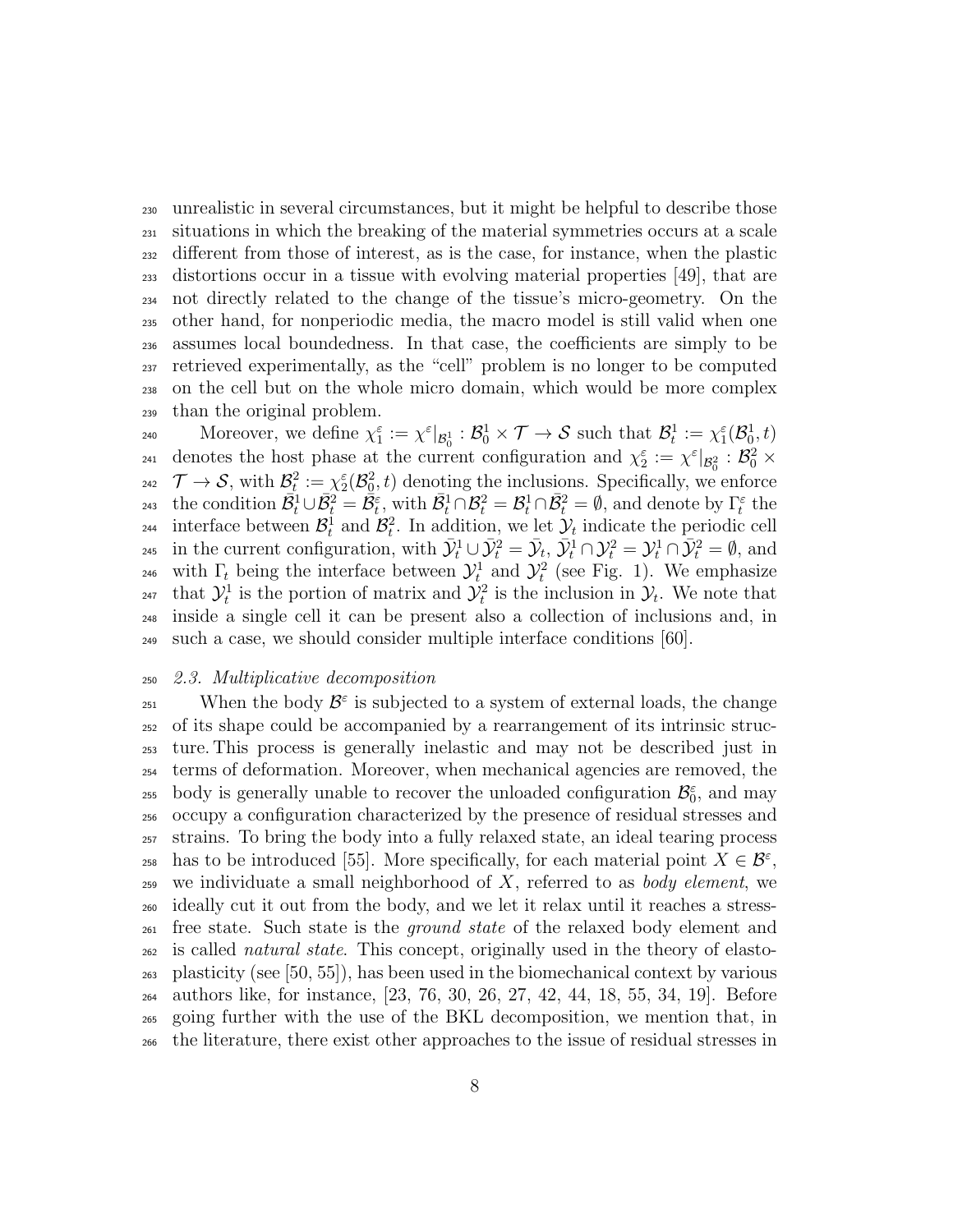biological tissues, which call neither for the multiplicative decomposition of the deformation gradient tensor, nor for the introduction of an "intermediate, relaxed configuration". One recent publication adhering to this philosophy  $_{270}$  is for example [13], in which the authors warn that the intermediate config- uration may "not exist in physical reality and must be postulated a priori". Although we are aware of the fact that a framework based on the BKL- decomposition may lead in some cases to assume unrealistic results —as any other framework would do—, we prefer here to adhere to the BKL approach for consistency with previous works of ours.

 By performing the ideal process described above for all the body points, a collection of relaxed body pieces is obtained, in which each piece finds itself <sub>278</sub> in its natural state. We denote such collection by  $\mathcal{B}_{\nu}^{\varepsilon}$ . In the language of continuum mechanics, these physical considerations lead to the BKL decom- position [55, 34]. Although summarizing these theoretical results is useful for sake of completeness, the consequences of the BKL decomposition are well- known, as it is one the pillars of Elastoplasticity. For this reason, we do not fuss over its theoretical justification, and we highlight, rather, the fact that one of the purposes of this work is to investigate the use of a scale-dependent BKL decomposition. In detail, by referring to Figure 1, we invoke a multi-286 plicative decomposition of the deformation gradient  $\mathbf{F}^{\varepsilon}$  that is parameterized 287 by the scaling ratio  $\varepsilon$ , i.e.,

$$
\boldsymbol{F}^{\varepsilon} = \boldsymbol{F}_{e}^{\varepsilon} \boldsymbol{F}_{p}^{\varepsilon},\tag{5}
$$

where the tensors  $\mathbf{F}_{\scriptscriptstyle{e}}^{\scriptscriptstyle{\varepsilon}}$ <sup>288</sup> where the tensors  $\mathbf{F}_{e}^{\varepsilon}$  and  $\mathbf{F}_{p}^{\varepsilon}$  describe, respectively, the elastic and the in-289 elastic distortions contributing to  $\mathbf{F}^{\varepsilon}$  Along with (5), we also define the 290 determinants  $J_e^{\varepsilon} = \det(JF_e^{\varepsilon} \text{ and } J_p^{\varepsilon} = \det(JF_p^{\varepsilon}, \text{ which are both strictly pos-$ <sup>291</sup> itive. Consistently with the notation introduced above, it holds true that  $\bm{F}_{\mathrm{e}}^{\varepsilon}$  $\mathbf{F}_{\mathrm{e}}^{\varepsilon}(X) = \mathbf{F}_{\mathrm{e}}(X,Y), \ \mathbf{F}_{\mathrm{p}}^{\varepsilon}$ 292  $\boldsymbol{F}_{\rm e}^{\varepsilon}(X) = \boldsymbol{F}_{\rm e}(X,Y), \ \boldsymbol{F}_{\rm p}^{\varepsilon}(X) = \boldsymbol{F}_{\rm p}(X,Y), \text{ and } \boldsymbol{F}^{\varepsilon}(X) = \boldsymbol{F}(X,Y)$  as well as <sup>293</sup>  $J_{\mathbf{e}}^{\varepsilon}(X) = J_{\mathbf{e}}(X, Y)$  and  $J_{\mathbf{p}}^{\varepsilon}(X) = J_{\mathbf{p}}(X, Y)$ .

<sup>294</sup> In this work, we focus on remodeling, i.e., plastic-like distortions that 295 occur to modify the internal structure of  $\mathcal{B}^{\varepsilon}$ . Although this phenomenon is 296 not visible, it could lead to the alteration of the mechanical properties of  $\mathcal{B}^{\varepsilon}$ .

#### <sup>297</sup> 3. Formulation of the problem

<sup>298</sup> We consider a composite material comprising two solid constituents, whose <sup>299</sup> point-wise constitutive response is hyperelastic. Therefore, to model its me-<sup>300</sup> chanical behavior, we introduce the scale-dependent strain energy function,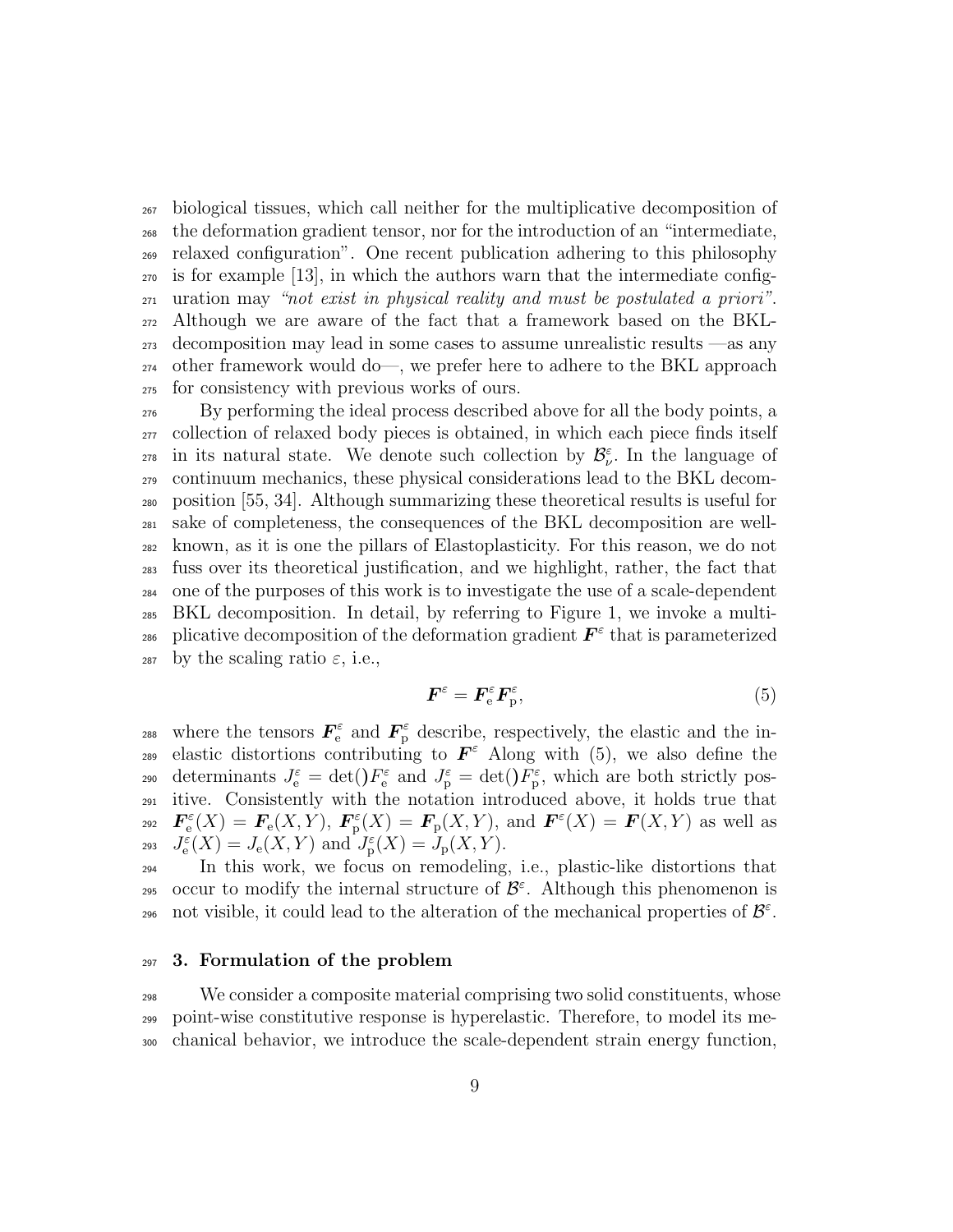

Figure 1: Schematic of a composite material with periodic internal micro-structure and subjected to inelastic remodeling distortions. From left to right: Magnification of an excerpt of material and description of its nested, periodic micro-structure. Change of shape of the body from the reference to the current configuration, and definition of the conglomerate of relaxed body pieces, each in its natural state. Magnification of an excerpt of material, taken from the body's current configuration, and description of its deformed, and remodeled, micro-structure.

<sup>301</sup> defined per unit volume of the natural state,

$$
\check{\psi}_{\nu}(X,t) = \psi_{\nu}^{\varepsilon}(\mathbf{F}_{\mathrm{e}}^{\varepsilon}(X,t), i^{\varepsilon}(X,t)) = \psi_{\nu}(\mathbf{F}_{\mathrm{e}}(X,Y,t), i(X,Y,t)), \quad (6)
$$

302 where i is defined by the expression  $i(X, Y, t) = (X, Y)$ , i.e., i extracts the 303 spatial pair  $(X, Y)$  from the triplet  $(X, Y, t)$ . From (6) we can derive the first <sup>304</sup> Piola-Kirchoff stress tensor,

$$
\boldsymbol{T}^{\varepsilon} = J_{\mathrm{p}}^{\varepsilon} \frac{\partial \psi_{\nu}^{\varepsilon}}{\partial \boldsymbol{F}_{\mathrm{e}}^{\varepsilon}} \left(\boldsymbol{F}_{\mathrm{p}}^{\varepsilon}\right)^{-T},\tag{7}
$$

where  $J_{\rm p}^{\varepsilon} = {\rm det} \boldsymbol{F}_{\rm p}^{\varepsilon}$ <sup>305</sup> where  $J_{\rm p}^{\varepsilon} = \det \boldsymbol{F}_{\rm p}^{\varepsilon}$ . In particular, if we neglect body forces and inertial terms, <sup>306</sup> the balance of linear momentum reads,

$$
\begin{cases}\n\text{Div } \boldsymbol{T}^{\varepsilon} = \boldsymbol{0}, & \text{in } \mathcal{B}_0^{\varepsilon} \setminus \Gamma_0^{\varepsilon} \times \mathcal{T}, \\
\boldsymbol{T}^{\varepsilon} \cdot \boldsymbol{N} = \bar{\boldsymbol{T}}, & \text{on } \partial_T \mathcal{B}_0^{\varepsilon} \times \mathcal{T}, \\
\boldsymbol{u}^{\varepsilon} = \bar{\boldsymbol{u}}, & \text{on } \partial_u \mathcal{B}_0^{\varepsilon} \times \mathcal{T},\n\end{cases} \tag{8}
$$

307 where  $\bar{T}$  and  $\bar{u}$  are, respectively, the prescribed traction and displacement 308 on the boundary  $\partial \mathcal{B}_0^{\varepsilon} = \partial_T \mathcal{B}_0^{\varepsilon} \cup \partial_u \mathcal{B}_0^{\varepsilon}$  with  $\overline{\partial_T \mathcal{B}_0^{\varepsilon}} \cap \partial_u \mathcal{B}_0^{\varepsilon} = \partial_T \mathcal{B}_0^{\varepsilon} \cap \overline{\partial_u \mathcal{B}_0^{\varepsilon}} = \emptyset$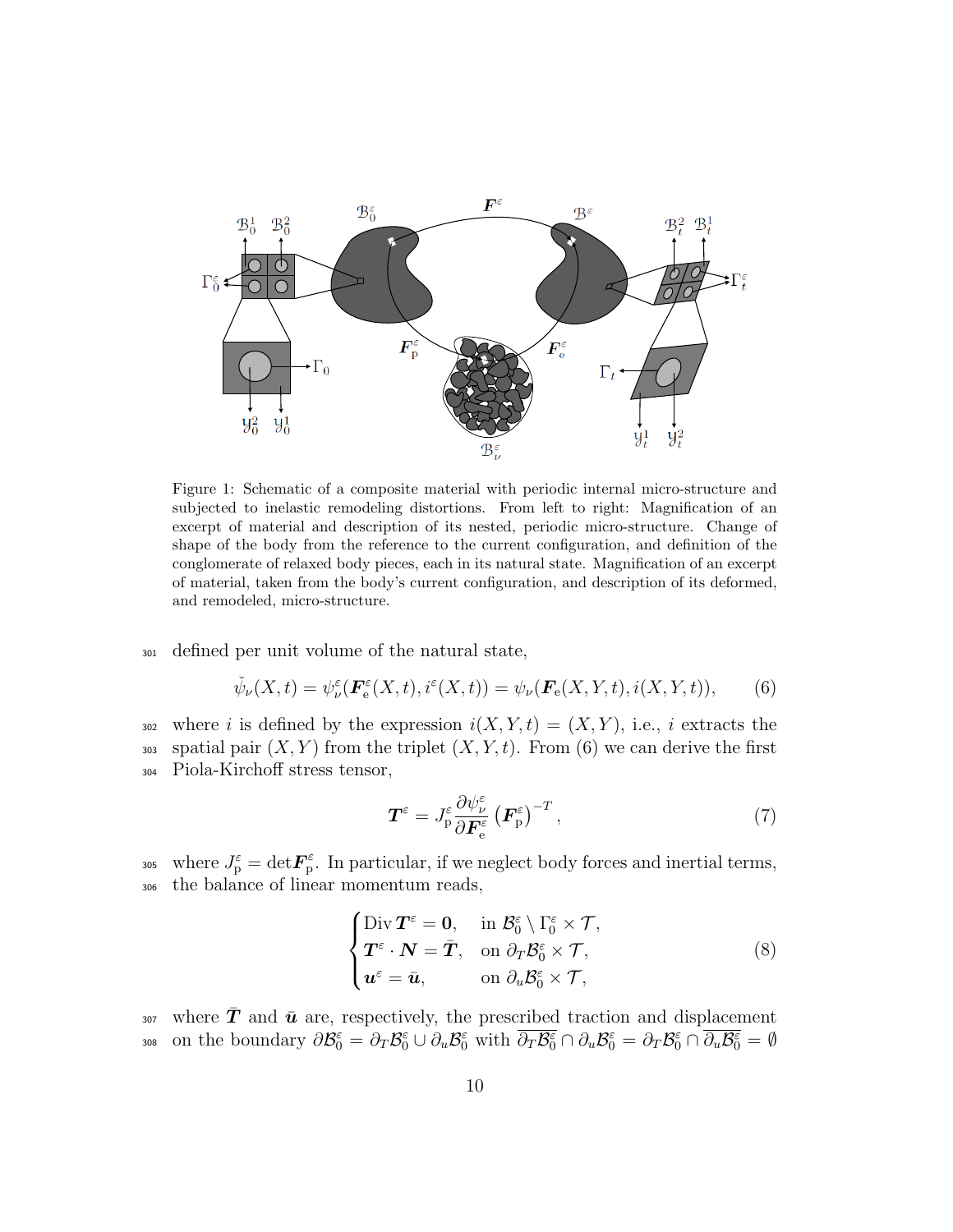309 and N is the outward unit vector normal to the surface  $\partial \mathcal{B}_0^{\varepsilon}$ . Continuity conditions for displacement and traction are imposed,

$$
\llbracket \boldsymbol{u}^{\varepsilon} \rrbracket = \mathbf{0} \quad \text{and} \quad \llbracket \boldsymbol{T}^{\varepsilon} \cdot \boldsymbol{N}_{\mathcal{Y}} \rrbracket = \mathbf{0}, \quad \text{on } \Gamma_0 \times \mathcal{T}, \tag{9}
$$

311 where  $\llbracket \bullet \rrbracket$  denotes the jump across the interface between the two constituents<br>312 and  $N_{\mathcal{V}}$  defines the unit outward normal to  $\Gamma_0$ . Moreover, problem (8) and  $N_{\mathcal{Y}}$  defines the unit outward normal to  $\Gamma_0$ . Moreover, problem (8) must be supplemented with an appropriate evolution law for  $\mathbf{F}_{p}^{\varepsilon}$ <sup>313</sup> must be supplemented with an appropriate evolution law for  $\mathbf{F}_{p}^{\varepsilon}$ . It is worth mentioning that the homogenization process can be performed regardless of <sup>315</sup> the particular choice of *external* boundary conditions (Dirichlet-Neumann in this case). This means that the formulation presented in this work is potentially applicable also to other external boundary conditions, such as e.g. those of Robin-type. This is due to the fact that, as pointed out in [69], also in the present study the homogenization is applied in regions sufficiently far away from the outer boundary of the considered medium. For problems in which it is necessary to homogenize also close to the outer heterogeneous  $_{322}$  boundaries, we refer to [8, 57, 46].

 Remark 1. In the present work, we impose conditions  $(9)$  for displacements and tractions just to exemplify the homogenization technique applied to het- erogeneous media with evolving microstructure. In other words, we assume that the contact interface between the constituents is ideal. This means that the displacements are congruent, and thus continuous, and that linear mo- mentum is conserved across the interface, which in our context implies the continuity of the tractions. However, the hypothesis of the ideal interface can be relaxed in some biological situations. For instance, in cancerous tissues, there exist cross-links between normal and malignant cells, whose density and strength determine a spring constant that relates the normal stresses on each cell surface, thereby making it non-ideal  $(47, 37)$ . Another example of non- ideal interface is the periodontal ligament, which represents the thin layer between the cementum of the tooth to the adjacent alveolar bone [28]. In the context of composite materials, when non-ideal interfaces are accounted for, the interface conditions are suitably reformulated [38, 39, 7, 6]. In particular, the asymptotic homogenization technique has been applied for linear elastic periodic fiber reinforced composites with imperfect contact between matrix and fibers (see e.g. [36]).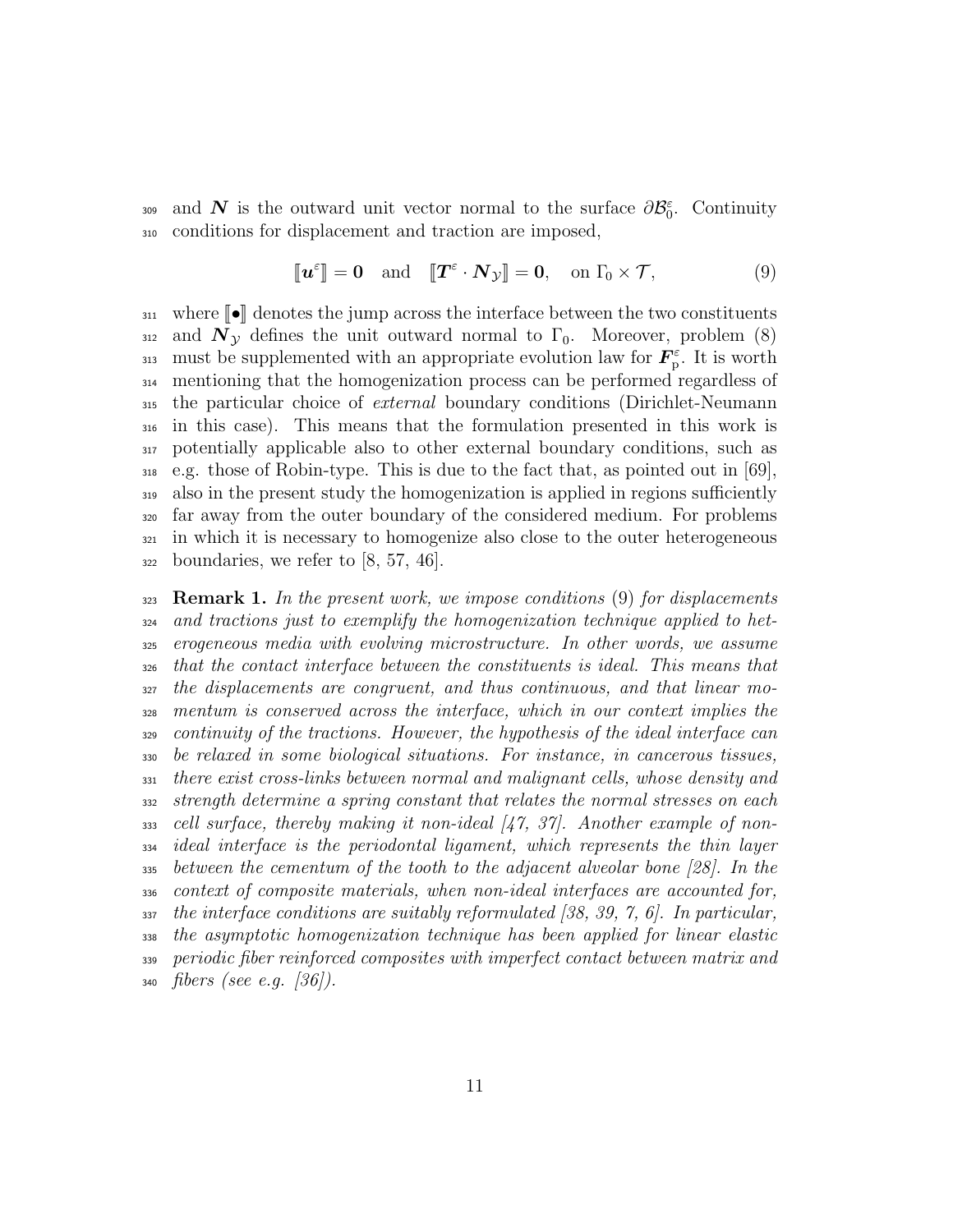# <sup>341</sup> 4. Asymptotic homogenization of the balance of linear momentum

<sup>342</sup> A formal two-scale asymptotic expansion is performed for the displace-<sup>343</sup> ment  $u^{\varepsilon}$ , which thus reads

$$
\boldsymbol{u}^{\varepsilon}(X,t) = \boldsymbol{u}^{(0)}(X,t) + \sum_{k=1}^{+\infty} \boldsymbol{u}^{(k)}(X,Y,t) \varepsilon^{k}, \qquad (10)
$$

<sup>344</sup> where, for all  $k \geq 1$ ,  $\mathbf{u}^{(k)}$  is periodic with respect to Y. Following [68] we consider the leading order term of the expansion (10) to be independent of the fast variable Y. From formula (4), the expansion (10), and taking into account the property of scale separation, it follows that the deformation gradient tensor can be written as

$$
\boldsymbol{F}^{\varepsilon}(X,t) = \sum_{k=0}^{+\infty} \boldsymbol{F}^{(k)}(X,Y,t) \varepsilon^{k}, \qquad (11)
$$

<sup>349</sup> with the notation

$$
\boldsymbol{F}^{(0)} := \boldsymbol{I} + \text{Grad}_X \boldsymbol{u}^{(0)} + \text{Grad}_Y \boldsymbol{u}^{(1)},
$$
\n(12a)

$$
\boldsymbol{F}^{(k)} := \text{Grad}_X \boldsymbol{u}^{(k)} + \text{Grad}_Y \boldsymbol{u}^{(k+1)}, \quad \forall \ k \ge 1,
$$
 (12b)

350 where  $\text{Grad}_X$  and  $\text{Grad}_Y$  are the gradient operators with respect to X and Y, <sup>351</sup> respectively. Now, the following two-scale asymptotic expansion is proposed 352 for the first Piola-Kirchhoff stress tensor  $T^{\varepsilon}$ ,

$$
\boldsymbol{T}^{\varepsilon}(X,t) = \sum_{k=0}^{+\infty} \boldsymbol{T}^{(k)}(X,Y,t) \varepsilon^{k}, \qquad (13)
$$

353 where the fields  $T^{(k)}$  are periodic with respect to Y. By substituting the <sup>354</sup> power series representation (13) into (8), using the scale separation condition, 355 and multiplying the result by  $\varepsilon$ , the following multi-scale system is obtained

$$
\text{Div}\,\mathbf{T}^{\varepsilon} = \sum_{k=0}^{+\infty} \mathfrak{D}^{(k)} \varepsilon^k = \mathbf{0},\tag{14}
$$

<sup>356</sup> with

$$
\mathfrak{D}^{(0)} := \text{Div}_{Y} \mathbf{T}^{(0)},\tag{15a}
$$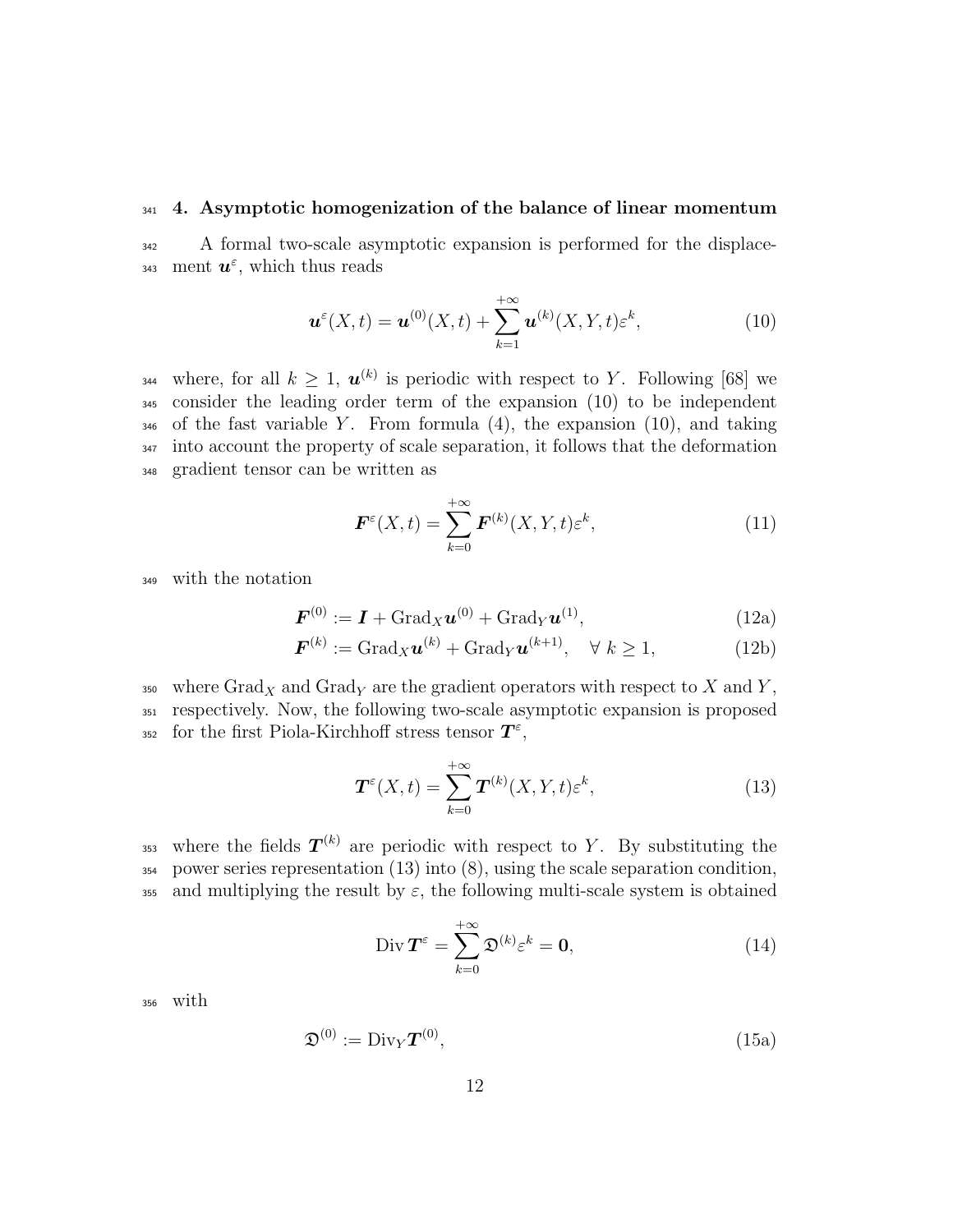$$
\mathfrak{D}^{(k)} := \text{Div}_X \mathbf{T}^{(k-1)} + \text{Div}_Y \mathbf{T}^{(k)}, \quad \forall \ k \ge 1.
$$
 (15b)

357 We require that the equilibrium equation (14) is satisfied at every  $\varepsilon$ , which <sup>358</sup> amounts to impose the conditions

$$
\text{Div}_Y \boldsymbol{T}^{(0)} = \boldsymbol{0},\tag{16a}
$$

$$
\text{Div}_{X} \mathbf{T}^{(k-1)} + \text{Div}_{Y} \mathbf{T}^{(k)} = \mathbf{0}, \quad \forall \ k \ge 1.
$$
 (16b)

<sup>359</sup> At this point we introduce the average operator over the microscopic cell, i.e.

$$
\langle \bullet \rangle = \frac{1}{|\mathcal{Y}_t|} \int_{\mathcal{Y}_t} \bullet \, \mathrm{d}Y,\tag{17}
$$

360 where  $|\mathcal{Y}_t|$  represents the volume of the periodic cell  $\mathcal{Y}_t$  at time t. Indeed, <sup>361</sup> because of the deformations and distortions to which the microscopic, refer-<sup>362</sup> ence periodic cell is subjected,  $\mathcal{Y}_t$  is different at every time instant. Averaging 363 (16b) over the microscopic cell yields, for  $k = 1$ ,

$$
\langle \text{Div}_X \boldsymbol{T}^{(0)} \rangle + \frac{1}{|\mathcal{Y}_t|} \int_{\partial \mathcal{Y}_t} \boldsymbol{T}^{(1)} \cdot \boldsymbol{N} \, dY = \mathbf{0}, \tag{18}
$$

<sup>364</sup> where, on the left-hand side, we have applied the divergence theorem. Since 365 the contributions on the periodic cell boundary  $\partial \mathcal{Y}_t$  cancel due to the Y-366 periodicity, the integral over  $\mathcal{Y}_t$  is equal to zero, and (18) becomes

$$
\langle \text{Div}_X \boldsymbol{T}^{(0)} \rangle = \mathbf{0}.\tag{19}
$$

<sup>367</sup> Here, we restrict our analysis to the particular case in which the periodic  $\frac{368}{100}$  cell can be uniquely chosen independently of X, which implies that the in- $\mathfrak{z}_{369}$  tegration over  $\mathcal{Y}_t$  and the computation of the divergence commute. This 370 assumption is also referred to as *macroscopic uniformity*, see also [9, 40, 59] <sup>371</sup> for examples dealing with non-macroscopically uniform media in the context <sup>372</sup> of poroelasticity and diffusion. Therefore, Equation (19) can be recast as

$$
Div_X \langle \boldsymbol{T}^{(0)} \rangle = \mathbf{0}.
$$
 (20)

<sup>373</sup> Equations (16a) and (20) represent, respectively, the local and the homoge-<sup>374</sup> nized equation associated with the original one, stated in (8). Both equations <sup>375</sup> still need to be supplemented with the corresponding interface, boundary, and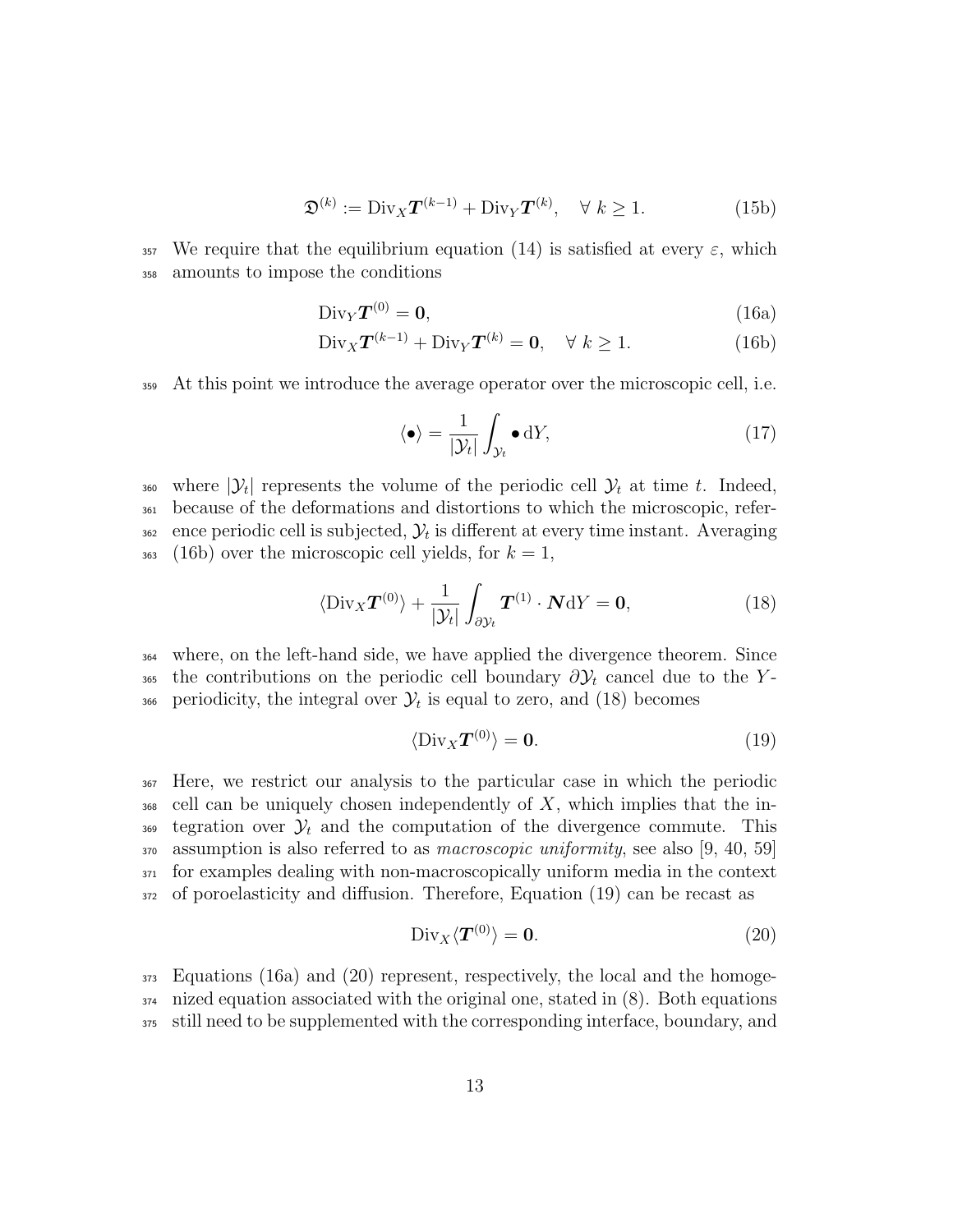<sup>376</sup> initial conditions. Note that, although both problems feature no time derivative, initial conditions are required because  $T^{(0)}$  depends on the variable  $F_p^{(0)}$ <sup>377</sup> tive, initial conditions are required because  $T^{(0)}$  depends on the variable  $F_{\rm p}^{(0)}$ , <sup>378</sup> which satisfies an evolution equation in time.

 $W_{379}$  We remark that the leading term  $\boldsymbol{T}^{(0)} = \boldsymbol{T}^{(0)}(X, Y, t)$  of the multi-scale 380 expansion (13) is the unknown, both in (16a) and in (20). To identify  $T^{(0)}$ , we propose here to expand  $\mathbf{F}_{p}^{\varepsilon}$ <sup>381</sup> we propose here to expand  $\mathbf{F}_{\rm p}^{\varepsilon}$  and  $\psi_{\nu}^{\varepsilon}$  as

$$
\boldsymbol{F}_{\mathbf{p}}^{\varepsilon}(X,t) = \sum_{k=0}^{+\infty} \boldsymbol{F}_{\mathbf{p}}^{(k)}(X,Y,t) \varepsilon^{k}, \qquad (21a)
$$

$$
\psi_{\nu}^{\varepsilon}(X,t) = \sum_{k=0}^{+\infty} \psi_{\nu}^{(k)}(\mathbf{F}_{e}(X,Y,t),X,Y)\varepsilon^{k},\tag{21b}
$$

where  $\boldsymbol{F}_{\text{n}}^{(k)}$ <sup>382</sup> where  $\mathbf{F}_{\rm p}^{(k)}$  and  $\psi_{\nu}^{(k)}$  are periodic in Y. By using (5), (11) and (21a), we can deduce a series expansion for  $\mathbf{F}_{e}^{\varepsilon}$ 383 deduce a series expansion for  $\mathbf{F}_{e}^{\varepsilon}$  in powers of  $\varepsilon$ , where the leading order term  $\bm{F}_{\mathrm{e}}^{(0)}$ <sup>384</sup>  $\bm{F}_{\mathrm{e}}^{(0)}$  is given by

$$
\boldsymbol{F}_{\mathrm{e}}^{(0)} = \boldsymbol{F}^{(0)} (\boldsymbol{F}_{\mathrm{p}}^{(0)})^{-1}.
$$
 (22)

<sup>385</sup> Following [15] and [68],  $T^{(0)}$  is therefore supplied constitutively as

$$
\boldsymbol{T}^{(0)} = J_{\rm p}^{(0)} \frac{\partial \psi_{\nu}^{(0)}}{\partial \boldsymbol{F}_{\rm e}^{(0)}} (\boldsymbol{F}_{\rm p}^{(0)})^{-T},\tag{23}
$$

 $\text{with} \;\; \psi^{(0)}_{\nu} \;=\; \psi^{(0)}_{\nu}(\textbf{\emph{F}}_{\rm e}^{(0)}$  $U_e^{(0)}(X, Y, t), X, Y$  and  $J_p^{(0)} = det \boldsymbol{F}_{\rm p}^{(0)}$ 386 with  $\psi_{\nu}^{(0)} = \psi_{\nu}^{(0)}(F_{\rm e}^{(0)}(X,Y,t),X,Y)$  and  $J_{\rm p}^{(0)} = {\rm det}F_{\rm p}^{(0)}$ . To obtain the  $387$  cell problem, equation (14) must be supplemented with the corresponding <sup>388</sup> interface conditions. This is done by substituting the asymptotic expansions 389 of  $u^{\varepsilon}$  and of  $T^{\varepsilon}$  into the interface conditions  $[[u^{\varepsilon}]] = 0$  and  $[[T^{\varepsilon} \cdot N_{y}]] = 0$ .<br>Replaced the conditions are satisfied at any order of  $\varepsilon$ . At the order  $\varepsilon^{0}$  we simply 390 Both conditions are satisfied at any order of  $\varepsilon$ . At the order  $\varepsilon^0$ , we simply <sup>391</sup> obtain  $[\![T^{(0)} \cdot N_y]\!] = 0$  for the stresses, and that the condition  $[\![u^{(0)}]\!] = 0$  is<br>trivially satisfied, because  $u^{(0)}$  depends solely on Y and t. Thus, the interface <sup>392</sup> trivially satisfied, because  $\boldsymbol{u}^{(0)}$  depends solely on X and t. Thus, the interface condition on the displacements is written only for  $u^{(1)}$  and reads,  $\llbracket u^{(1)} \rrbracket = 0$ .<br>By gummarizing these results, the coll problem at zero order of the engilence <sup>394</sup> By summarizing these results, the cell problem at zero order of the epsilon <sup>395</sup> parameter can be stated as

$$
\begin{cases}\n\text{Div}_{Y} \boldsymbol{T}^{(0)} = \boldsymbol{0}, & \text{in } \mathcal{Y}_{0} \setminus \Gamma_{0} \times \mathcal{T}, \\
\llbracket \boldsymbol{u}^{(1)} \rrbracket = \boldsymbol{0}, & \text{on } \Gamma_{0} \times \mathcal{T}, \\
\llbracket \boldsymbol{T}^{(0)} \cdot \boldsymbol{N}_{\mathcal{Y}} \rrbracket = \boldsymbol{0}, & \text{on } \Gamma_{0} \times \mathcal{T}.\n\end{cases}
$$
\n(24)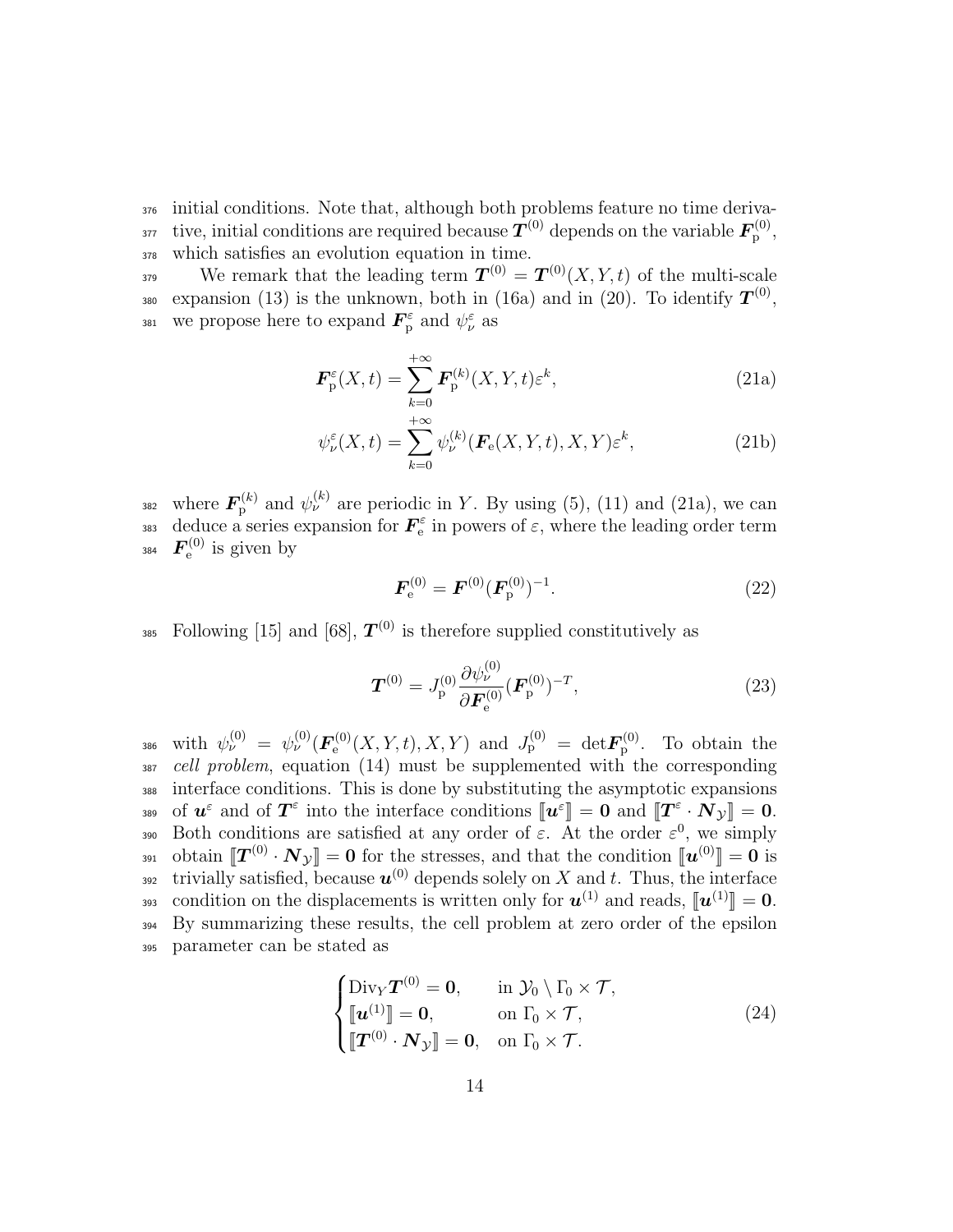Together with the cell problem, we also need to formulate the macro-scopic homogenized problem. To this end, we take equation (20) and complete it with a set of boundary conditions. This is done by substituting the asymp-399 totic expansions of  $T^{\varepsilon}$  and  $u^{\varepsilon}$  into the boundary conditions  $T^{\varepsilon} \cdot N = \overline{T}$ <sup>400</sup> and  $u^{\varepsilon} = \bar{u}$ , respectively. Thus, equating the coefficients at order  $\varepsilon^0$ , and averaging the results over the unit cell, we find the homogenized problem,

$$
\begin{cases}\n\text{Div}_X \langle \boldsymbol{T}^{(0)} \rangle = \mathbf{0}, & \text{in } \mathcal{B}_h \times \mathcal{T}, \\
\langle \boldsymbol{T}^{(0)} \rangle \cdot \mathbf{N} = \bar{\boldsymbol{T}}, & \text{on } \partial_T \mathcal{B}_h \times \mathcal{T}, \\
\boldsymbol{u}^{(0)} = \bar{\boldsymbol{u}}, & \text{on } \partial_u \mathcal{B}_h \times \mathcal{T},\n\end{cases}
$$
\n(25)

 $\mathcal{B}_{h}$  denotes the homogeneous macro-scale domain in which the homog-<sup>403</sup> enized equations are defined.

<sup>404</sup> The problem (25) has to be solved along with a homogenized evolution equation for  $\boldsymbol{F}^{(0)}_{\rm p}$ <sup>405</sup> equation for  $\mathbf{F}_{\rm p}^{(0)}$  and the initial condition associated with it. In addition, we 406 remark that, according to (25), the boundary tractions acting on  $\partial_T \mathcal{B}_h$  are <sup>407</sup> balanced *only* by the normal component of the average of the leading order <sup>408</sup> stress,  $T^{(0)}$ , and *only* the leading order displacement,  $u^{(0)}$ , has to be equal 409 to the displacement  $\bar{u}$ , imposed on  $\partial_u \mathcal{B}_h$ .

 $_{410}$  Remark 2. In the medical scientific literature, there exist studies that iden- tify the existence of anatomical boundary layers interposed between the brain surface and tumors (see e.g. [72]). Here we do not address boundary layer phenomena, which are usually neglected in the asymptotic homogenization literature. The homogenization process described in this work is fine for re- gions far enough away from the boundary so that its effect is not felt because, close to the boundaries, the material will not behave as an effective material with homogenized coefficients. To properly account for boundary effects, the so-called boundary-layer technique could be used [8, 57].

#### <sup>419</sup> 5. Constitutive framework and evolution law

<sup>420</sup> In this section, we prescribe a constitutive equation for the response of the <sup>421</sup> material and, independently, an evolution equation for the tensor of plastic-<sup>422</sup> like distortions.

## <sup>423</sup> 5.1. Constitutive law

<sup>424</sup> In the following, we formulate the local and homogenized problems for a <sup>425</sup> specific constitutive law. In general, this process can be rather cumbersome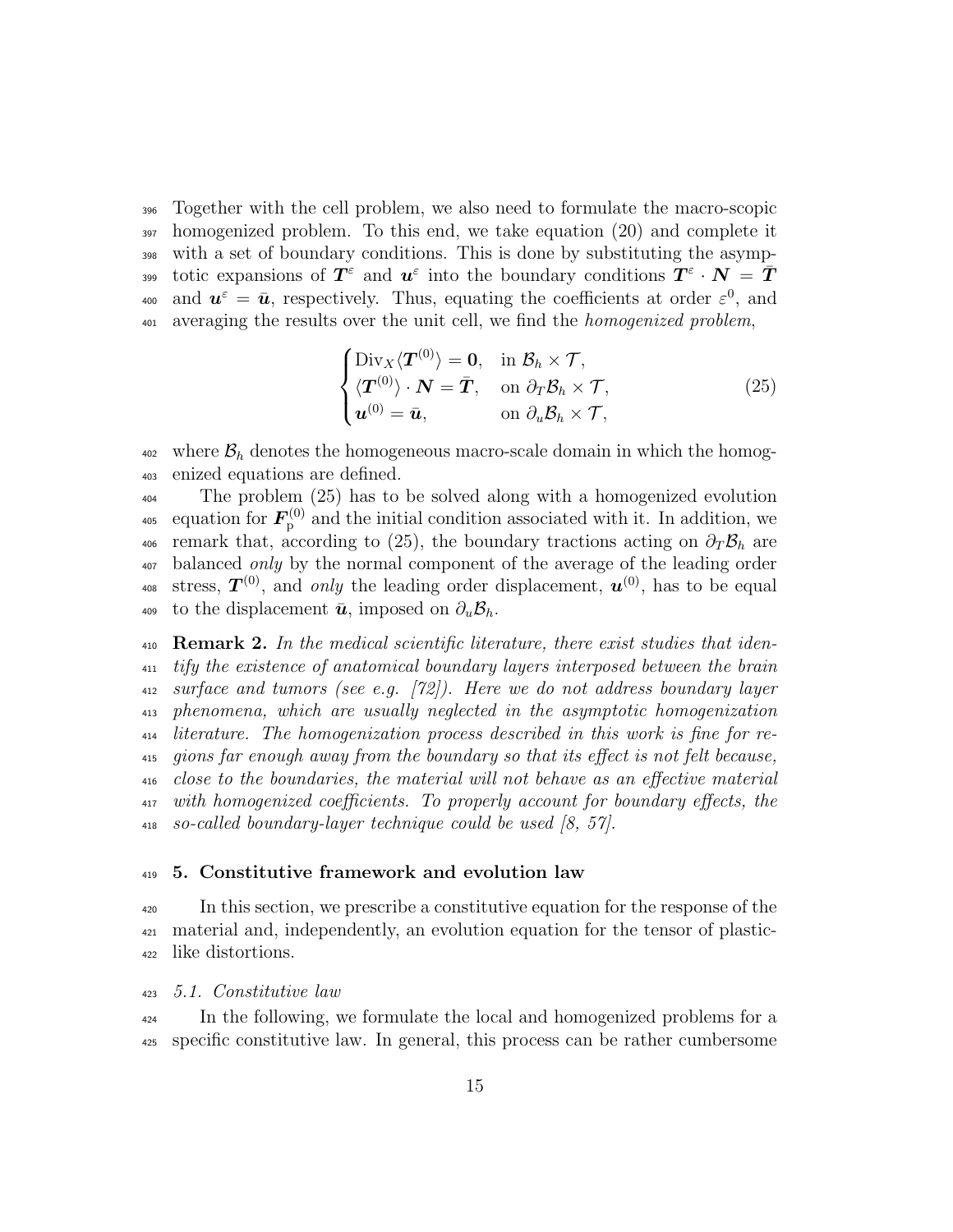for complicated strain energy densities, and it becomes even more involved when plastic-like distortions are accounted for. To reduce complexity, we <sup>428</sup> choose a very simple constitutive law for  $\psi^{\varepsilon}_{\nu}$ , such as the De Saint-Venant strain energy density,

$$
\psi_{\nu}^{\varepsilon} = \frac{1}{2} \boldsymbol{E}_{e}^{\varepsilon} : \mathscr{C}^{\varepsilon} : \boldsymbol{E}_{e}^{\varepsilon}, \tag{26}
$$

where  $\boldsymbol{E}_{\mathrm{e}}^{\varepsilon}=\frac{1}{2}$  $\frac{1}{2}$   $($   $\bm{F}_{\mathrm{e}}^{\varepsilon}$  $\bm{E}_{\mathrm{e}}^{\varepsilon}=\frac{1}{2}\left((\bm{F}_{\mathrm{e}}^{\varepsilon})^{T}\bm{F}_{\mathrm{e}}^{\varepsilon}-\bm{I}\right)$  is the elastic Green-Lagrange strain tensor and <sup>431</sup>  $\mathscr{C}^{\varepsilon}(X) = \mathscr{C}(X,Y)$  is the positive definite fourth-order elasticity tensor, which 432 satisfies both major and minor symmetries, i.e.  $\mathscr{C}_{ijkl} = \mathscr{C}_{jikl} = \mathscr{C}_{ijlk} = \mathscr{C}_{klij}$ . <sup>433</sup> Particularly, we consider that the constituents of the heterogeneous material <sup>434</sup> are isotropic, and thus

$$
\mathscr{C}^{\varepsilon} = 3\kappa^{\varepsilon}\mathscr{K} + 2\mu^{\varepsilon}\mathscr{M},\tag{27}
$$

435 where  $\kappa^{\varepsilon}(X) = \kappa(X, Y)$  is the bulk modulus,  $\mu^{\varepsilon}(X) = \mu(X, Y)$  is the shear modulus, and the fourth-order tensors  $\mathscr{K} = \frac{1}{3}$ 436 modulus, and the fourth-order tensors  $\mathscr{K} = \frac{1}{3}(\mathbf{I} \otimes \mathbf{I})$  and  $\mathscr{M} = \mathscr{I} - \mathscr{K}$  $437$  extract the spherical and the deviatoric part, respectively, of a symmetric second-order tensor  $\boldsymbol{A}$ , i.e.,  $\mathscr{K} : \boldsymbol{A} = \frac{1}{3}$  $\frac{1}{3}\mathrm{tr}(\boldsymbol{A})\boldsymbol{I}$  and  $\mathscr{M}: \boldsymbol{A} = \boldsymbol{A} - \frac{1}{3}$ 438 second-order tensor  $\bm{A}$ , i.e.,  $\mathscr{K}:\bm{A}=\frac{1}{3}\mathrm{tr}(\bm{A})\bm{I}$  and  $\mathscr{M}:\bm{A}=\bm{A}-\frac{1}{3}\mathrm{tr}(\bm{A})\bm{I}:$ 439 dev(A) [84, 85]. We remark that the fourth-order identity tensor  $\mathscr I$  is the <sup>440</sup> identity operator over the linear subspace of symmetric second-order tensors. <sup>441</sup> Indeed, for every **A** such that  $A = A^T$ , it holds that  $\mathscr{I} : A = A$ . In terms of **I**, an explicit expression of  $\mathscr{I}$  is given by  $\mathscr{I} = \frac{1}{2}$ <sup>442</sup> terms of *I*, an explicit expression of  $\mathscr{I}$  is given by  $\mathscr{I} = \frac{1}{2} [I \otimes I + I \overline{\otimes} I]$  (in components:  $\mathscr{I}_{ijkl} = \frac{1}{2}$ 443 components:  $\mathscr{I}_{ijkl} = \frac{1}{2} [I_{ik}I_{jl} + I_{il}I_{jk}]$  [17]).

<sup>444</sup> We can identify the leading order term in the expansion of the constitutive  $_{445}$  law (26), which reads

$$
\psi_{\nu}^{(0)} = \frac{1}{2} \boldsymbol{E}_{e}^{(0)} : \mathscr{C} : \boldsymbol{E}_{e}^{(0)}, \tag{28}
$$

with  $\boldsymbol{E}^{(0)}_{\text{e}} = \frac{1}{2}$  $\frac{1}{2} \left( (\boldsymbol{F}^{(0)}_{\mathrm{e}} %{\footnotesize {\mathrm{e}}})} \right)$ <sup>446</sup> with  $\bm{E}_{e}^{(0)} = \frac{1}{2} \left( (\bm{F}_{e}^{(0)})^T \bm{F}_{e}^{(0)} - \bm{I} \right)$ . We recall that, although the expression of  $\psi_{\nu}^{(0)}$  in (28) depends only on  $\boldsymbol{E}_{\rm e}^{(0)}$  $\psi_{\nu}^{(0)}$  in (28) depends only on  $E_{\rm e}^{(0)}$ , the material coefficient  $\mathscr C$  is still a two-448 scale function and should be thus interpreted as  $\mathscr{C}(X, Y)$ . As a consequence, <sup>449</sup>  $\psi_{\nu}^{(0)}$  is not homogenized yet.

450 By taking into account the major and minor symmetries of  $\mathscr{C}$ , we obtain

$$
\mathbf{S}_{\nu}^{(0)} = \frac{\partial \psi_{\nu}^{(0)}}{\partial \mathbf{E}_{e}^{(0)}} = \mathscr{C} : \mathbf{E}_{e}^{(0)} = \lambda \text{tr}(\mathbf{E}_{e}^{(0)}) \mathbf{I} + 2\mu \mathbf{E}_{e}^{(0)}, \tag{29}
$$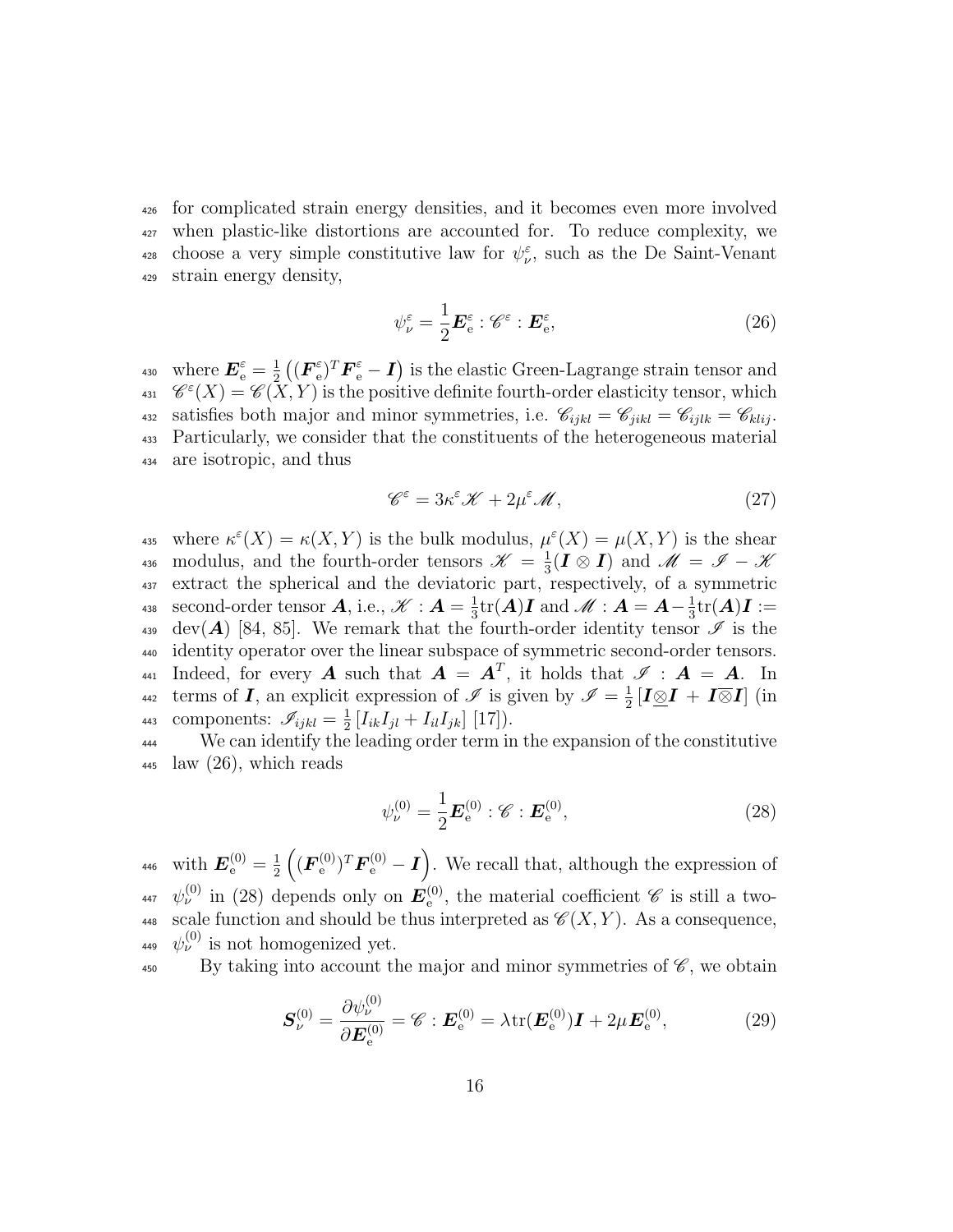where  $S_{\nu}^{(0)}$ <sup>451</sup> where  $S_{\nu}^{(0)}$  is the leading order term of the second Piola-Kirchhoff stress tensor written with respect to the natural state,  $\lambda = \kappa - \frac{2}{3}$ <sup>452</sup> tensor written with respect to the natural state,  $\lambda = \kappa - \frac{2}{3}\mu$  is Lamé's constant, and  $\boldsymbol{E}_{\scriptscriptstyle\rm e}^{\scriptscriptstyle(0)}$ <sup>453</sup> constant, and  $E_{\rm e}^{(0)}$  is given by

$$
\boldsymbol{E}_{\mathrm{e}}^{(0)} = (\boldsymbol{F}_{\mathrm{p}}^{(0)})^{-T} \left( \boldsymbol{E}^{(0)} - \boldsymbol{E}_{\mathrm{p}}^{(0)} \right) (\boldsymbol{F}_{\mathrm{p}}^{(0)})^{-1}, \tag{30}
$$

with  $\boldsymbol{E}^{(0)}=\frac{1}{2}$  $\frac{1}{2}\left( (\bm{F}^{(0)})^T\bm{F}^{(0)}-\bm{I} \right) \, \mathrm{and}\,\, \bm{E}_{\mathrm{p}}^{(0)}=\frac{1}{2}$  $\frac{1}{2}\left(\left(\bm{F}_{\mathrm{p}}^{(0)}\right)$  $\mathcal{F}^{(0)} = \tfrac{1}{2}\left( (\boldsymbol{F}^{(0)})^T \boldsymbol{F}^{(0)} - \boldsymbol{I} \right) \text{ and } \boldsymbol{E}^{(0)}_{\text{p}} = \tfrac{1}{2}\left( (\boldsymbol{F}^{(0)}_{\text{p}})^T \boldsymbol{F}^{(0)}_{\text{p}} - \boldsymbol{I} \right).$ 

<sup>455</sup> By pulling  $S_{\nu}^{(0)}$  back to the reference configuration, and recalling that the <sup>456</sup> plastic-like distortions are assumed to be isochoric in our framework, (i.e. <sup>457</sup>  $J_{\rm p}^{\varepsilon} = 1$ , we obtain the second Piola-Kirchhoff stress tensor

$$
\mathbf{S}^{(0)} = \mathscr{C}_{\mathrm{R}} : (\mathbf{E}^{(0)} - \mathbf{E}_{\mathrm{p}}^{(0)}), \tag{31}
$$

<sup>458</sup> where

$$
\mathscr{C}_{R} = (\boldsymbol{F}_{p}^{(0)})^{-1} \underline{\otimes} (\boldsymbol{F}_{p}^{(0)})^{-1} : \mathscr{C} : (\boldsymbol{F}_{p}^{(0)})^{-T} \underline{\otimes} (\boldsymbol{F}_{p}^{(0)})^{-T}
$$
  
=  $3\lambda \mathscr{K}_{p}^{(0)} + 2\mu \mathscr{I}_{p}^{(0)},$  (32)

<sup>459</sup> is the elasticity tensor pulled-back to the reference configuration through  $\bm{F}^{(0)}_{\scriptscriptstyle{\rm D}}$  ${\bf p}_{\rm p}^{(0)}$ , and, upon setting  ${\bm B}_{\rm p}^{(0)}=({\bm F}_{\rm p}^{(0)})$  $(\bf{F_p^{(0)})^{-1}}(\bf{F_p^{(0)}})$  $\bm{F}_{\rm p}^{(0)}$ , and, upon setting  $\bm{B}_{\rm p}^{(0)} = (\bm{F}_{\rm p}^{(0)})^{-1}(\bm{F}_{\rm p}^{(0)})^{-T}$ , we employed the notation

$$
\mathscr{K}_{\mathbf{p}}^{(0)} = \frac{1}{3} \boldsymbol{B}_{\mathbf{p}}^{(0)} \otimes \boldsymbol{B}_{\mathbf{p}}^{(0)},\tag{33a}
$$

$$
\mathscr{I}_{\rm p}^{(0)} = \frac{1}{2} \left[ \boldsymbol{B}_{\rm p}^{(0)} \underline{\otimes} \boldsymbol{B}_{\rm p}^{(0)} + \boldsymbol{B}_{\rm p}^{(0)} \overline{\otimes} \boldsymbol{B}_{\rm p}^{(0)} \right]. \tag{33b}
$$

<sup>461</sup> We remark that  $\mathscr{K}_{p}^{(0)}$  extracts the "volumetric part" of a generic second-<sup>462</sup> order tensor, taken with respect to the inverse plastic metric tensor  $B_{\rm p}^{(0)}$  i.e. for all  $\boldsymbol{A} = \boldsymbol{A}^T$ , it holds that  $\mathscr{K}_{\mathrm{p}}^{(0)}$  :  $\boldsymbol{A} = \frac{1}{3}$ <sup>463</sup> for all  $\mathbf{A} = \mathbf{A}^T$ , it holds that  $\mathscr{K}_{\mathrm{p}}^{(0)}$  :  $\mathbf{A} = \frac{1}{3} \mathrm{tr}(\mathbf{B}_{\mathrm{p}}^{(0)} \mathbf{A}) \mathbf{B}_{\mathrm{p}}^{(0)}$ . Furthermore,  $\mathscr{I}^{(0)}_{\mathrm{p}}$  transforms  $\bm{A}$  into  $\mathscr{I}^{(0)}_{\mathrm{p}}$  :  $\bm{A} = \bm{B}^{(0)}_{\mathrm{p}} \bm{A} \bm{B}^{(0)}_{\mathrm{p}}$  and  $\mathscr{M}^{(0)}_{\mathrm{p}} = \mathscr{I}^{(0)}_{\mathrm{p}} - \mathscr{K}^{(0)}_{\mathrm{p}}$ <sup>465</sup> extracts the "deviatoric part" of  $\boldsymbol{A}$  with respect to the metric tensor  $\boldsymbol{B}_{\rm p}^{(0)}$ , i.e.  $\mathscr{M}^{(0)}_{\rm p} : \bm{A} = \bm{B}_{\rm p}^{(0)} \bm{A} \bm{B}_{\rm p}^{(0)} - \frac{1}{3}$ <sup>466</sup> i.e.  $\mathscr{M}_{\rm p}^{(0)}$  :  $\bm{A} = \bm{B}_{\rm p}^{(0)}\bm{A}\bm{B}_{\rm p}^{(0)} - \frac{1}{3}\mathrm{tr}(\bm{B}_{\rm p}^{(0)}\bm{A})\bm{B}_{\rm p}^{(0)}$ . We note that similar results <sup>467</sup> have been obtained in the case of non-linear elasticity in [25]. <sup>468</sup> Next, we notice that  $\boldsymbol{F}^{(0)}$  can be written as

$$
\boldsymbol{F}^{(0)} = \boldsymbol{I} + \boldsymbol{H},\tag{34}
$$

with  $\boldsymbol{H} = \text{Grad}_X \boldsymbol{u}^{(0)} + \text{Grad}_Y \boldsymbol{u}^{(1)}$ . Thus, by substituting (34) in  $\boldsymbol{E}_{e}^{(0)}$ 469 with  $\boldsymbol{H} = \text{Grad}_X \boldsymbol{u}^{(0)} + \text{Grad}_Y \boldsymbol{u}^{(1)}$ . Thus, by substituting  $(34)$  in  $\boldsymbol{E}_{e}^{(0)}$ , <sup>470</sup> the result into (31), and retaining only the terms linear in  $H, S^{(0)}$  can be <sup>471</sup> linearized as

$$
\boldsymbol{S}_{\text{lin}}^{(0)} = \mathscr{C}_{\text{R}} : (\text{sym}\boldsymbol{H} - \boldsymbol{E}_{\text{p}}^{(0)}). \tag{35}
$$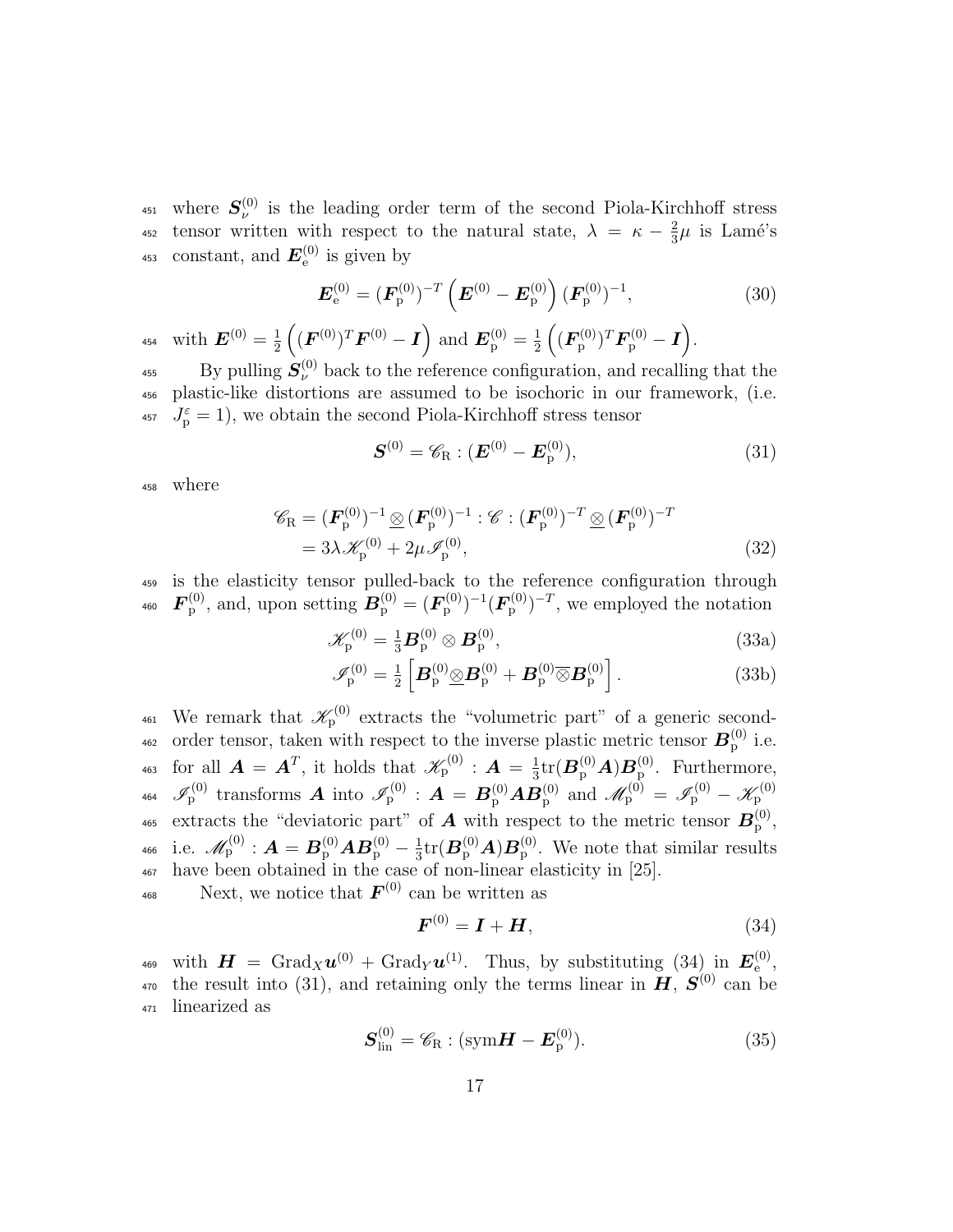<sup>472</sup> We recall now that, at the leading order, the first Piola-Kirchhoff stress tensor <sup>473</sup> reads  $\boldsymbol{T}^{(0)} = \boldsymbol{F}^{(0)} \boldsymbol{S}^{(0)}$ . Hence, its linearized form is given by

$$
\boldsymbol{T}^{(0)}_{\text{lin}} = \mathscr{C}_{\text{R}} : \text{sym} \boldsymbol{H} - (\boldsymbol{I} + \boldsymbol{H})(\mathscr{C}_{\text{R}} : \boldsymbol{E}_{\text{p}}^{(0)}).
$$
 (36)

 $_{474}$  Looking at the definition of  $\mathscr{C}_{R}$  in (32), it can be noticed that our model re-<sup>475</sup> solves at the macro-scale the structural evolution of the considered medium through the dependence of  $\mathscr{C}_{\mathrm{R}}$  on  $\boldsymbol{F}_{\mathrm{p}}^{(0)}$ <sup>476</sup> through the dependence of  $\mathscr{C}_{R}$  on  $\mathbf{F}_{p}^{(0)}$ , which indeed describes the produc- $477$  tion of material inhomogeneities [21, 22, 23]. Additionally, our model is also <sup>478</sup> capable of simultaneously resolving the material heterogeneities at both the 479 micro- and macro-scale through the dependence of  $\mathscr{C}_R$  on X and Y. The lat-<sup>480</sup> ter dependence in fact, keeps track of the variability of the elastic coefficient <sup>481</sup> at both scales.

482 Because of Equations (33a) and (33b),  $\mathscr{C}_{R}$  possesses the same symmetry 483 properties of  $\mathscr{C}$ , i.e.

$$
(\mathscr{C}_{R})_{IJKL} = (\mathscr{C}_{R})_{JIKL} = (\mathscr{C}_{R})_{IJLK} = (\mathscr{C}_{R})_{KLIJ},
$$
\n(37)

<sup>484</sup> and therefore,  $T_{\text{lin}}^{(0)}$  can be written as

$$
\boldsymbol{T}^{(0)}_{\text{lin}} = \mathscr{C}_{\text{R}} : \boldsymbol{H} - (\boldsymbol{I} + \boldsymbol{H})(\mathscr{C}_{\text{R}} : \boldsymbol{E}_{\text{p}}^{(0)}).
$$
 (38)

485 Local problem. Substituting  $(38)$  in the equation of the local problem  $(24)$ , <sup>486</sup> the linear momentum balance law is rephrased as

$$
Div_Y [\mathscr{C}_{\mathcal{R}} : \boldsymbol{H} - (\boldsymbol{I} + \boldsymbol{H})(\mathscr{C}_{\mathcal{R}} : \boldsymbol{E}_{\mathcal{P}}^{(0)})] = \mathbf{0}, \tag{39}
$$

<sup>487</sup> or, equivalently,

$$
\text{Div}_{Y}\big[\mathscr{C}_{R} : \text{Grad}_{Y} \boldsymbol{u}^{(1)} - \text{Grad}_{Y} \boldsymbol{u}^{(1)}(\mathscr{C}_{R} : \boldsymbol{E}_{p}^{(0)})\big] = -\text{Div}_{Y}\big[\mathscr{C}_{R} : \text{Grad}_{X} \boldsymbol{u}^{(0)} - (\boldsymbol{I} + \text{Grad}_{X} \boldsymbol{u}^{(0)})(\mathscr{C}_{R} : \boldsymbol{E}_{p}^{(0)})\big].
$$
 (40)

488 In the absence of plastic distortions, i.e., when  $\mathbf{F}_{\rm p}^{\varepsilon} = \mathbf{I}$ , Equation (40) coin- cides with the equation of the classical cell problem encountered in the ho- mogeneization of linear elasticity, which is known to admit a unique solution, up to a Y-constant function, if the average over the cell of the right-hand-side vanishes identically (in the jargon of Homogenization Theory, this condition is referred to as solvability condition or compatibility condition) [5]. In our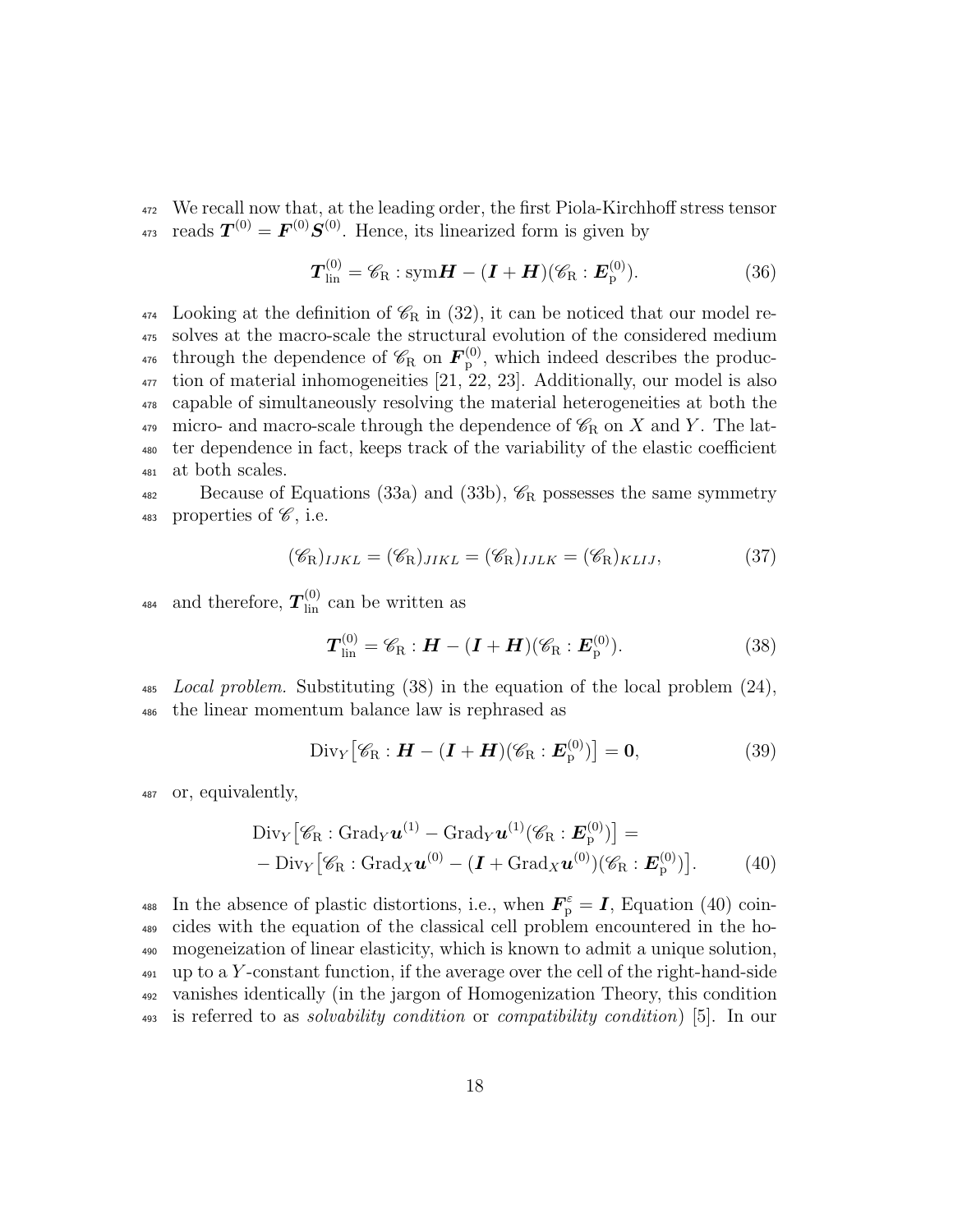<sup>494</sup> case, since the pulled-back elasticity tensor  $\mathscr{C}_{R}$  is periodic in Y, while  $\boldsymbol{u}^{(0)}$  is  $\frac{495}{495}$  independent of Y, the solvability condition is satisfied, i.e.,

$$
\langle \text{Div}_Y \big[ \mathscr{C}_{\mathcal{R}} : \text{Grad}_X \boldsymbol{u}^{(0)} - (\boldsymbol{I} + \text{Grad}_X \boldsymbol{u}^{(0)}) (\mathscr{C}_{\mathcal{R}} : \boldsymbol{E}_{\mathcal{P}}^{(0)}) \big] \rangle = \boldsymbol{0}.
$$
 (41)

496 Exploiting the linearity of equation (40) in  $\mathbf{u}^{(1)}$ , we make the ansatz

$$
\boldsymbol{u}^{(1)}(X,Y,t) = \boldsymbol{\xi}(X,Y,t) : \text{Grad}_X \boldsymbol{u}^{(0)}(X,t) + \boldsymbol{\omega}(X,Y,t), \tag{42}
$$

 $497$  where  $\xi$  and  $\omega$  are a third-order tensor field and a vector field, both periodic  $498$  in Y.

499 We now require that  $\xi$  and  $\omega$  satisfy two independent cell problems. The  $_{500}$  cell problem for  $\xi$  reads

$$
\begin{cases}\n\text{Div}_{Y} [\mathscr{C}_{R} : T\text{Grad}_{Y} \boldsymbol{\xi} - T\text{Grad}_{Y} \boldsymbol{\xi} (\mathscr{C}_{R} : \boldsymbol{E}_{p}^{(0)})] \\
= \text{Div}_{Y} [-\mathscr{C}_{R} + \boldsymbol{I} \underline{\otimes} (\mathscr{C}_{R} : \boldsymbol{E}_{p}^{(0)})], & \text{in } \mathcal{Y}_{0} \setminus \Gamma_{0} \times \mathcal{T}, \\
\llbracket \boldsymbol{\xi} \rrbracket = \mathbf{0}, & \text{on } \Gamma_{0} \times \mathcal{T}, \\
\llbracket [\mathscr{C}_{R} : T\text{Grad}_{Y} \boldsymbol{\xi} - T\text{Grad}_{Y} \boldsymbol{\xi} (\mathscr{C}_{R} : \boldsymbol{E}_{p}^{(0)}) \\
+ \mathscr{C}_{R} - \boldsymbol{I} \underline{\otimes} (\mathscr{C}_{R} : \boldsymbol{E}_{p}^{(0)})] \cdot \mathbf{N}_{\mathcal{Y}} \rrbracket = \mathbf{0}, & \text{on } \Gamma_{0} \times \mathcal{T}.\n\end{cases} (43)
$$

 Before going further, some words of explanation on the notation are nec- essary. First, we notice that  $\text{Grad}_Y \xi$  is a fourth-order tensor function, which 503 admits the representation  $\text{Grad}_Y \boldsymbol{\xi} = (\partial \xi_{ABC})/(\partial Y_D) \boldsymbol{e}_A \otimes \boldsymbol{e}_B \otimes \boldsymbol{e}_C \otimes \boldsymbol{e}_D$ . Then, TGrad<sub>Y</sub> $\xi$  is a fourth-order tensor function obtained by ordering the indices of  $\text{Grad}_Y \xi$  in the following fashion

$$
TGrad_Y \boldsymbol{\xi} = (TGrad_Y \boldsymbol{\xi})_{ABCD} \boldsymbol{e}_A \otimes \boldsymbol{e}_B \otimes \boldsymbol{e}_C \otimes \boldsymbol{e}_D
$$
  
= 
$$
(Grad_Y \boldsymbol{\xi})_{ACDB} \boldsymbol{e}_A \otimes \boldsymbol{e}_B \otimes \boldsymbol{e}_C \otimes \boldsymbol{e}_D
$$
  
= 
$$
\frac{\partial \xi_{ACD}}{\partial Y_B} \boldsymbol{e}_A \otimes \boldsymbol{e}_B \otimes \boldsymbol{e}_C \otimes \boldsymbol{e}_D.
$$
 (44)

 $_{506}$  The cell problem for  $\omega$  is given by

$$
\begin{cases}\n\text{Div}_{Y} [\mathscr{C}_{R} : \text{Grad}_{Y} \omega - \text{Grad}_{Y} \omega(\mathscr{C}_{R} : \boldsymbol{E}_{p}^{(0)})] \\
= \text{Div}_{Y} [\mathscr{C}_{R} : \boldsymbol{E}_{p}^{(0)}], & \text{in } \mathcal{Y}_{0} \setminus \Gamma_{0} \times \mathcal{T}, \\
\llbracket \omega \rrbracket = \mathbf{0}, & \text{on } \Gamma_{0} \times \mathcal{T}, \\
\llbracket (\mathscr{C}_{R} : \text{Grad}_{Y} \omega - \text{Grad}_{Y} \omega(\mathscr{C}_{R} : \boldsymbol{E}_{p}^{(0)}) \\
-\mathscr{C}_{R} : \boldsymbol{E}_{p}^{(0)} ) \cdot \mathbf{N}_{Y} \rrbracket = \mathbf{0}, & \text{on } \Gamma_{0} \times \mathcal{T}.\n\end{cases}
$$
\n(45)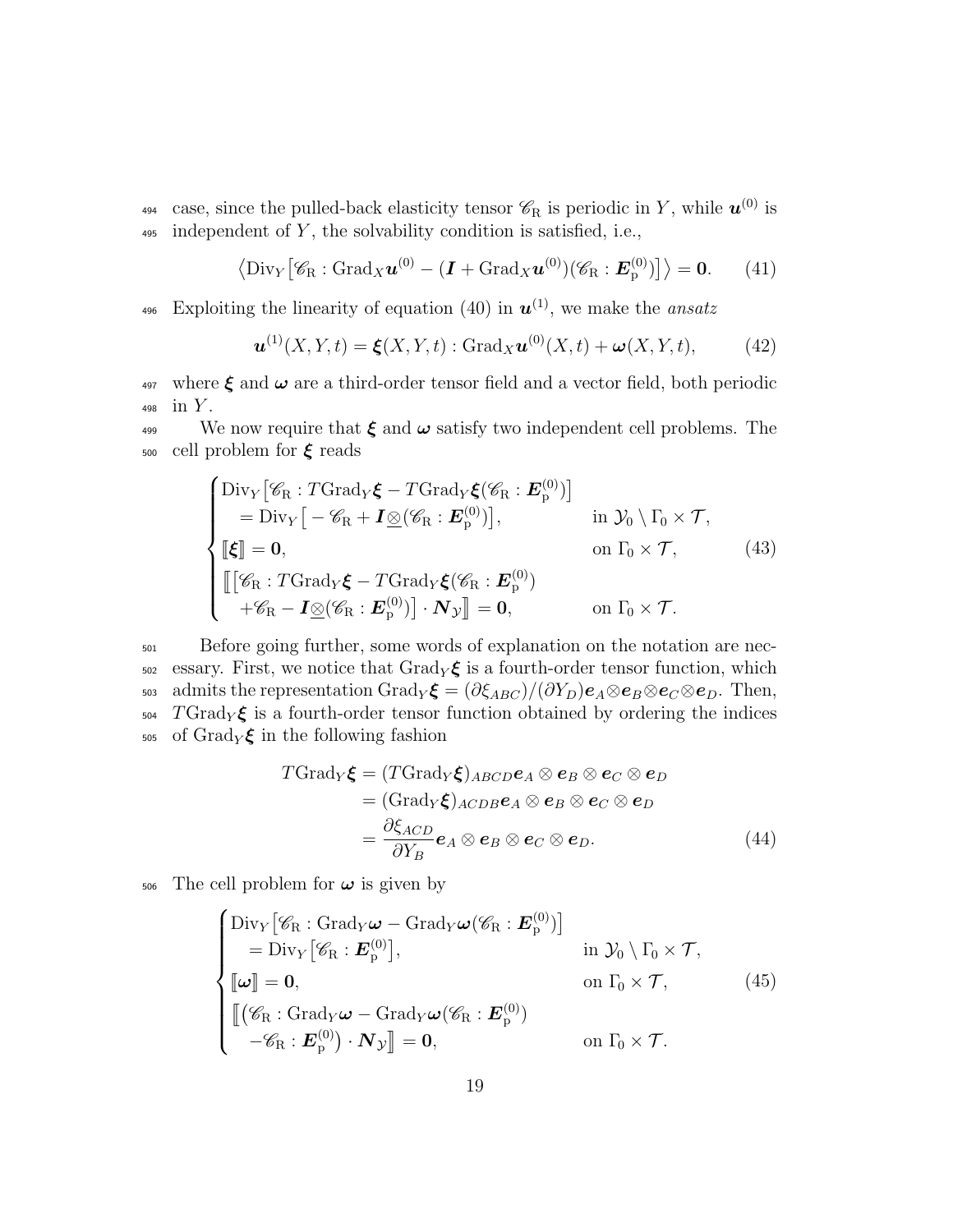<sup>507</sup> By virtue of the linearization process, we obtain two auxiliary cell problems  $\mathcal{L}_{\text{508}}$  where the macroscopic term  $\text{Grad}_X\bm{u}^{(0)}$  is not explicitly present. Indeed, this <sup>509</sup> is in general possible only when accounting for the linearized deformations' <sup>510</sup> regime, see also [15]. Then, the dependence of the macro-scale variable is given through the tensor  $\mathbf{F}_{\rm p}^{(0)}$  $_{511}$  given through the tensor  $\mathbf{F}_{\rm p}^{(0)}$ , which describes the plastic-like distortions. Moreover, if  $\boldsymbol{F}^{(0)}_{\rm p}$  $_{512}$  Moreover, if  $\boldsymbol{F}_{\rm p}^{\rm (0)}$  only depends on time, as is the case in [2], the cell problems <sup>513</sup> are also decoupled in the spatial micro- and macro-variables provided that the <sup>514</sup> elasticity tensor solely depends on the microscale variable. The cell problems <sup>515</sup> are in any case time-dependent, as they encode the evolution of the material <sup>516</sup> response and its link with the plastic-like distortions.

 $_{517}$  Homogenized problem. From (36) and (42), the homogenized problem rewrites

$$
\begin{cases}\n\text{Div}_X\big[\hat{\mathscr{C}}_{\text{R}}:\text{Grad}_X\boldsymbol{u}^{(0)}\big] = -\text{Div}_X\big[\hat{\boldsymbol{D}}_{\text{R}}\big], & \text{in } \mathcal{B}_h \times \mathcal{T}, \\
(\hat{\mathscr{C}}_{\text{R}}:\text{Grad}_X\boldsymbol{u}^{(0)}) \cdot \boldsymbol{N} + \hat{\boldsymbol{D}}_{\text{R}} \cdot \boldsymbol{N} = \bar{\boldsymbol{T}}, & \text{on } \partial_T \mathcal{B}_h \times \mathcal{T}, \\
\boldsymbol{u}^{(0)} = \bar{\boldsymbol{u}}, & \text{on } \partial_u \mathcal{B}_h \times \mathcal{T},\n\end{cases}
$$
\n(46)

<sup>518</sup> where

$$
\hat{\mathscr{C}}_{\text{R}} = \left\langle \mathscr{C}_{\text{R}} + \mathscr{C}_{\text{R}} : T\text{Grad}_{Y}\boldsymbol{\xi} - T\text{Grad}_{Y}\boldsymbol{\xi}(\mathscr{C}_{\text{R}} : \boldsymbol{E}_{\text{p}}^{(0)}) - \boldsymbol{I} \underline{\otimes} (\mathscr{C}_{\text{R}} : \boldsymbol{E}_{\text{p}}^{(0)}) \right\rangle, (47a)
$$
\n
$$
\hat{\boldsymbol{D}}_{\text{R}} = \left\langle \mathscr{C}_{\text{R}} : \text{Grad}_{Y}\boldsymbol{\omega} - \text{Grad}_{Y}\boldsymbol{\omega}(\mathscr{C}_{\text{R}} : \boldsymbol{E}_{\text{p}}^{(0)}) - \mathscr{C}_{\text{R}} : \boldsymbol{E}_{\text{p}}^{(0)} \right\rangle. \tag{47b}
$$

 $\mathbb{R}_{\text{sp}}$  Remark 3. In the absence of distortions, that is for  $\mathbf{F}_{\text{p}}^{\varepsilon} = \mathbf{I}$ , the cell prob-<sup>520</sup> lems (43) and (45) reduce to one single cell problem,

$$
\begin{cases}\n\text{Div}_{Y}[\mathscr{C} + \mathscr{C} : T\text{Grad}_{Y}\xi] = \mathbf{0}, & \text{in } \mathcal{Y}_{0} \setminus \Gamma_{0} \times \mathcal{T}, \\
\llbracket \xi \rrbracket = \mathbf{0}, & \text{on } \Gamma_{0} \times \mathcal{T}, \\
\llbracket (\mathscr{C} + \mathscr{C} : T\text{Grad}_{Y}\xi) \cdot \mathbf{N}_{\mathcal{Y}} \rrbracket = \mathbf{0}, & \text{on } \Gamma_{0} \times \mathcal{T}.\n\end{cases}
$$
\n(48)

 $_{521}$  This is due to the fact that the symmetric tensor  $\boldsymbol{E}_{\rm p}^{(0)}$  appearing in (40) is <sup>522</sup> equal to zero. On the other hand, the homogenized problem is rewritten as <sup>523</sup> follows,

$$
\begin{cases}\n\text{Div}_X[\hat{\mathscr{C}} : \text{Grad}_X \mathbf{u}^{(0)}] = \mathbf{0}, & \text{in } \mathcal{B}_h \times \mathcal{T}, \\
(\hat{\mathscr{C}} : \text{Grad}_X \mathbf{u}^{(0)}) \cdot \mathbf{N} = \bar{\mathbf{T}}, & \text{on } \partial_T \mathcal{B}_h \times \mathcal{T}, \\
\mathbf{u}^{(0)} = \bar{\mathbf{u}}, & \text{on } \partial_u \mathcal{B}_h \times \mathcal{T},\n\end{cases}
$$
\n(49)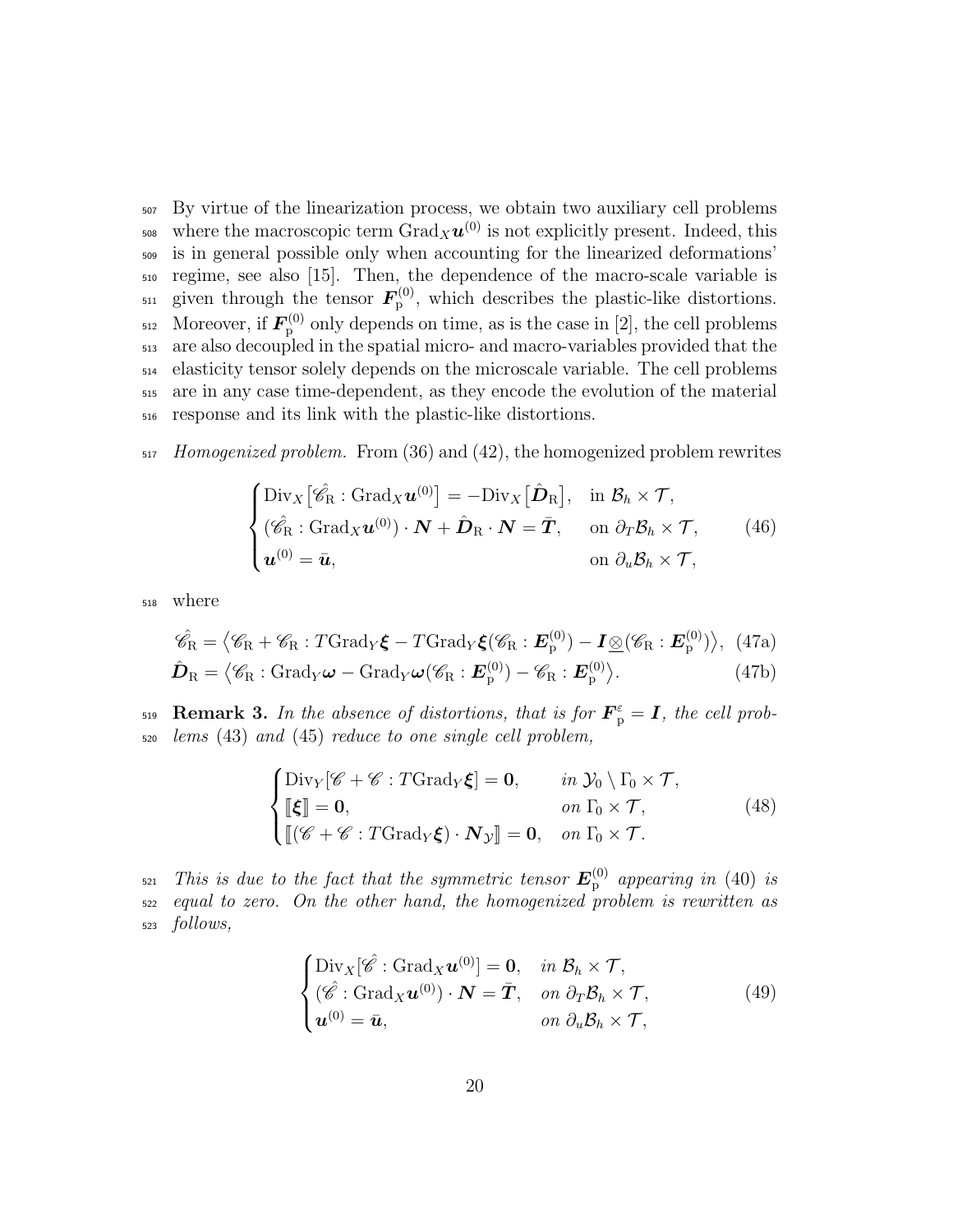$\mathcal{L}_{524}$  where  $\hat{\mathscr{C}} = \langle \mathscr{C} + \mathscr{C} : T\text{Grad}_Y \xi \rangle$  is the effective elasticity tensor. Formula- $_{525}$  tions (48) and (49) are the counterparts of (24) and (25), respectively, when <sup>526</sup> plastic-like distortions are neglected and a linearized approach for the defor- $527$  mations is considered. Particularly, (48) and (49) identify identically with  $528$  classical results in the asymptotic homogenization literature [5, 77].

#### <sup>529</sup> 5.2. Evolution law

 Several procedures can be adopted to establish a proper evolution law for the inelastic distortions. One choice is to follow a phenomenological approach, which should be based on experimental evidences and comply with suitable constitutive requirements [29]. On the other hand, one could invoke some general principles, such as the invariance of the evolution law with respect to a class of transformations and thermodynamic constraints [21, 22, 23]. Within the latter approach, and adapting the theoretical framework explored in [21, 22, 23, 29], an evolution equation for the inelastic distortions has been studied in [19]. Therein, the plastic-like distortions describe a  $\mathbf{F}_{\text{p}}$  remodeling process with the following assumptions: (i)  $\mathbf{F}_{\text{p}}$  is restricted by the 540 constraint  $J_{\rm p} = 1$ , (ii) the solid phase exhibits hyperelastic behavior, and (iii) the considered system remodels when the stress induced by external loading exceeds a characteristic threshold. An evolution law for  $\mathbf{F}_{\rm p}$  satisfying these <sub>543</sub> conditions, and compatible with the Dissipation inequality [12, 32, 33, 34], is given by

$$
\text{sym}\left(C\boldsymbol{F}_{\text{p}}^{-1}\dot{\boldsymbol{F}}_{\text{p}}\right)=\gamma\left[\|\text{dev}\boldsymbol{\sigma}\|-\sqrt{\frac{2}{3}}\sigma_{y}\right]_{+}\frac{\text{dev}(\boldsymbol{\Sigma})\boldsymbol{C}}{\|\text{dev}\boldsymbol{\sigma}\|},\tag{50}
$$

where  $\sigma$  is the Cauchy stress tensor,  $dev(\Sigma) = \Sigma - \frac{1}{3}$ <sup>545</sup> where  $\sigma$  is the Cauchy stress tensor,  $\text{dev}(\mathbf{\Sigma}) = \mathbf{\Sigma} - \frac{1}{3}\text{tr}(\mathbf{\Sigma})\mathbf{I}$ , is the deviatoric 546 part of the Mandell stress tensor  $\Sigma = CS$  being the Mandel stress tensor, <sup>547</sup> and  $S = F^{-1}T$  the second Piola-Kirchhoff stress tensor. Moreover,  $\gamma$  is a 548 strictly positive model parameter,  $\sigma_y > 0$  is the yield, or threshold, stress, 549 and the operator  $[A]_+$  is such that, for any real number  $A, [A]_+ = A,$  if  $A > 0$ ,  $\text{550}$  and  $[A]_+ = 0$  otherwise. As anticipated in the Introduction, in the present <sup>551</sup> context the physical meaning of the plastic-like distortions, represented by  $\mathbf{F}_{\rm p}$ , is that of structural reorganization, i.e. remodeling, as is the case in <sup>553</sup> biological tissues when the adhesion bonds among cells or the structure of <sup>554</sup> the ECM reorganize themselves.

<sup>555</sup> Although Equation (50) has been successfully used to describe some bi-<sup>556</sup> ological situations in which the onset of remodeling is subordinated to the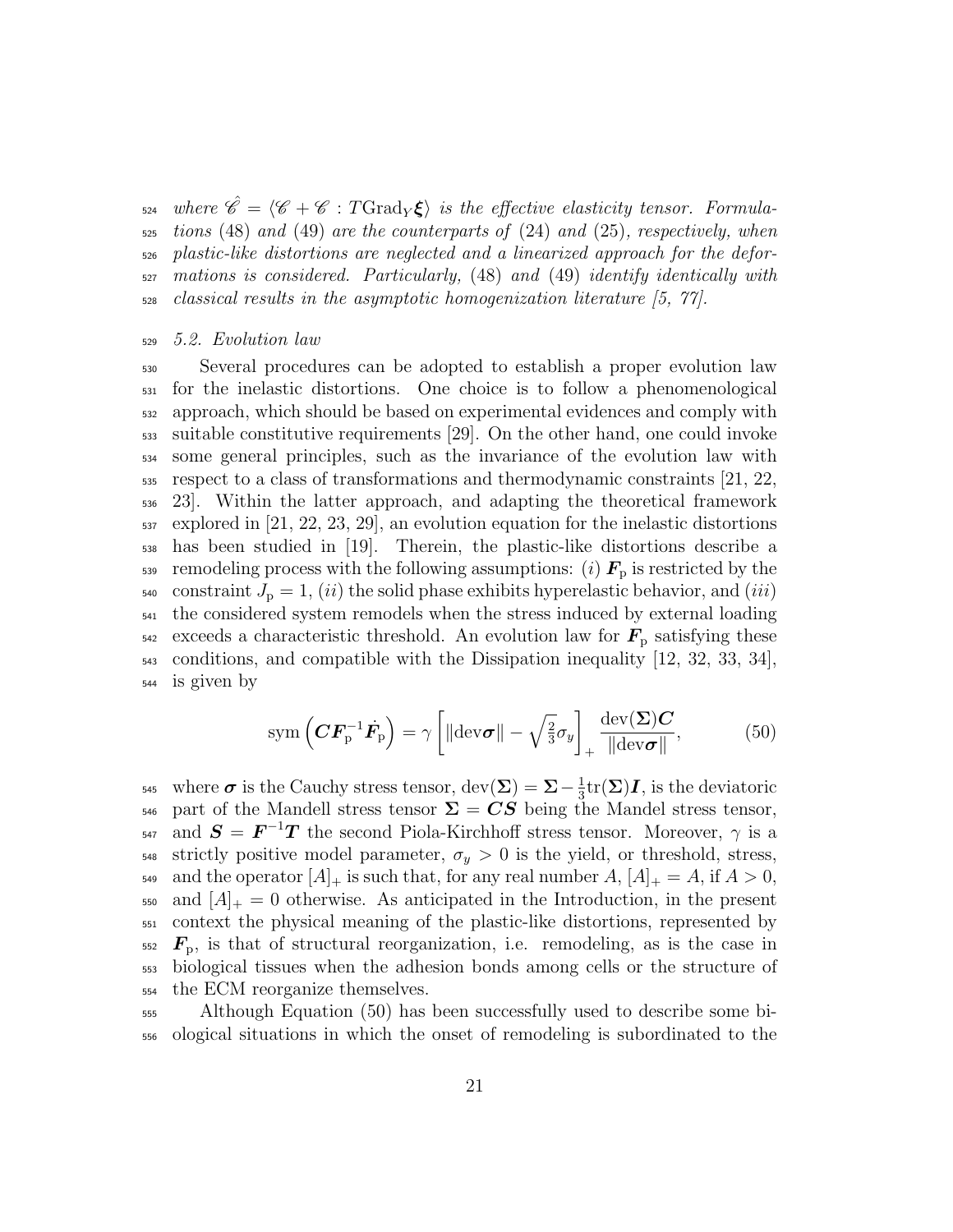$557$  excess of the yield stress  $\sigma_y$ , the homogenization of the evolution law (50) is <sup>558</sup> too complicated. For this reason, in this work, we replace (50) with a much <sup>559</sup> easier law of the type

$$
\text{sym}\left(\boldsymbol{C}(\boldsymbol{F}_{\text{p}})^{-1}\dot{\boldsymbol{F}}_{\text{p}}\right)=\gamma\,\text{dev}(\boldsymbol{\Sigma})\boldsymbol{C},\tag{51}
$$

 according to which no stress-activation criterion is supplied. Clearly, this choice may turn out to be unrealistic in many circumstances, but it can still be useful to understand the essence of some stress-driven remodeling processes.

 We need to clarify that, although in some sentences of this work we <sub>565</sub> mentioned growth, our model focuses on *pure* remodeling. This is reflected 566 by the condition  $\det F_p = 1$ , and, more importantly, by the fact that the evolution laws (50) and (51) are triggered and controlled exclusively by me- $\epsilon_{568}$  chanical factors. On the one hand, the requirement  $\det \mathbf{F}_{\mathrm{p}} = 1$  means that the plastic-like distortions are isochoric and, thus, unable to describe volu- $\sigma$  metric growth. On the other hand, the evolution laws for  $\mathbf{F}_{\rm p}$ , i.e., Eqs. (50) or (51), imply that remodeling is viewed as a consequence of the mechanical environment only: When mechanical stress exceeds a given threshold (see also [29, 34]), the internal structure of the tissue starts to vary. In other words, in the present framework, no biochemical phenomena are accounted for as possible activators of remodeling. This is a remarkable difference with growth, which, in contrast, occurs only when the concentration of nutrients is above a certain threshold value [2, 10, 3, 26, 52]. Our results do not apply to growth as they stand, nonetheless, the theory can be adapted to model growth by doing some necessary modifications. This is the reason why in <sub>580</sub> the abstract we stated that our study offers "a robust framework that can be readily generalized to growth and remodeling of nonlinear composites".

<sup>582</sup> To homogenize (51), the first step is to rewrite it as

$$
\text{sym}\left(\boldsymbol{C}^{\varepsilon}(\boldsymbol{F}_{\text{p}}^{\varepsilon})^{-1}\dot{\boldsymbol{F}}_{\text{p}}^{\varepsilon}\right)=\gamma^{\varepsilon}\text{dev}(\boldsymbol{\Sigma}^{\varepsilon})\boldsymbol{C}^{\varepsilon},\tag{52}
$$

<sup>583</sup> by admitting that  $\gamma^{\epsilon}(X) = \gamma(X, Y)$  is a rapidly oscillating strictly positive <sup>584</sup> function. Moreover, by performing the power expansion for  $\Sigma^{\varepsilon}$ ,

$$
\Sigma^{\varepsilon}(X,t) = \sum_{k=0}^{+\infty} \Sigma^{(k)}(X,Y,t) \varepsilon^k, \qquad (53)
$$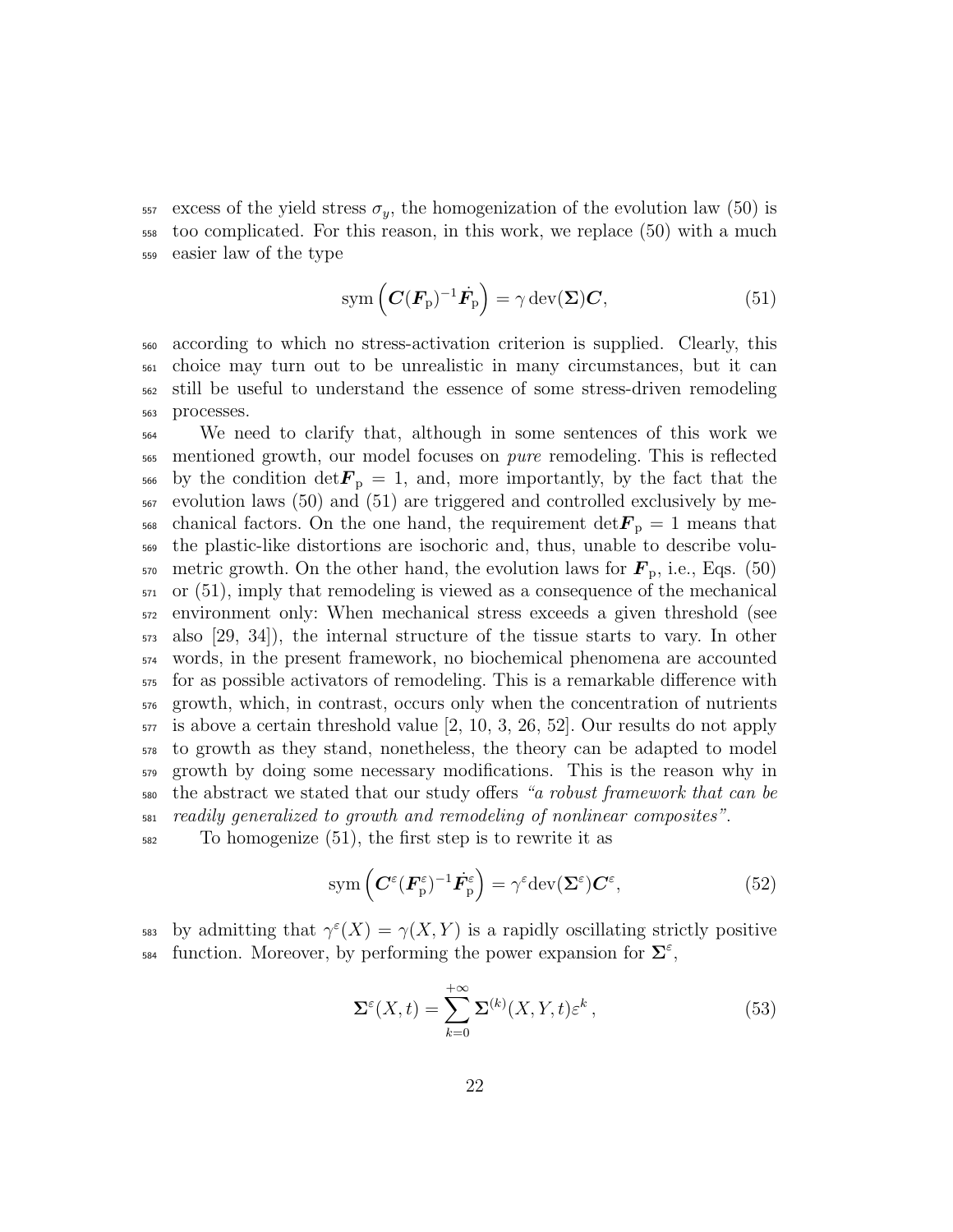<sup>585</sup> and using (31), the leading order term of  $\Sigma^{\varepsilon}$  is

$$
\Sigma^{(0)} = \mathbf{C}^{(0)} \big[ \mathscr{C}_{\mathrm{R}} : (\mathbf{E}^{(0)} - \mathbf{E}_{\mathrm{p}}^{(0)}) \big]. \tag{54}
$$

<sup>586</sup> In the limit of small elastic deformations, in (54) we must neglect non-linear <sup>587</sup> terms in **H**. Therefore,  $\Sigma^{(0)}$  is approximated with

$$
\Sigma_{\text{lin}}^{(0)} = \mathscr{C}_{\text{R}} : \text{sym}\boldsymbol{H} - \big(\boldsymbol{I} + 2\text{sym}\boldsymbol{H}\big)\big(\mathscr{C}_{\text{R}} : \boldsymbol{E}_{\text{p}}^{(0)}\big).
$$

588 By virtue of (12a), sym **H** splits additively as the sum of

$$
sym\boldsymbol{H} = \boldsymbol{E}_X^{(0)} + \boldsymbol{E}_Y^{(1)},
$$
\n(55)

589 where, for  $k = 0, 1$ , and  $j_k = X, Y$ ,

$$
\boldsymbol{E}_{j_k}^{(k)} = \frac{1}{2} \big[ \text{Grad}_{j_k} \boldsymbol{u}^{(k)} + (\text{Grad}_{j_k} \boldsymbol{u}^{(k)})^T \big]. \tag{56}
$$

590 By using (55) and (42), we can now rewrite  $\Sigma_{\text{lin}}^{(0)}$  as

$$
\Sigma_{\text{lin}}^{(0)} = \mathscr{A}_{\text{R}} : \text{Grad}_X \boldsymbol{u}^{(0)} + \mathscr{B}_{\text{R}} : \text{Grad}_Y \boldsymbol{\omega} - \mathscr{C}_{\text{R}} : \boldsymbol{E}_{\text{p}}^{(0)},
$$
(57)

<sup>591</sup> with

$$
\mathscr{A}_{\mathrm{R}} = \mathscr{C}_{\mathrm{R}} + \mathscr{C}_{\mathrm{R}} : T\text{Grad}_{Y}\boldsymbol{\xi} - \boldsymbol{I} \underline{\otimes} (\mathscr{C}_{\mathrm{R}} : \boldsymbol{E}_{\mathrm{p}}^{(0)}) \n+ [\boldsymbol{I} \underline{\otimes} (\mathscr{C}_{\mathrm{R}} : \boldsymbol{E}_{\mathrm{p}}^{(0)})] : [T\text{Grad}_{Y}\boldsymbol{\xi} + {}^{t}(T\text{Grad}_{Y}\boldsymbol{\xi})], \qquad (58a)
$$

$$
\mathscr{B}_{R} = \mathscr{C}_{R} + I \underline{\overline{\otimes}} (\mathscr{C}_{R} : E_{p}^{(0)}).
$$
\n(58b)

592 In Equation (58a), the symbol  $^t(\bullet)$  transposes the fourth-order tensor to <sup>593</sup> which it is applied by exchanging the order of its first pair of indices only, 594 i.e., given an arbitrary fourth-order tensor  $\mathscr{T} = \mathscr{T}_{ABCD} e_A \otimes e_B \otimes e_C \otimes e_D$ , 595  ${}^t\mathscr{T}$  reads

$$
{}^{t}\mathscr{T}=\mathscr{T}_{BACD}e_{A}\otimes e_{B}\otimes e_{C}\otimes e_{D}. \qquad (59)
$$

596 Note that in the calculations performed to obtain  $\mathscr{A}_{R}$  and  $\mathscr{B}_{R}$  in (57), we  $\mathcal{F}_{597}$  employed the following properties: given two second-order tensors **A** and **U**,  $_{598}$  with **A** being symmetric, it holds that

$$
UA = (I \underline{\otimes} A) : U, \tag{60a}
$$

$$
\boldsymbol{U}^T \boldsymbol{A} = (\boldsymbol{I} \overline{\otimes} \boldsymbol{A}) : \boldsymbol{U}.
$$
 (60b)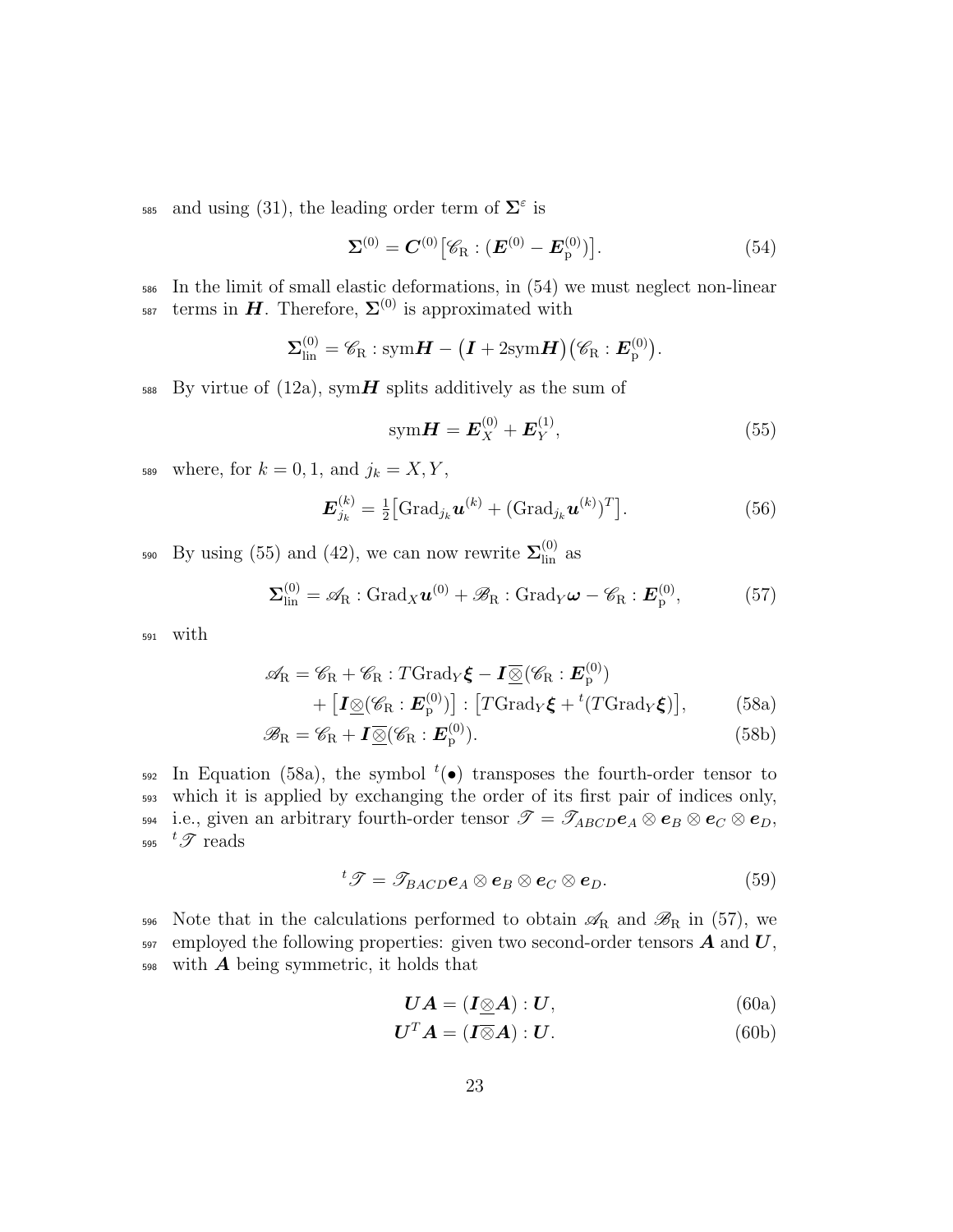Finally, by substituting the expansions of  $\Sigma^{\varepsilon}$  and  $\mathbf{F}_{p}^{\varepsilon}$ Finally, by substituting the expansions of  $\Sigma^{\varepsilon}$  and  $\mathbf{F}_{p}^{\varepsilon}$  in (52), equating  $\frac{600}{100}$  the leading order terms, excluding non-linear terms of  $H$  and averaging, the <sup>601</sup> homogenized evolution law for the plastic-like distortions is

$$
\text{sym}\big[\langle \mathbf{C}_{\text{lin}}^{(0)}(\mathbf{F}_{\text{p}}^{(0)})^{-1}\overline{\mathbf{F}_{\text{p}}^{(0)}}\rangle\big] = -\big\langle \gamma \text{dev}(\mathbf{\Sigma}_{\text{lin}}^{(0)}) \big\rangle - \big\langle \gamma (\mathscr{C}_{\text{R}} : \mathbf{E}_{\text{p}}^{(0)}) (\mathbf{C}_{\text{lin}}^{(0)} - \mathbf{I}) \big\rangle, \tag{61}
$$

<sup>602</sup> where  $\Sigma_{\text{lin}}^{(0)}$  is given in (57) and

$$
C_{\text{lin}}^{(0)} = \mathbf{I} + 2\text{sym}\mathbf{H}
$$
  
=  $\mathbf{I} + 2(\mathscr{I} + \mathscr{I} : T\text{Grad}_Y\boldsymbol{\xi}) : \text{Grad}_X\boldsymbol{u}^{(0)} + 2\mathscr{I} : \text{Grad}_Y\boldsymbol{\omega}.$  (62)

603 We note that, to compute  $C_{\text{lin}}^{(0)}$ , we must first determine  $\xi$  and  $\omega$ , which is <sup>604</sup> done by solving the local problems (43) and (45). Furthermore, Equation (61) needs to be supplemented with an initial condition for  $\mathbf{F}_{\rm p}^{(0)}$ <sup>605</sup> (61) needs to be supplemented with an initial condition for  $\bm{F}_{\rm p}^{(0)}$ .

 Remark 4. In the linearized theory of elasticity, even when the individual constituents of a given composite material are isotropic, the effective elas- tic coefficients may turn out to be anisotropic, depending on the geometric properties of the micro-structure. In fact, when the Homogenization Theory is applied, the anisotropy arises quite naturally due to the solution of the  $\epsilon_{01}$  local cell problems [5, 8]. In fact, the homogenized material is anisotropic  $\epsilon_{612}$  also in the case of rather simple cells, see for instance [61], where an ex- plicit deviation-from- isotropy function is introduced in the context of cubic symmetric elasticity tensors arising from asympototic homogenization. This has noticeable repercussions also on the evolution law that should be chosen for a correct description of remodeling. To see this, we first notice that, for an isotropic medium, the evolution law of the plastic-like distortions can be  $\epsilon$ <sub>18</sub> formulated in terms of tensor  $B_{\rm p}$ , since the constitutive framework is such 619 that  $\mathbf{F}_{\rm p}$  does not feature explicitly in any constitutive function (see e.g. [78]).  $\epsilon_{620}$  In such cases, a possible evolution law for  $B_{\rm p}$  may be given in the form

$$
\dot{\boldsymbol{B}}_{\rm p} = \gamma \boldsymbol{B}_{\rm p} \text{dev}(\boldsymbol{\Sigma}).\tag{63}
$$

 $\epsilon_{21}$  Equation (63) is, in fact, in harmony with the symmetry properties of the <sup>622</sup> material Mandel stress tensor,  $\Sigma$ , i.e.,  $B_p \Sigma = (B_p \Sigma)^T$  [54]. However, if <sup>623</sup> one writes an equation of the same type as (63) at the scale of a cell problem <sup>624</sup> (which seems to be a justified choice, because the material is isotropic at  $\epsilon_{625}$  that scale), and then homogenizes, one ends up with a material for which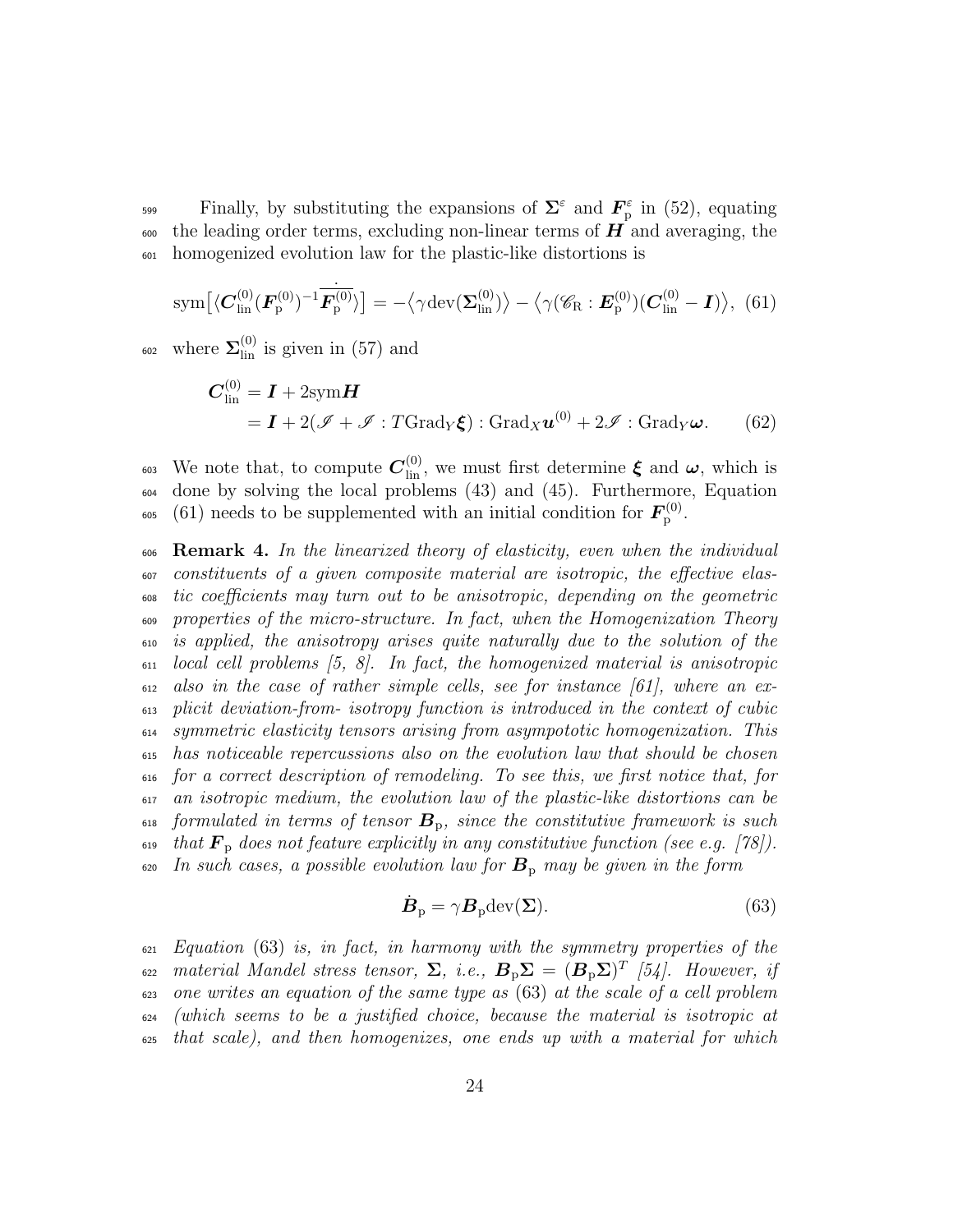626 the Mandel stress tensor  $\Sigma$  no longer obeys the symmetry condition  $B_{p}\Sigma =$ <sup>627</sup>  $(\mathbf{B}_p \Sigma)^T$ . This is because the material is not isotropic at the macroscale 628 and, thus, the description of remodeling based on  $B_{\rm p}$  becomes inadequate. <sup>629</sup> Therefore, if one wants to homogenize, one should start with evolution laws <sup>630</sup> at the microscale, which have to be suitable to account for anisotropy, even <sup>631</sup> though the single constituents are isotropic at that scale. These considerations  $\epsilon_{632}$  lead us to Equation (52), as suggested in [22, 23], and subsequently employed 633 *in [19]*.

634 **Remark 5.** Equations (50) and (51) can be obtained by adhering to the  $635$  philosophy presented in [12, 18], and subsequently adopted, for example, in [3]  $\epsilon_{636}$  for growth, in [44] for growth and remodeling, and in [31, 32] for remodeling  $\sigma$ <sub>637</sub> only. Accordingly,  $\boldsymbol{F}_{\rm p}$  is regarded as the kinematic descriptor of the structural  $\epsilon_{\text{38}}$  degrees of freedom of the medium, and  $\dot{\bm{F}}_{\text{p}}$  as the generalized velocity with <sup>639</sup> which the structural changes occur. Within this setting, it can be proven that <sup>640</sup> for growth and remodeling problems, the dissipation inequality reads

$$
\mathcal{D} = \mathbf{Y}_{\nu} : \mathbf{L}_{\rm p} + \mathcal{D}_{\rm nc} \ge 0,\tag{64}
$$

641 where  $\mathcal{D}_{\text{mech}} := \mathbf{Y}_{\nu} : L_{\text{p}}$  is the mechanical contribution to dissipation, with  $\mathbf{Y}_{\nu}$  being the dissipative part of a generalized internal force, dual to  $\mathbf{L}_{\text{p}}$ . In our work, however,  $\mathbf{Y}_{\nu}$  can be identified with the tensor  $\mathbf{Y}_{\nu} \equiv J_{p}^{-1} \mathbf{F}_{p}^{-T} \hat{\Sigma} \mathbf{F}_{p}^{T}$  $_{{\rm 643}}$  our work, however,  $\bm Y_\nu$  can be identified with the tensor  $\bm Y_\nu\equiv J_{\rm p}^{-1}\bm F_{\rm p}^{-1}\bm\Sigma\bm F_{\rm p}^{\rm T}$ ,  $\epsilon_{644}$  so that  $\mathcal{D}_{mech}$  coincides with the mechanical dissipation encountered in the standard formulation of Elastoplasticity, i.e.,  $\mathcal{D}_{\text{mech}} = J_{\text{p}}^{-1} \boldsymbol{F}_{\text{p}}^{-T} \boldsymbol{\Sigma} \boldsymbol{F}_{\text{p}}^{T}$  $_6$  standard formulation of Elastoplasticity, i.e.,  $\mathcal{D}_{\rm mech} = J_{\rm p}^{-1} \bm{F}_{\rm p}^{-{\rm T}} \bm{\Sigma} \bm{F}_{\rm p}^{\rm T}$  :  $\bm{L}_{\rm p} =$ 646  $J_{\rm p}^{-1}\mathbf{\Sigma}$  :  $\bm{F}_{\rm p}^{-1}\dot{\bm{F}}_{\rm p}.$ 

 $\mu_{\text{A}}$  In the terminology of [45, 30],  $\mathcal{D}_{\text{nc}}$  is referred to as "non-compliant" <sup>648</sup> contribution to the overall dissipation. Physically, it summarizes a class of  $\epsilon_{49}$  phenomena that are not —or cannot be— resolved in terms of mechanical <sup>650</sup> power at the scale at which the dissipation inequality is written. For instance,  $\epsilon_{651}$  in the case of growth,  $\mathcal{D}_{nc}$  may represent biochemical effects contributing to <sup>652</sup> the overall dissipation.

 The inequality (64) can be studied in several ways, depending on the prob- lem at hand. First, we consider a growth problem. To this end, we assume 655 that  $\mathcal{D}_{\text{nc}}$  can be written as  $\mathcal{D}_{\text{nc}} = r\mathcal{A}$ , where r is the rate at which mass is added or depleted from the system (its units are given by the reciprocal  $\epsilon_{657}$  of time), and A is the energy density (per unit volume) associated with the introduction or uptake of mass. In this setting, it is possible to conceive a particular state of the system in which the mechanical stress is null, i.e.,  $\delta_{660}$   $\Sigma = 0$ , while r and A are generally nonzero. When this occurs, the system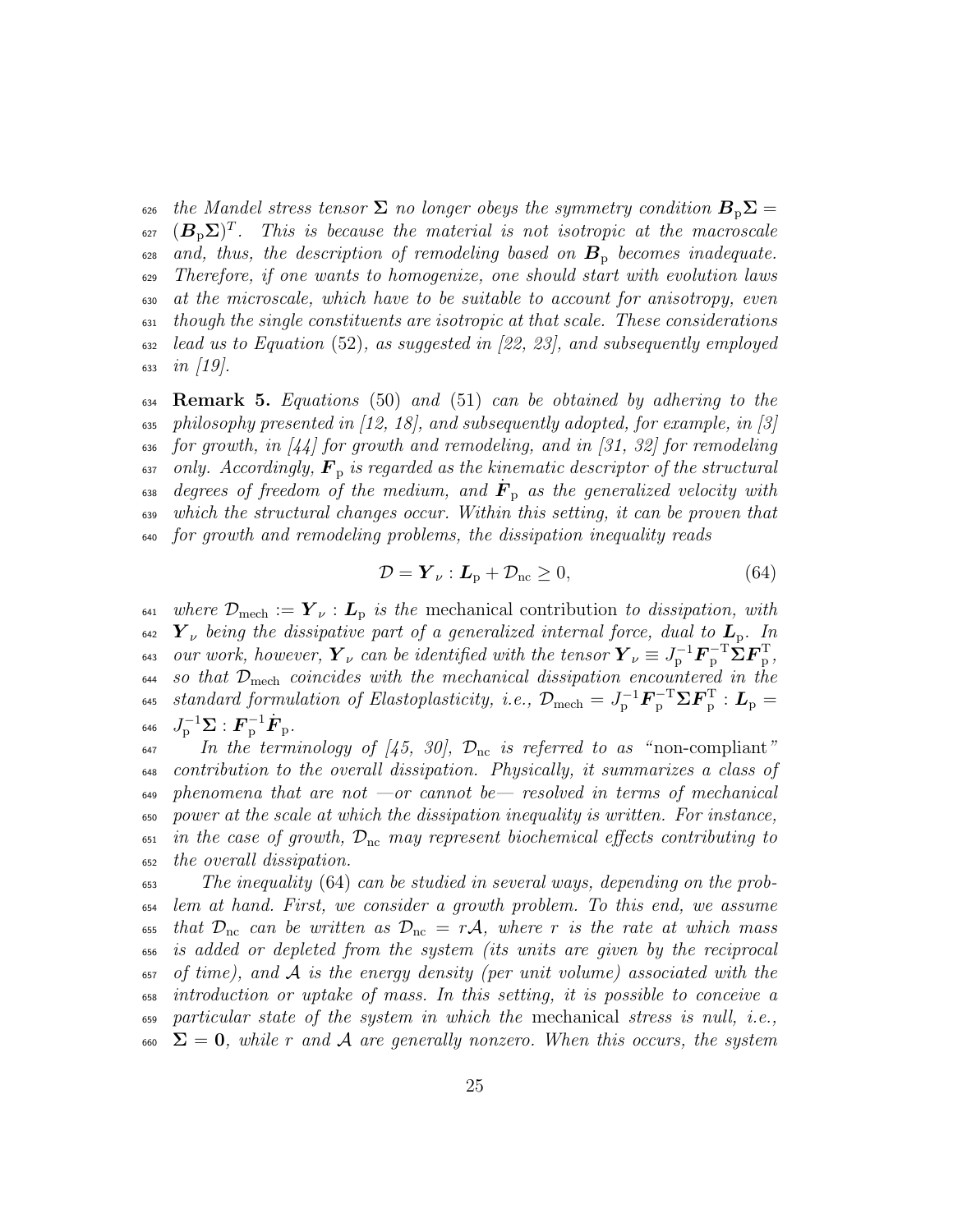$\epsilon_{661}$  grows without mechanical dissipation, i.e.,  $\mathcal{D}_{\text{mech}} = 0$ , whereas the overall <sup>662</sup> dissipation of the system reduces to the non-compliant one:

$$
\mathcal{D} \equiv \mathcal{D}_{\text{nc}} = r\mathcal{A} \ge 0. \tag{65}
$$

<sup>663</sup> The second case addresses the situation of pure remodeling, for which we  $\mathcal{E}_{\text{664}}$  set  $\mathcal{D}_{\text{nc}} = 0$ , so that the dissipation inequality (64) becomes

$$
\mathcal{D} = \mathcal{D}_{\text{mech}} = \boldsymbol{Y}_{\nu} : \boldsymbol{L}_{\text{p}} = J_{\text{p}}^{-1} \boldsymbol{\Sigma} : \boldsymbol{F}_{\text{p}}^{-1} \dot{\boldsymbol{F}}_{\text{p}} \ge 0. \tag{66}
$$

<sup>665</sup> It is possible to show that the evolution laws (50) and (51) are in harmony  $_{666}$  with (66).

### <sup>667</sup> 6. A computational scheme for small deformations

 The macro-scale model given by the problems (46) and (61), together with the auxiliary cell problems (43) and (45), requires dedicated numerical schemes which are subject of our current investigations. The main compu- tational challenge is due to the fact that the local problems depend on the macro-scale in a time-dependent way. Therefore, at each time, there is a dif- $\epsilon_{673}$  ferent cell problem at each macroscopic point  $X \in \mathcal{B}_h$ . Moreover, one has to transfer the information (represented by the geometry, material coefficients, and unknowns of the problem) from the cell problems to the homogenized  $\epsilon_{676}$  problem in the domain  $\mathcal{B}_h$ , and vice versa.

 $\epsilon_{677}$  Here, as a first step towards the numerical study of this kind of problems, <sup>678</sup> we propose an algorithm adapted from [31] that could be useful in our case. In  $\epsilon_{679}$  [31] it is introduced a computational algorithm, named Generalised Plasticity <sup>680</sup> Algorithm (GPA), to study the mechanical response of a biological tissue <sup>681</sup> that undergoes large deformations and remodeling of its internal structure. <sup>682</sup> Following [31], the discrete and linearized version of the problem constituted 683 by Equations  $(43)$ ,  $(45)$ ,  $(46)$  and  $(61)$  is formulated in three steps.

 $First\ step$ . The weak form of the cell problems (43) and (45), and of the <sup>685</sup> homogenized problem (46) can be *formally* rewritten as

$$
\mathcal{L}_1^w(\xi, \boldsymbol{F}_{\mathrm{p}}^{(0)}, \tilde{\xi}) = 0,\tag{67a}
$$

$$
\mathcal{L}_2^w(\omega, \mathbf{F}_p^{(0)}, \tilde{\omega}) = 0, \tag{67b}
$$

$$
\mathcal{H}_1^w(\bm{u}^{(0)}, \bm{F}_{\rm p}^{(0)}, \tilde{\bm{u}}^{(0)}) = 0,\tag{67c}
$$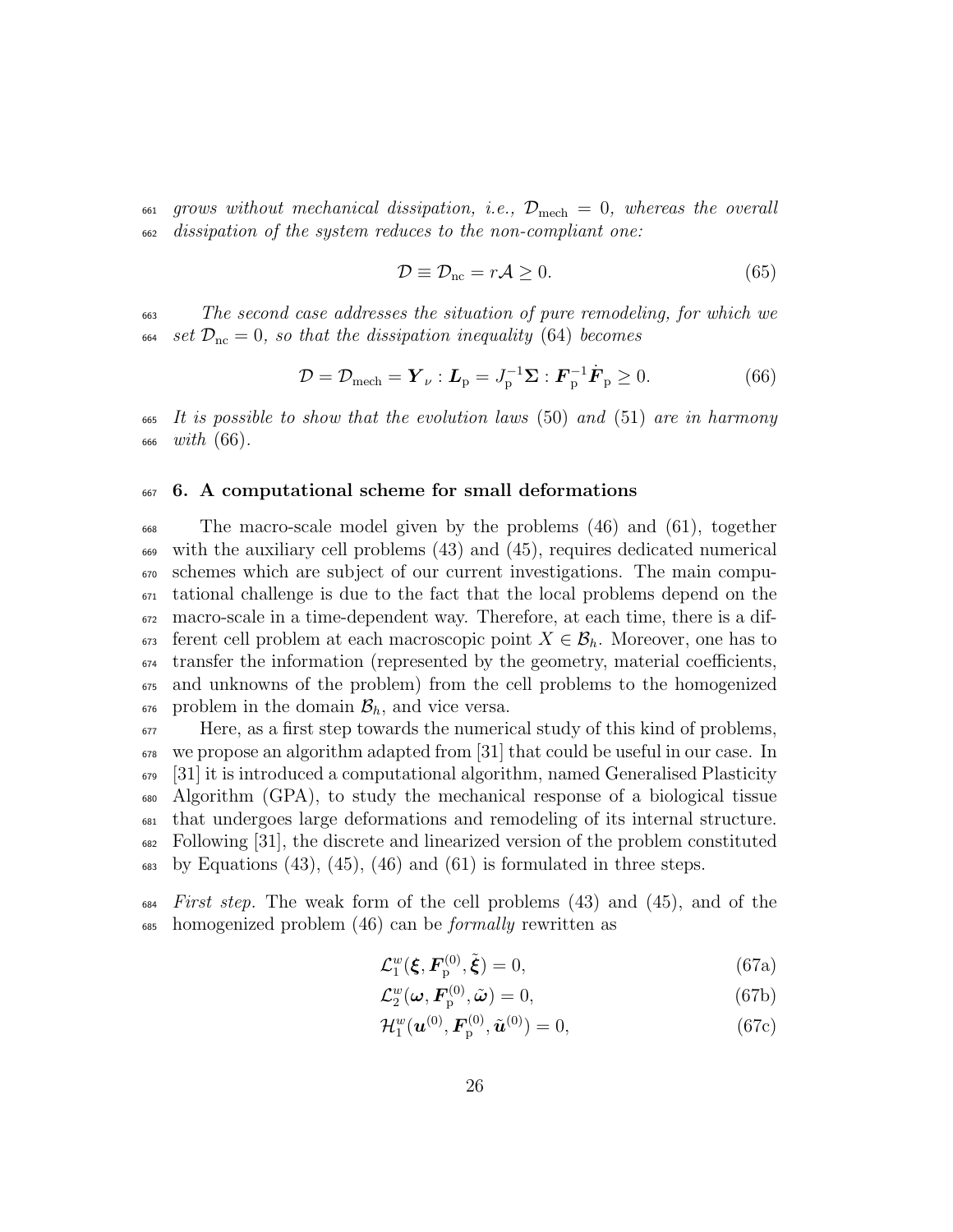<sup>686</sup> where  $\tilde{\boldsymbol{\xi}}, \tilde{\boldsymbol{\omega}}$  and  $\tilde{\boldsymbol{u}}^{(0)}$  are test functions defined in certain Sobolev spaces, and <sup>687</sup>  $\mathcal{L}_1^w$ ,  $\mathcal{L}_2^w$  and  $\mathcal{H}_1^w$  are suitable integral operators. Together with (67a)-(67c), <sup>688</sup> we rewrite in operatorial form also the homogenized problem (61) as

$$
\mathcal{H}_2(\boldsymbol{\xi}, \boldsymbol{\omega}, \boldsymbol{u}^{(0)}, \boldsymbol{F}_{\mathrm{p}}^{(0)}) = \mathbf{0}.\tag{68}
$$

<sup>689</sup> Note that (68) is not a weak form because the corresponding equation does not involved spatial derivatives of  $\mathbf{F}_{\rm p}^{(0)}$ <sup>690</sup> not involved spatial derivatives of  $\mathbf{F}_{\rm p}^{(0)}$ .

<sup>691</sup> Second step. We perform a backward Euler method [78] for discretizing the evolution law for  $\boldsymbol{F}_{\rm p}^{(0)}$ <sup>692</sup> evolution law for  $\mathbf{F}_{\rm p}^{(0)}$  given by (68), thereby ending up with the following <sup>693</sup> system of time-discrete equations,

$$
\mathcal{L}_{1[n]}^w(\boldsymbol{\xi}_{[n]}, \boldsymbol{F}_{p[n]}^{(0)}, \tilde{\boldsymbol{\xi}}) = 0,\tag{69a}
$$

$$
\mathcal{L}_{2[n]}^{w}(\boldsymbol{\omega}_{[n]},\boldsymbol{F}_{\boldsymbol{\mathrm{p}}[n]}^{(0)},\tilde{\boldsymbol{\omega}})=0,
$$
\n(69b)

$$
\mathcal{H}_{1[n]}^{w}(\boldsymbol{u}_{[n]}^{(0)},\boldsymbol{F}_{p[n]}^{(0)},\tilde{\boldsymbol{u}}^{(0)})=0,
$$
\n(69c)

$$
\mathcal{H}_{2[n]}(\boldsymbol{\xi}_{[n]},\boldsymbol{\omega}_{[n]},\boldsymbol{u}_{[n]}^{(0)},\boldsymbol{F}_{p[n]}^{(0)})=\mathbf{0},
$$
\n(69d)

 $\mathbf{f}_{694}$  where  $n = 1, \ldots, N$  enumerates the nodes of a suitable time grid. We notice that an explicit time discrete method could be also used. However, when dealing with problems in Elastoplasticity, this election could lead to a less accurate solution.

Third step. The operators  $\mathcal{L}^w_{1[n]}, \mathcal{L}^w_{2[n]}, \mathcal{H}^w_{1[n]}$  and  $\mathcal{H}_{2[n]}$ , are linear in  $\boldsymbol{\xi}_{[n]}, \boldsymbol{\omega}_{[n]}$ 698 and  $\boldsymbol{u}_{\text{\tiny{[n]}}}^{(0)}$  $\binom{0}{[n]}$ , respectively, but they are nonlinear in  $\mathbf{F}_{\text{p}[n]}^{(0)}$ <sup>699</sup> and  $u_{[n]}^{(0)}$ , respectively, but they are nonlinear in  $\mathbf{F}_{p[n]}^{(0)}$ . Thus, to search the  $\frac{1}{700}$  solution to (69a)-(69d), we linearize at each time step according to Newton's  $\tau_{01}$  method (with a linesearch). Therefore, at the kth iteration,  $k \in \mathbb{N}, k \geq 1$ ,  $\bm{F}_{{\rm n} \vert n}^{(0)}$ <sup>702</sup>  $\bm{F}_{\mathrm{p}[n,k]}^{(0)}$  is written as

$$
\boldsymbol{F}_{\mathrm{p}[n,k]}^{(0)} = \boldsymbol{F}_{\mathrm{p}[n,k-1]}^{(0)} + \boldsymbol{\Psi}_{[n,k]},\tag{70}
$$

<sup>703</sup> where  $\bm{F}_{\text{p}[n,k-1]}^{(0)}$  is known and  $\bm{\Psi}_{[n,k]}$  represents the unknown increment. We <sup>704</sup> introduce the notation

$$
\mathcal{L}_{1[n,k-1]}^{w}(\boldsymbol{\xi}_{[n]},\tilde{\boldsymbol{\xi}})=\mathcal{L}_{1[n]}^{w}(\boldsymbol{\xi}_{[n]},\boldsymbol{F}_{p[n,k-1]}^{(0)},\tilde{\boldsymbol{\xi}}),
$$
\n(71a)

$$
\mathcal{L}_{2[n,k-1]}^{w}(\boldsymbol{\omega}_{[n]},\tilde{\boldsymbol{\omega}})=\mathcal{L}_{2[n]}^{w}(\boldsymbol{\omega}_{[n]},\boldsymbol{F}_{p[n,k-1]}^{(0)},\tilde{\boldsymbol{\omega}}),
$$
\n(71b)

$$
\mathcal{H}_{1[n,k-1]}^{w}(\boldsymbol{u}_{[n]}^{(0)},\tilde{\boldsymbol{u}}_{[n]}^{(0)})=\mathcal{H}_{1[n]}^{w}(\boldsymbol{u}_{[n]}^{(0)},\boldsymbol{F}_{p[n,k-1]}^{(0)},\tilde{\boldsymbol{u}}_{[n]}^{(0)}).
$$
\n(71c)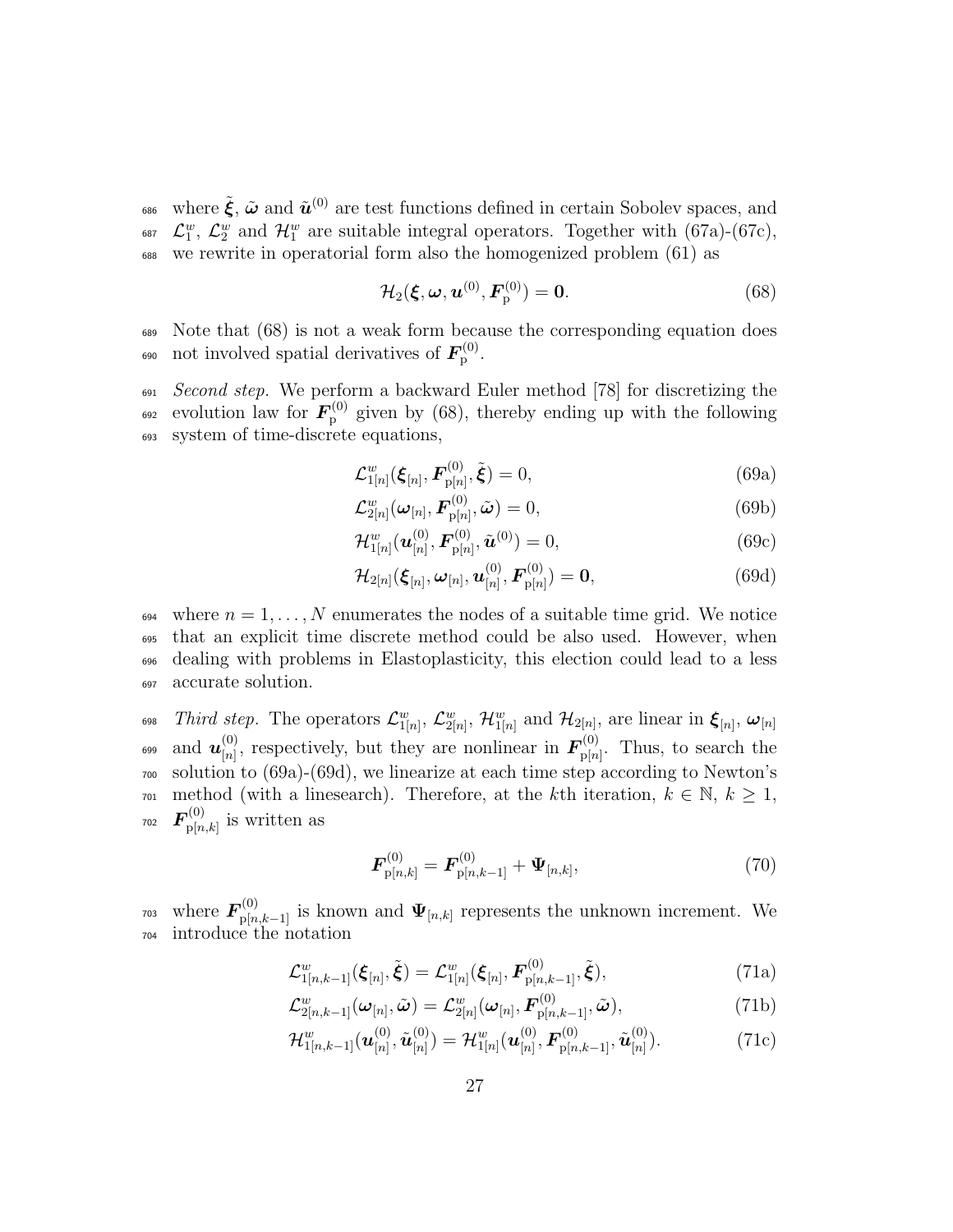<sup>705</sup> Now, for each time step, and at the kth iteration, we solve

$$
\mathcal{L}_{1[n,k-1]}^{w}(\boldsymbol{\xi}_{[n]},\tilde{\boldsymbol{\xi}})=0,\tag{72a}
$$

$$
\mathcal{L}_{2[n,k-1]}^{w}(\boldsymbol{\omega}_{[n]},\tilde{\boldsymbol{\omega}})=0,
$$
\n(72b)

$$
\mathcal{H}_{1[n,k-1]}^{w}(\boldsymbol{u}_{[n]}^{(0)},\tilde{\boldsymbol{u}}^{(0)})=0,
$$
\n(72c)

<sup>706</sup> and obtain the "temporary" solutions  $\xi_{[n,k-1]}$ ,  $\boldsymbol{\omega}_{[n,k-1]}$ , and  $\boldsymbol{u}_{[n,k-1]}^{(0)}$ , respec-<sup>707</sup> tively. Then, upon setting

$$
\mathcal{H}_{2[n,k-1]} = \mathcal{H}_{2[n]}(\boldsymbol{\xi}_{[n,k-1]},\boldsymbol{\omega}_{[n,k-1]},\boldsymbol{u}_{[n,k-1]}^{(0)},\boldsymbol{F}_{p[n,k-1]}^{(0)}),
$$
(73a)

$$
\mathscr{H}_{[n,k-1]} = \mathscr{H}_{[n]}(\xi_{[n,k-1]}, \omega_{[n,k-1]}, \mathbf{u}_{[n,k-1]}^{(0)}, \mathbf{F}_{p[n,k-1]}^{(0)}),
$$
(73b)

<sup>708</sup> we linearize (69d), i.e.,

$$
\mathcal{H}_{2[n,k-1]} + \mathcal{H}_{[n,k-1]} : \Psi_{[n,k]} = \mathbf{0},\tag{74}
$$

<sup>709</sup> where  $\mathscr{H}_{[n,k-1]}$  is a fourth-order tensor given by the Gâteaux derivative  $\mathcal{H}_{2[n]}$ , computed with respect to its fourth argument, and evaluated in 711  $\bm{F}_{{\rm p}[n,k-1]}^{(0)}$ .

If the residuum  $\boldsymbol{F}_{\text{min}}^{(0)}$  $F_{\text{p}[n,k]}^{(0)}$  for k greater than, or equal to, a certain  $k_*$  is less  $\mathbf{r}_{13}$  than a tolerance  $\delta > 0$ , then we set  $\mathbf{F}_{\text{p}[n]}^{(0)} \equiv \mathbf{F}_{\text{p}[n,k_*]}^{(0)} = \mathbf{F}_{\text{p}[n,k_*-1]}^{(0)} + \mathbf{\Psi}_{[n,k_*]}$  and we regard it as the solution of Newton's method. Thus, we compute  $\xi_{[n]}, \omega_{[n]}$ 714 and  $\bm{u}^{(0)}_{\scriptscriptstyle [n]}$  $\begin{array}{cc} \text{and} \ \boldsymbol{u}^{(0)}_{[n]}. \end{array}$ 

<sup>716</sup> These three steps are summarized in the algorithm 1.

# <sup>717</sup> 7. Numerical results

<sup>718</sup> In this section, the potentiality of our model, which is given by Equations  $_{719}$  (43), (45), (46) and (61), is shown by performing numerical simulations. In <sup>720</sup> particular, we make the following considerations.

 $\tau_{\text{21}}$  (i) Geometry. We consider the composite body  $\mathcal{B}^{\varepsilon}$  to have a layered three-<sup>722</sup> dimensional structure, and we assume that the layers are orthogonal to the <sup>723</sup> direction  $\mathcal{E}_3$ , where  $\{\mathcal{E}_A\}_{A=1}^3$  is an orthonormal basis of a system of Cartesian  $\{\{X_A\}_{A=1}^3$ . In this particular case, the material properties of  $\tau_{25}$  the heterogeneous body only change along the  $\mathcal{E}_3$  direction and, thus, they  $726$  depend solely on the coordinate  $X_3$ . Consequently, the benchmark test at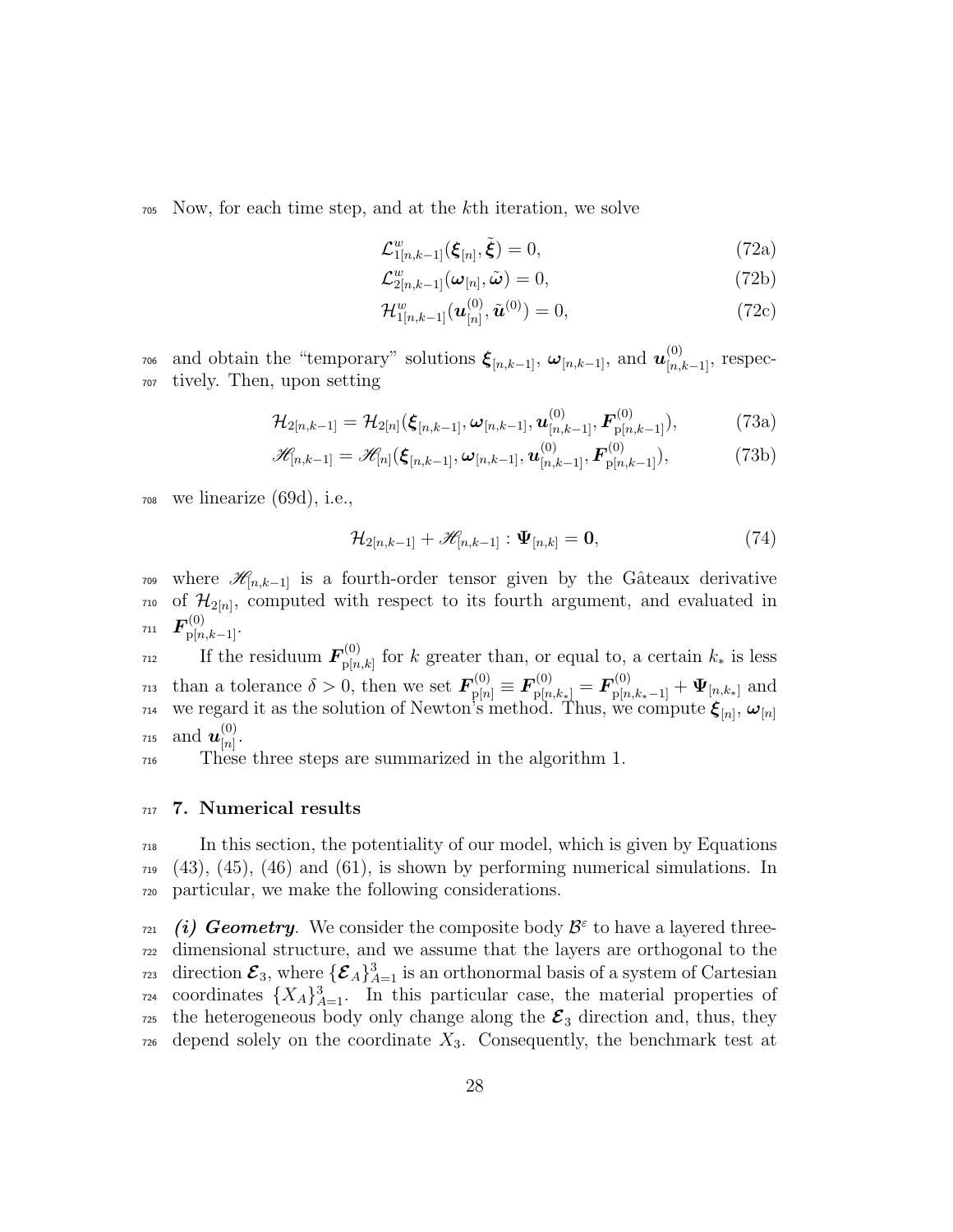# Algorithm 1

1: procedure<br>2: for  $n =$ 2: for  $n = 1, ..., N$  do<br>3: State  $k = 1$ 3: State  $k = 1$ <br>4: while  $e > d$  $4\colon \qquad \quad \text{while }e>\delta\text{ do }\left(Known\text{ }{\textbf }{\textbf }{\textbf }{\textbf }{\textbf F}^{(0)}_{\textbf{p}[n,k-1]}\right)$ 5: Solve  $\mathcal{L}^w_{1[n,k-1]}$  and  $\mathcal{L}^w_{2[n,k-1]}$  (To find  $\boldsymbol{\xi}_{[n,k-1]}$  and  $\boldsymbol{\omega}_{[n,k-1]})$ ) 6: Solve  $\mathcal{H}_{1[n,k-1]}^{w}$  (To find  $\mathbf{u}_{[n,k-1]}^{(0)}$ ) 7: Solve  $\mathcal{H}_{1[n,k-1]}^w$  (*To find*  $\Psi_{[n,k]})$  $8\colon \qquad \qquad \bm{F}^{(0)}_{{\rm p}[n,k-1]} \gets \bm{F}^{(0)}_{{\rm p}[n,k-1]} + \bm{\Psi}_{[n,k]}$ 9: Compute  $e$ <br>10:  $k = k + 1$  $k = k + 1$ 11: end while<br>  $F_{\text{p}[n]}^{(0)} = F_{\text{p}[n,k-1]}^{(0)} + \Psi_{[n,k]}$  $12:$ 13: Solve  $\mathcal{L}^w_{1[n]}$  and  $\mathcal{L}^w_{2[n]}$  (To find  $\boldsymbol{\xi}_{[n]}$  and  $\boldsymbol{\omega}_{[n]})$ ) 14: Solve  $\mathcal{H}_{1[n]}^w$  (To find  $\mathbf{u}_{[n]}^{(0)}$ ) 15: Update micro and macro geometries 16: end for 17: end procedure

<sup>727</sup> hand can be recast into a one dimensional problem, that is, the reference <sup>728</sup> configuration of the periodic cell and the body are considered to be the <sup>729</sup> unidimensional domains  $\mathcal{Y}_0 = [0, \ell]$  and  $\mathcal{B}_h = [0, L]$ , respectively. We denote  $\tau$ <sup>30</sup> with  $\ell$  and  $L$ , respectively, the dimension of the periodic cell and the body  $\tau$ <sub>731</sub> along the direction  $\mathcal{E}_3$ . Moreover, we suppose that the interface Γ<sub>0</sub> is the  $732$  middle point  $\ell/2$ , so that, each material under consideration has the same  $\gamma$ <sup>33</sup> volume in the microscopic cell  $\mathcal{Y}_0$ .

<sup>734</sup> (ii) Material properties. We prescribe the elasticity tensor  $\mathscr{C}^\varepsilon$  to be in-<sup>735</sup> dependent on the macroscale variable  $X_3$ , i.e.  $\mathscr{C}^{\varepsilon}(X_3) = \mathscr{C}(X_3, Y_3) \equiv \mathscr{C}(Y_3)$ , <sup>736</sup> where  ${Y_A}_{A=1}^3$  is a system of microscale Cartesian coordinates. In addition, <sup>737</sup> as stated above, we consider that the constituents of the heterogeneous ma- $\tau_{38}$  terial are isotropic, which implies that the non zero components of the  $6 \times 6$  $_{739}$  symmetric matrix representation of  $\mathscr C$  are given by

$$
[\mathscr{C}]_{11} = [\mathscr{C}]_{22} = [\mathscr{C}]_{33} = \lambda + 2\mu,
$$
\n(75a)

$$
[\mathscr{C}]_{12} = [\mathscr{C}]_{13} = [\mathscr{C}]_{23} = \lambda,
$$
\n(75b)

$$
[\mathscr{C}]_{44} = [\mathscr{C}]_{55} = [\mathscr{C}]_{66} = \frac{1}{2}([\mathscr{C}]_{11} - [\mathscr{C}]_{12}) = \mu,
$$
\n(75c)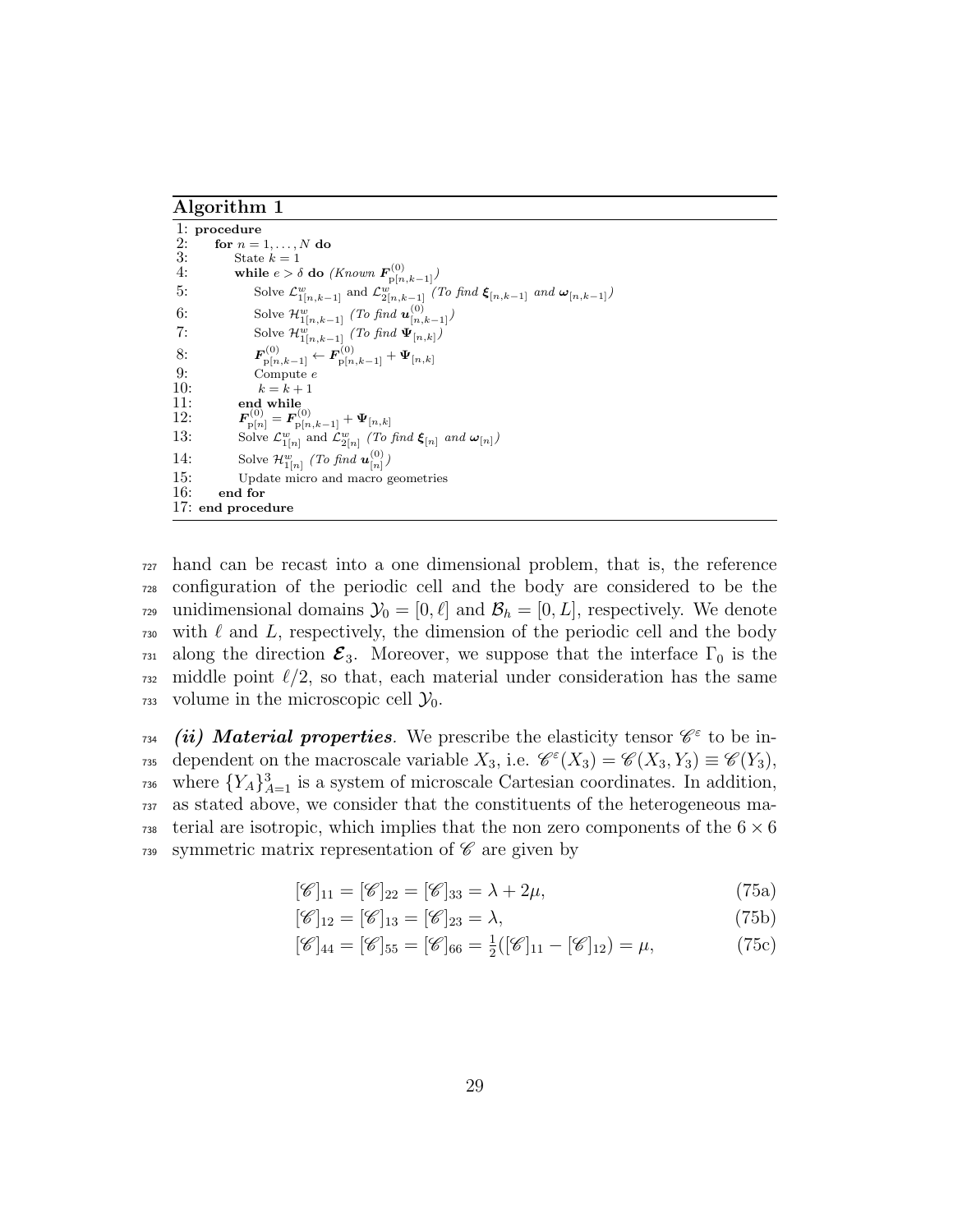$\lambda$  where  $\lambda$  and  $\mu$  are Lamé's parameters. We suppose that  $\mathscr C$  is piece-wise  $741$  constant, which means that  $\lambda$  and  $\mu$  are defined as

$$
\lambda(Y_3) = \begin{cases} \lambda_1, & \text{in } \mathcal{Y}_0^1 \\ \lambda_2, & \text{in } \mathcal{Y}_0^2 \end{cases} \quad \text{and} \quad \mu(Y_3) = \begin{cases} \mu_1, & \text{in } \mathcal{Y}_0^1 \\ \mu_2, & \text{in } \mathcal{Y}_0^2 \end{cases} \tag{76}
$$

 $742$  Furthermore, we consider that  $\gamma$  has the same value in both constituents, <sup>743</sup> which means that it is already averaged.

 $744$  (iii) Plastic-like distortions. We assume that the matrix representation of the tensor  $\boldsymbol{F}_{\rm n}^{(0)}$  $p_{\rm p}^{\rm (0)}$  is diagonal with non-zero components  $[{\pmb F}_{\rm p}^{(0)}]$ <sup>745</sup> tion of the tensor  $\bm{F}_{\rm p}^{(0)}$  is diagonal with non-zero components  $[\bm{F}_{\rm p}^{(0)}]_{11} = \frac{1}{\sqrt{p}},$  $[\boldsymbol{F}_{\rm n}^{(0)}$  $[\mathbf{F}_{\rm p}^{(0)}]_{22}\,=\,\frac{1}{\sqrt{p}}\,\text{ and }\,[\boldsymbol{F}_{\rm p}^{(0)}]_{\rm p}$  $F_{\rm p}^{(0)}|_{22} = \frac{1}{\sqrt{p}}$  and  $[F_{\rm p}^{(0)}]_{33} = p$ , where p is defined as the remodeling pa-<sup>747</sup> rameter. Furthermore, we restrict our investigation to the simpler case of <sup>748</sup>  $\bm{F}_{\rm p}^{(0)}$  depending solely on  $X_3$ . This means that, the plastic-like distortions of  $\sigma_{749}$  order  $\varepsilon^{0}$  are, in a sense, already averaged, and thus variable from one cell <sup>750</sup> to the other, not inside them. In other words, we are interested in the pro-<sup>751</sup> duction of distortions in the tissue starting from the cell scale, rather than <sup>752</sup> from the cell's microstructure. This, of course, does not mean that the cell's <sup>753</sup> microstructure does not change.

 $T_{754}$  Together the with assumption (ii), we find that the  $6\times 6$  matrix represen-<sup>755</sup> tation of the elasticity tensor, pulled-backed to the reference configuration, <sup>756</sup> is symmetric, and its non-zero components are given by

$$
[\mathscr{C}_{R}]_{11} = [\mathscr{C}_{R}]_{22} = (\lambda + 2\mu)p^{2}, \qquad [\mathscr{C}_{R}]_{33} = (\lambda + 2\mu)p^{-4}, \qquad (77a)
$$

$$
[\mathscr{C}_{R}]_{12} = \lambda p^{2}, \qquad [\mathscr{C}_{R}]_{44} = [\mathscr{C}_{R}]_{55} = \mu p^{-1}, \qquad (77b)
$$

$$
[\mathscr{C}_{R}]_{13} = [\mathscr{C}_{R}]_{23} = \lambda p^{-1}, \qquad [\mathscr{C}_{R}]_{66} = \mu p^{2}. \qquad (77c)
$$

 $757$  We remark that  $\mathscr{C}_{R}$  depends on  $X_3$  and time through p, whereas it inherits  $\tau$ <sub>758</sub> the dependence of  $\mathscr C$  on the micro-scale variable,  $Y_3$ .

 $759$  (iv) Initial and boundary conditions. In the present context, we im-<sup>760</sup> pose Dirichlet conditions for  $u^{(0)}$  on the whole boundary  $\partial \mathcal{B}_h$ , i.e. we do not  $\tau$ <sub>761</sub> consider a Neumann condition and therefore,  $\partial_{u} \mathcal{B}_{h} \equiv \partial \mathcal{B}_{h}$ . We note that, <sup>762</sup> although the homogenization process was developed for mixed boundary con-<sup>763</sup> ditions, the whole procedure stands, since the type of boundary conditions <sup>764</sup> does not play a role in the derivation of the homogenized model. In particular, we set  $[\bm{u}^{(0)}]_3 = 0$  at  $X_3 = 0$ , and  $[\bm{u}^{(0)}]_3 = \frac{u_L t}{t_s}$  $\tau$ <sub>765</sub> ticular, we set  $[\bm{u}^{(0)}]_3 = 0$  at  $X_3 = 0$ , and  $[\bm{u}^{(0)}]_3 = \frac{u_L t}{t_f}$  at  $X_3 = L$ , where  $\tau_{66}$  u<sub>L</sub> is a target value for the displacement in the direction  $\mathcal{E}_3$ . Moreover,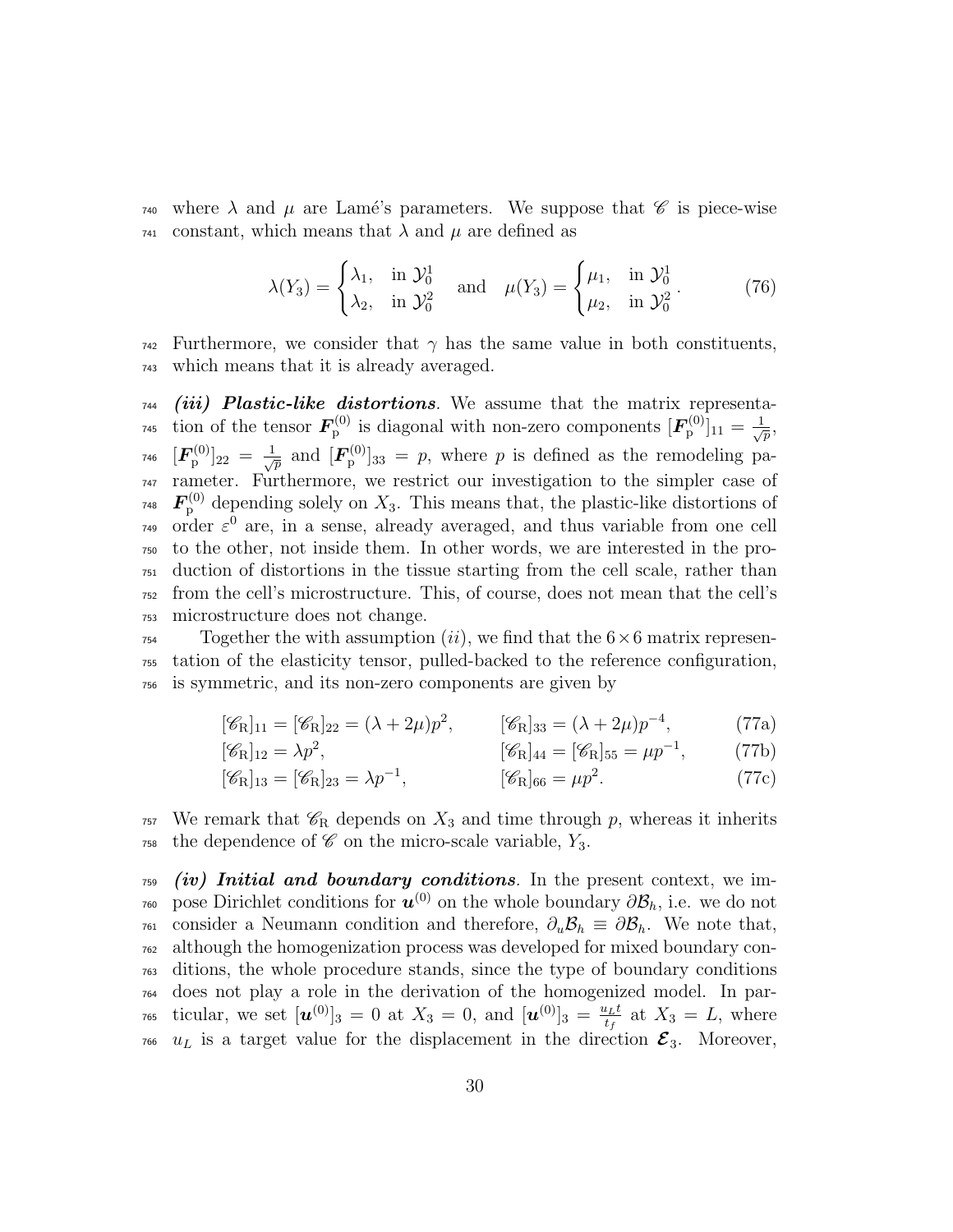$767$  we enforce an initial spatial distribution for the remodeling parameter p as <sup>768</sup>  $p_{\text{in}}(X_3) = \alpha + \beta \cos(\frac{\pi}{L}X_3)$ , where  $\alpha$  and  $\beta$  are constants, such that  $p_{\text{in}}(X_3)$ <sup>769</sup> is always strictly positive.

# <sup>770</sup> 7.1. Discussion of the numerical results

<sup>771</sup> Given the above considerations, we solve the following homogenized equa-<sup>772</sup> tions for  $u^{(0)}$  and p,

$$
-\frac{\partial}{\partial X_3}([\hat{\mathscr{C}}_R]_{i3n3}\frac{\partial[\boldsymbol{u}^{(0)}]_n}{\partial X_3}) = \frac{\partial[\hat{\boldsymbol{D}}_R]_{i3}}{\partial X_3}, \quad \text{for } i = 1, 2, 3,
$$
 (78a)

$$
\langle [\boldsymbol{C}_{\text{lin}}^{(0)}]_{33} \rangle \frac{\partial p}{\partial t} = \frac{\gamma}{3} \langle \text{dev}(\boldsymbol{\Sigma}_{\text{lin}}^{(0)}) \rangle p - \gamma \langle [\mathscr{C}_{\text{R}}]_{33nn} [\boldsymbol{E}_{\text{p}}]_{nn} ([\boldsymbol{C}_{\text{lin}}^{(0)}]_{33} - 1) \rangle p, \quad (78b)
$$

<sup>773</sup> The coefficients  $[\hat{\mathscr{C}}_R]_{ijkl}$ ,  $[\hat{\mathbf{D}}_R]_{ij}$  and  $[\mathbf{C}_{\text{lin}}^{(0)}]_{ij}$  are given by Equations (47a), <sup>774</sup> (47b) and (62), respectively, and are to be found by solving the auxiliary cell  $775$  problems for **ξ** and  $ω$ , given by

$$
-\frac{\partial}{\partial Y_3}([\mathcal{Q}]_{i3i3}\frac{\partial[\boldsymbol{\xi}]_{ik3}}{\partial Y_3}) = \frac{\partial[\mathcal{Q}]_{i3i3}}{\partial Y_3}\delta_{ik}, \text{ for } i, k = 1, 2, 3,
$$
 (79a)

$$
-\frac{\partial}{\partial Y_3}([\mathcal{Q}]_{i3i3}\frac{\partial[\omega]_i}{\partial Y_3}) = -\frac{\partial[\mathcal{Q}]_{33}}{\partial Y_3}\delta_{i3}, \quad \text{for } i = 1, 2, 3,
$$
 (79b)

<sup>776</sup> with

$$
[\mathcal{Q}]_{i3i3} = [\mathscr{C}_{R}]_{i3i3} - [\mathbf{Q}]_{33}, \quad [\mathbf{Q}]_{33} = [\mathscr{C}_{R}]_{33nn} [\mathbf{E}_{p}]_{nn}.
$$
 (80a)

 In this work, we are not interested to address a real world situation. Our aim is, instead, to show how the present theoretical framework can be numer- ically simulated. For this reason, the parameters used in our computations are arbitrarily chosen (see Table 1).

 In Fig. 2, it is plotted the time evolution of the remodeling parameter p at two different points of the macroscopic domain, that is at  $X_3 = 7 \text{ cm}$  and  $X_3 = 21$  cm. We observe that the evolution of p is quite different at  $\tau_{784}$  these two points. Indeed, at  $X_3 = 21 \text{ cm}$ , p increases and it is always greater  $\tau_{785}$  than one. On the contrary, at  $X_3 = 7 \text{ cm}$ , it is monotonically decreasing and tends to be lower than one. In Fig. 3, we show the spatial profile of the <sup>787</sup> effective coefficients  $[\hat{\mathscr{C}}]_{33}$ ,  $[\hat{\mathscr{C}}_R]_{33}$  and  $[\hat{\bm{D}}_R]_{33}$ . The effective coefficient  $[\hat{\mathscr{C}}]_{33}$  (see Remark 3) can be computed by using the analytical formula (see e.g. [56, 69]),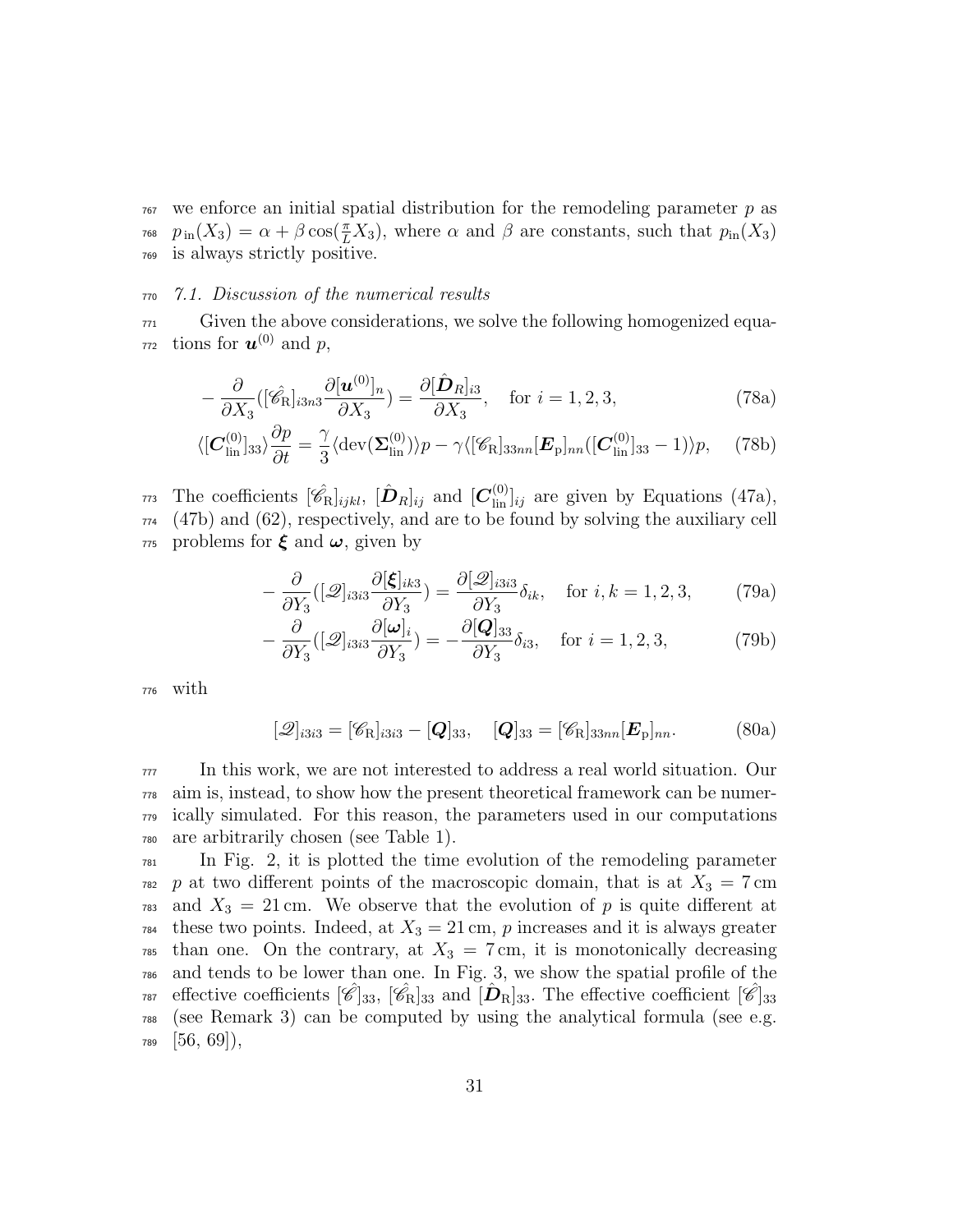| Parameter                            | Unit                              |                                           | Value $\parallel$ Parameter Unit                       |                            | Value                        |
|--------------------------------------|-----------------------------------|-------------------------------------------|--------------------------------------------------------|----------------------------|------------------------------|
| L<br>$u_L$                           | $\left[ \text{cm}\right]$<br>[cm] | 28.000<br>1.0000                          | $\begin{array}{ c } \lambda_1 \ \lambda_2 \end{array}$ | [Pa]<br>[Pa]               | 1.00<br>2.00                 |
| $\gamma$<br>$\alpha$<br>$\beta$<br>N | [1/s]<br>$1 - 1$                  | 1.0000<br>1.0035<br>$-0.0035\atop-4.0000$ | $\mu_1$<br>$\frac{\mu_2}{t_0}$<br>$t_f$                | [Pa]<br>[Pa]<br>[s]<br>[s] | 0.10<br>0.06<br>0.00<br>10.0 |

Table 1: Parameters used in the numerical simulations.



Figure 2: Evolution of the remodeling parameter p at two different points ( $X_3 = 7$  cm and  $X_3 = 21$  cm) of the macroscopic domain.

$$
\begin{aligned} [\hat{\mathscr{C}}]_{ijkl} &= \langle [\mathscr{C}]_{ijkl} - [\mathscr{C}]_{ijp3}([\mathscr{C}]_{p3s3})^{-1}[\mathscr{C}]_{s3kl} \rangle \\ &+ \langle [\mathscr{C}]_{ijp3}([\mathscr{C}]_{p3s3})^{-1} \rangle \langle ([\mathscr{C}]_{s3t3})^{-1} \rangle^{-1} \langle ([\mathscr{C}]_{t3m3})^{-1}[\mathscr{C}]_{m3kl} \rangle. \end{aligned} \tag{81}
$$

We observe that even if a loading ramp condition has been imposed on  $u^{(0)}$ 790 <sup>791</sup> at the border  $X_3 = L$ , the effective coefficient  $\lbrack \hat{\mathscr{C}} \rbrack_{33}$  does not vary on time. <sup>792</sup> This is because, in contrast to the case in which the plastic-like distortions <sup>793</sup> are accounted for, the cell and homogenized problems (cf. (48) and (49)) are  $\alpha$  decoupled. On the other hand, the pulled-back effective coefficients  $[\hat{\mathscr{C}}_R]_{33}$ <sup>795</sup> and  $[\hat{\mathbf{D}}_{\text{R}}]_{33}$ , given by Equations (47a) and (47b), respectively, do change in <sup>796</sup> time since their equations are coupled with an evolution one and, as it can  $797$  be observed, they are strongly influenced by the initial distribution of  $p$ . In <sup>798</sup> fact, at the spatial point  $X_3 = 21$  cm, that is, when  $p > 1$ ,  $[\hat{\mathscr{C}}_R]_{33}$  decreases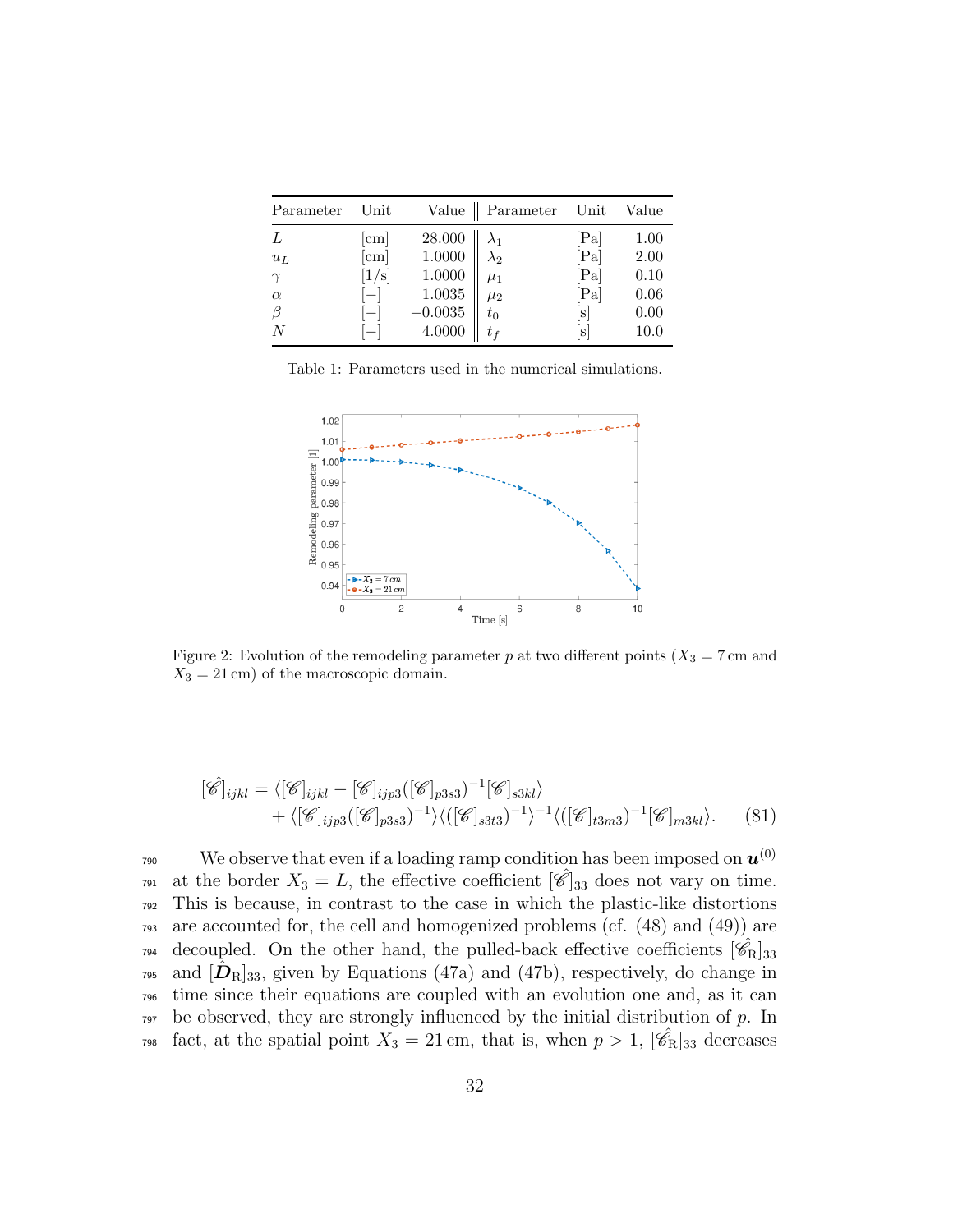and  $[\hat{D}_{\text{R}}]_{33}$  increases with time. The contrary occurs at  $X_3 = 7$  cm, i.e. when 800  $p < 1$ .



Figure 3: Spatial distribution of the effective coefficients  $[\hat{\mathscr{C}}]_{33}$ ,  $[\hat{\mathscr{C}}_R]_{33}$  and  $[\hat{D}_R]_{33}$  at different time instants.

 Additionally, in Fig. 4 it is illustrated the third component of the macroso ascopic leading order term of the displacement  $u^{\varepsilon}$  at three different time instants. Particularly, we plot the numerical solution of the homogenized problems (46) and (49), represented with  $\mathbf{u}_R^{(0)}$ <sup>804</sup> problems (46) and (49), represented with  $[\boldsymbol{u}_{\text{R}}^{(0)}]_3$  and  $[\boldsymbol{u}^{(0)}]_3$ , respectively. We note that, as expected from our election of the boundary condition, the dis- placement component increases monotonically in time. However, we notice that the introduction of the plastic-like distortions has a direct impact on the displacement distribution in the interior macroscopic points. Specifically, in these points the displacement has a higher magnitude.



Figure 4: Spatial distribution of the macroscopic leading order term of the displacement with remodeling ([ $u_{\textrm{\tiny R}}^{(0)}$  $\mathbb{R}^{(0)}$ <sub>R</sub> $]_3$ ) and without remodeling ([ $\mathbf{u}^{(0)}$ ]<sub>3</sub>).

<sup>810</sup> The situation described in our numerical simulations, although simplified,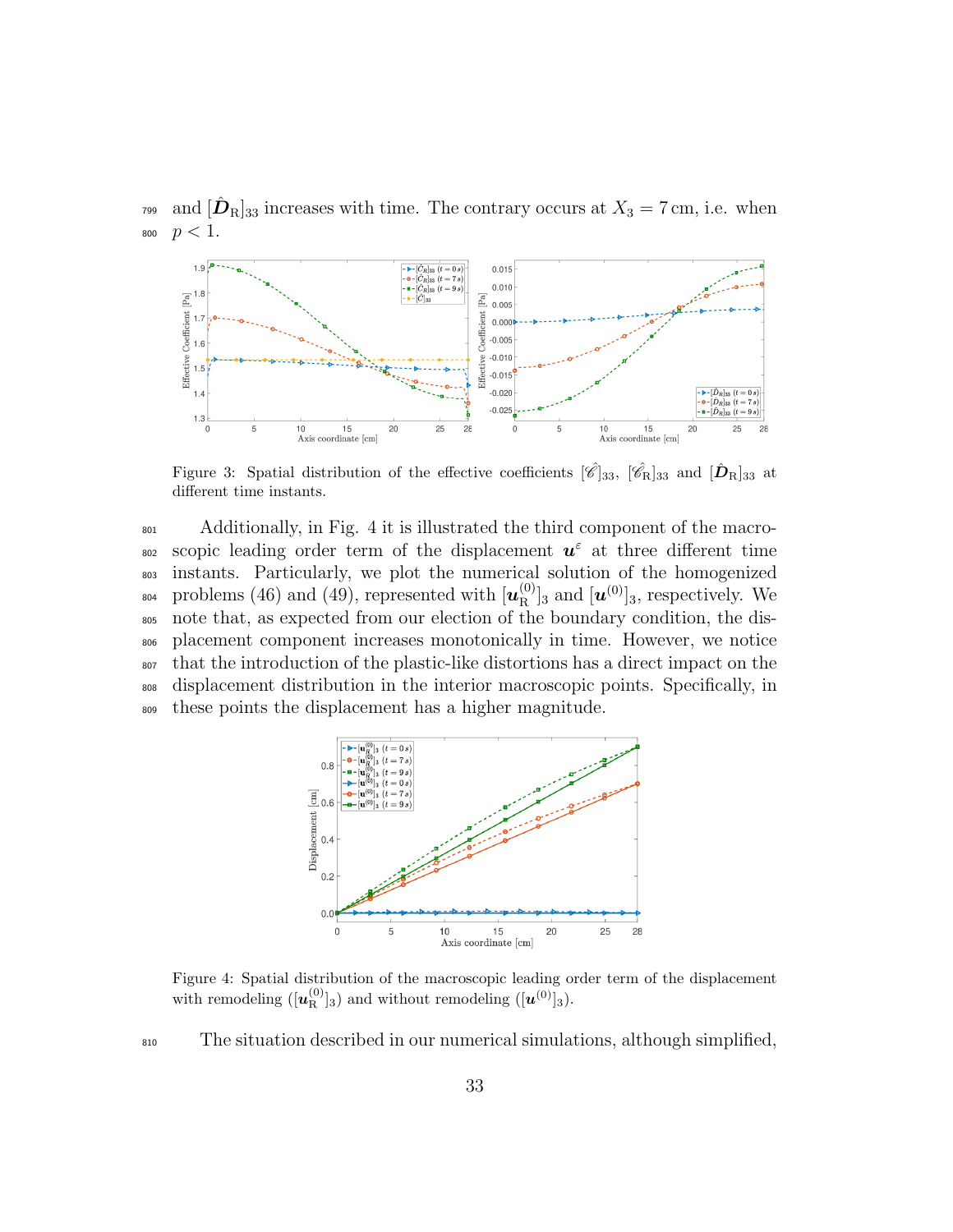could be a good starting point in the study of the remodeling of biological tissues. For example, the geometrical properties of bone's osteons permit to model them as layered composites (see e.g. [69]).

# 814 8. Concluding remarks

 In the present work, we studied the dynamics of a heterogeneous material, constituted by two hyperlastic media with evolving micro-structure, by the <sup>817</sup> application of the asymptotic homogenization technique. The evolution of the micro-structure of the composite media was characterized through the development of plastic-like distortions, which were described by means of the BKL decomposition.

<sup>821</sup> The asymptotic homogenization method was applied to a set of problems comprising a scale-dependent, quasi-static law of balance of linear momentum and an evolution law for the tensor of plastic-like distortions. After obtaining the local and homogenized problems, we rewrote them by considering the De Saint-Venant strain energy density within the limit of small deformations. Although the selection of the strain energy density was due to its simplicity, <sup>827</sup> it is helpful for the description of remodeling processes undergoing small 828 deformations. For instance, this could be the case for describing bone aging. Then, the theoretical setting developed in the present work is applicable  $\frac{830}{10}$  (Elastoplasticity is actually quite appropriate to model the bone [73]). In such a case, appropriate constitutive laws describing the progression of the material properties should be found based on experimental literature (e.g. [35]). Nevertheless, for studying a larger range of problems, we need to select nonlinear constitutive laws and write the corresponding cell and homogenized problems.

 As a consequence of the introduction of the tensor of plastic distortions, two independent cell problems were inferred, which reduce to the classical cell problems encountered in the homogenization of linear problems in elastostat- ics. Moreover, we proposed an evolution equation for the inelastic distortions describing a remodeling process. Such evolution law models a stress-driven production of inelastic distortions, as the one that is often encountered in <sup>842</sup> studies of inelastic processes constructed on the decomposition given by (5) <sup>843</sup> [78]. The evolution law is suitable for the case of finite strain Elastoplastic- ity, and for the case of remodeling of biological tissues. Finally, we outlined a computational procedure in order to solve the up-scaled problems and we performed numerical simulations for a particular case of a layered composite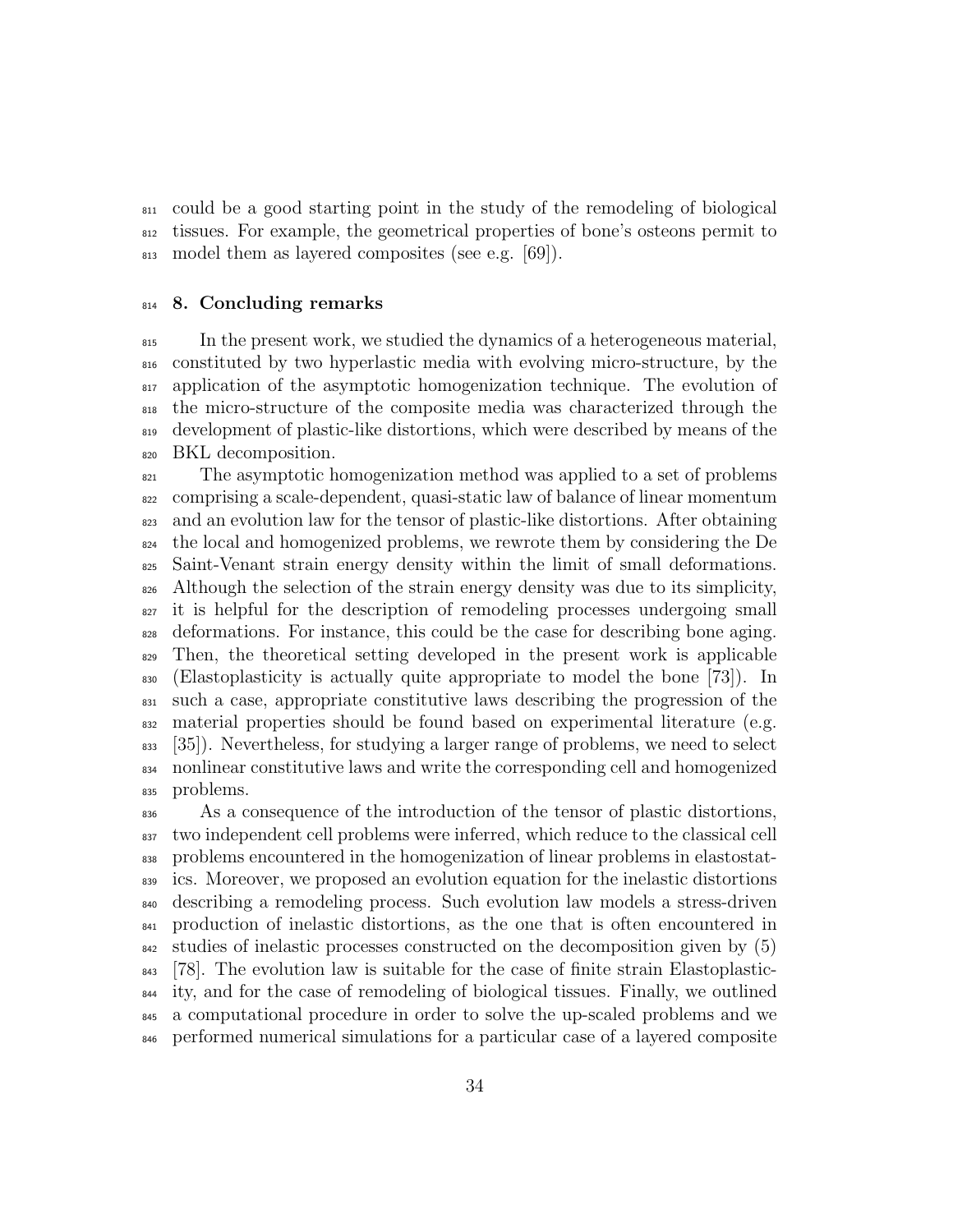<sup>847</sup> body. Besides, we assumed that the leading order term of the asymptotic expansion of the tensor of plastic distortions,  $\mathbf{F}_{\rm p}^{(0)}$ <sup>848</sup> expansion of the tensor of plastic distortions,  $\mathbf{F}_{\rm p}^{\rm (0)}$ , depends only on the  $\mathbb{R}^{49}$  macro-scale variable X. This consideration, however, might be relaxed by allowing  $\boldsymbol{F}_{\rm p}^{(0)}$ <sup>850</sup> allowing  $\bm{F}_{\rm p}^{\rm (0)}$  to take into account the heterogeneities of the composite mate- $851$  rial through the microscopic spatial variable Y. The numerical results showed <sup>852</sup> the influence of the plastic-like distortions on both the effective coefficients <sup>853</sup> and the macroscopic leading order term of the displacement.

 As future work, we intend to deal with the resolution of a particular  $\frac{855}{100}$  problem, like for instance the modeling of bones [49], tumor growth [67, 2,  $856\quad 43, 52, 70, 71$ , or tissue aging [20]. A further step could be the study, with the aid of the Homogenization Theory, of the coupling between the results presented in this work and the fluid flow in a hydrated tissue, or in the case of wavy laminar structures.

#### <sup>860</sup> Acknowledgments

<sup>861</sup> AR has been funded by the *Istituto Nazionale di Alta Matematica* "Francesco" Saveri" (National Institute for High Mathematics "Francesco Saveri") through a research project MATHTECH-CNR-INdAM and is currently employed in the research project "Mathematical multi-scale modeling of biological tis- sues" (N. 64) financed by the Politecnico di Torino (Scientific Advisor: Alfio Grillo).. RR gratefully acknowledges the "Proyecto Nacional de Ciencias  $\frac{1}{867}$  Básicas No. 7515, Cuba 2015–2018. JM and RP acknowledge support from the Ministry of Economy in Spain (project reference DPI2014-58885-R).

# <sup>869</sup> Declaration of interest

870 The Authors declare that they have no conflict of interest.

#### <sup>871</sup> Article information

 $\delta_{872}$  DOI: 10.1016/j.ijnonlinmec.2018.06.012. Available online: July 2, 2018 <sup>873</sup> Journal: International Journal of Non-Linear Mechanics 106 (2018) 245-257

# 874 Bibliography

 $\delta$ <sub>875</sub> [1] Allaire, G., Briane, M. (1996). *Multiscale convergence and reiterated* <sup>876</sup> homogenisation. Proceedings of the Royal Society of Edinburgh: Section 877 A Mathematics 126:297-342.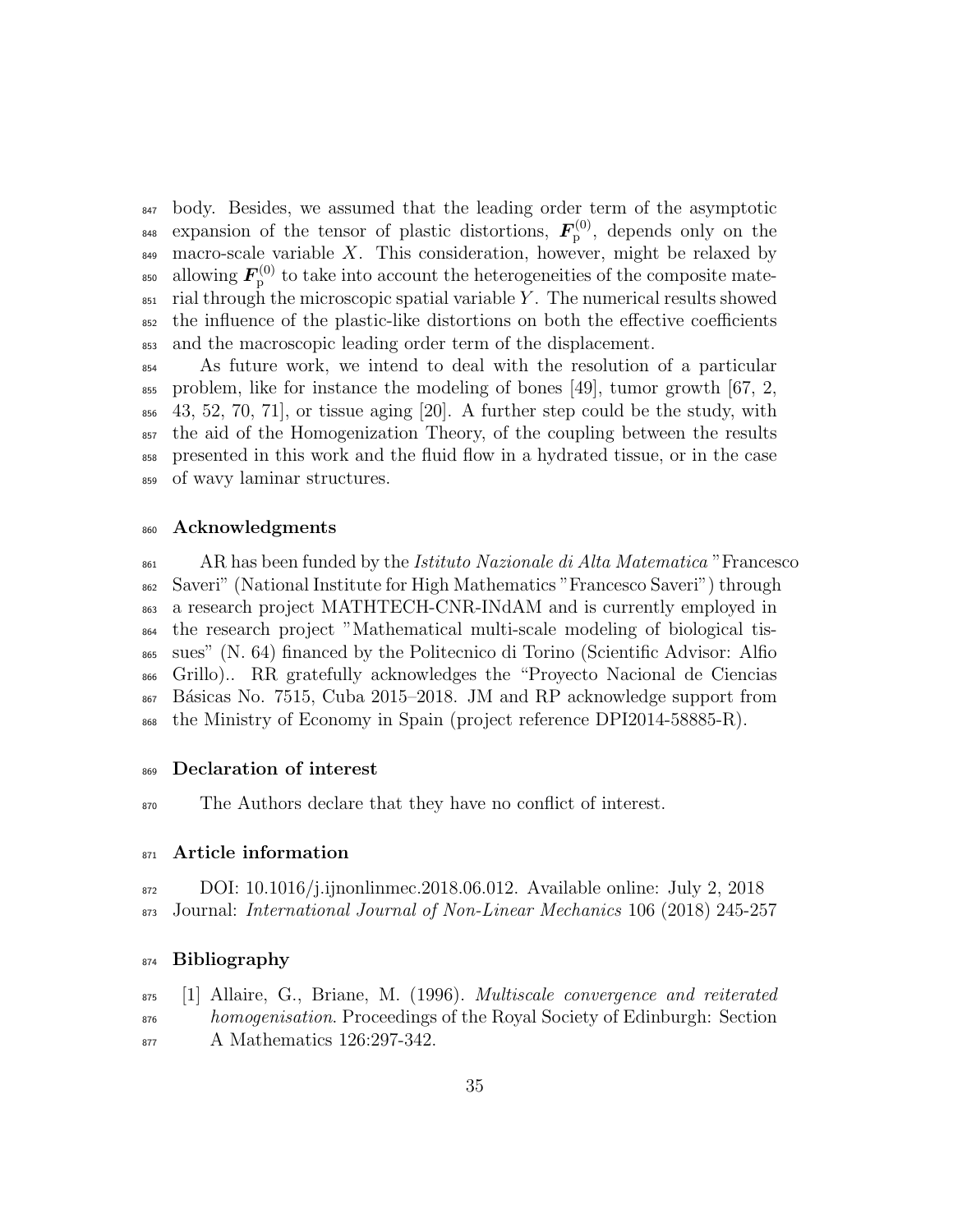- $\mathbb{E}[\mathbb{E}[\mathbb{E}[\mathbb{E}[\mathbb{E}[\mathbb{E}[\mathbb{E}[\mathbb{E}[\mathbb{E}[\mathbb{E}[\mathbb{E}[\mathbb{E}[\mathbb{E}[\mathbb{E}[\mathbb{E}[\mathbb{E}[\mathbb{E}[\mathbb{E}[\mathbb{E}[\mathbb{E}[\mathbb{E}[\mathbb{E}[\mathbb{E}[\mathbb{E}[\mathbb{E}[\mathbb{E}[\mathbb{E}[\mathbb{E}[\mathbb{E}[\mathbb{E}[\mathbb{E}[\mathbb{E}[\mathbb{E}[\mathbb{E}[\mathbb{E}[\mathbb{E}[\mathbb{$ 879 International Journal of Engineering Science 40:1297-1316.
- 880 [3] Ambrosi, D., Guana, F. (2007). Stress-modulated growth. Mathematics and Mechanics of Solids 12:319-342.
- [4] Auriault, J. L., Boutin, C., Geindreau, C. (2009). Homogenization of Coupled Phenomena in Heterogenous Media. ISTE, London, UK; J. Wi-ley, New Jersey, EE. UU.
- [5] Bakhvalov, N., Panasenko, G. (1989). Homogenization: Averaging pro-886 cesses in periodic media. Kluwer, Dordrecht, The Netherlands.
- $\mathcal{B}_{887}$  [6] Benveniste, Y. (2006). A general interface model for a three-dimensional curved thin anisotropic interphase between two anisotropic media. Jour-nal of the Mechanics and Physics of Solids, 54(4):708-734.
- 890 [7] Benveniste, Y. and Miloh, T.  $(2001)$ . Imperfect soft and stiff interfaces  $\delta_{891}$  in two-dimensional elasticity. Mechanics of Materials, 33(6):309-323.
- [8] Bensoussan, A., Lions, J.-L., Papanicolaou, G. (1978). Asymptotic Anal-<sup>893</sup> ysis for Periodic Structures. AMS Chelsea Publishing.
- [9] Burridge, R., Keller, J. B. (1981). Poroelasticity equations derived <sup>895</sup> from microstructure. The Journal of the Acoustical Society of Amer-ica 70:1140-1146.
- [10] Byrne, H. (2003). Modelling avascular tumour growth in L. Preziosi Ed. Cancer modelling and simulations. Chapman & Hall/CRC.
- 899  $[11]$  Castañeda, P. P. (1991). The effective mechanical properties of nonlinear isotropic composites. Journal of the Mechanics and Physics of Solids 39:45-71.
- [12] Cermelli, P., Fried, E., Sellers, S. (2001). Configurational stress, yield <sup>903</sup> and flow in rate-independent plasticity. Proceedings of the Royal Society 904 A 457:1447-1467.
- [13] Ciarletta, P., Destrade, M., and Gower, A. L. (2016). On residual stresses and homeostasis: an elastic theory of functional adaptation in living matter. Scientific Reports, 6(1).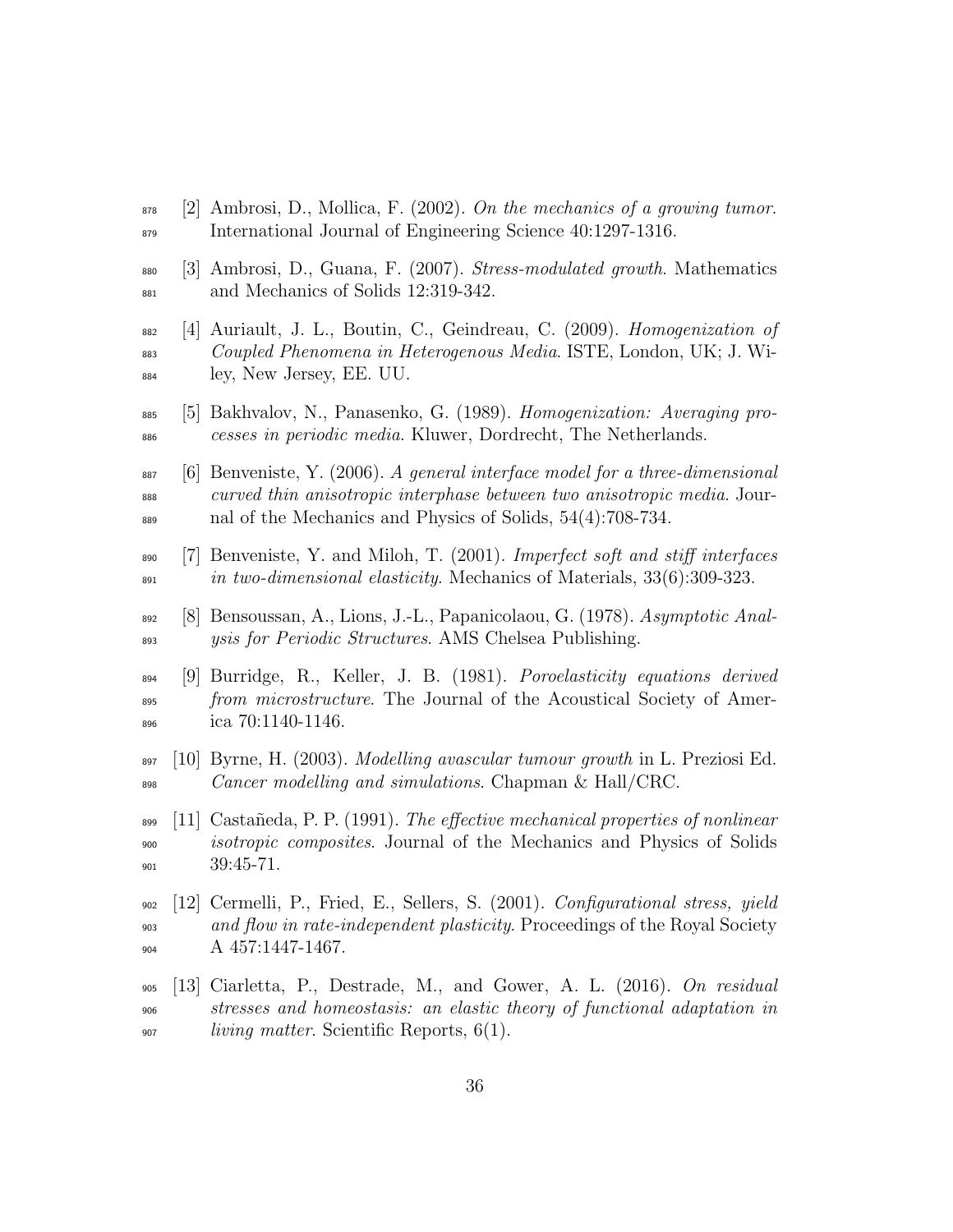- [14] Cioranescu, D., Donato, P. (1999). An Introduction to Homogenization. Oxford University Press Inc., New York, EE. UU.
- [15] Collis, J., Brown, D. L., Hubbard, M. E., O'Dea, R. D. (2017). Effective equations governing an active poroelastic medium. Proceedings of the Royal Society A 473:20160755.
- 913 [16] Cowin, S. C. (2000). How is a tissue built? Journal of Biomechanical 914 Engineering, 122(6):553.
- [17] Curnier, A., He, Q.-C., Zysset, P. (1995). Conewise linear elastic mate-rials. Journal of Elasticity 37:1-38.
- [18] Di Carlo, A., Quiligotti, S. (2002). Growth and balance. Mechanics Re-search Communications 29:449-456.
- [19] Di Stefano, S., Carfagna, M., Knodel, M. M., Hashlamoun, K., Federico S., Grillo A. Anelastic reorganisation in fibre-reinforced biological tissues. Submitted.
- $_{922}$  [20] Epstein, M. (2009). The split between remodelling and aging. Interna-tional Journal of Non-Linear Mechanics 44.
- $_{924}$  [21] Epstein, M., Elżanowski, M. (2007). Material inhomogeneities and their 925 evolution. A geometric approach. Springer-Verlag Berlin Heidelberg.
- $_{926}$  [22] Epstein, M., Maugin, G. A. (1996). On the geometrical material struc-927 ture of anelasticity. Acta Mechanica 115.
- [23] Epstein, M., Maugin, G. A. (2000). Thermomechanics of volumetric 929 growth in uniform bodies. International Journal of Plasticity 16:951-978.
- [24] Fang, Z., Yan, C., Sun, W., Shokoufandeh, A., Regli, W. (2005). Homog- enization of heterogeneous tissue scaffold: A comparison of mechanics, asymptotic homogenization, and finite element approach. Applied Bion-ics and Biomechanics 2:17-29.
- $_{934}$  [25] Federico, S. (2012). Covariant formulation of the tensor algebra of non- linear elasticity. International Journal of Non-Linear Mechanics 47:273- 284.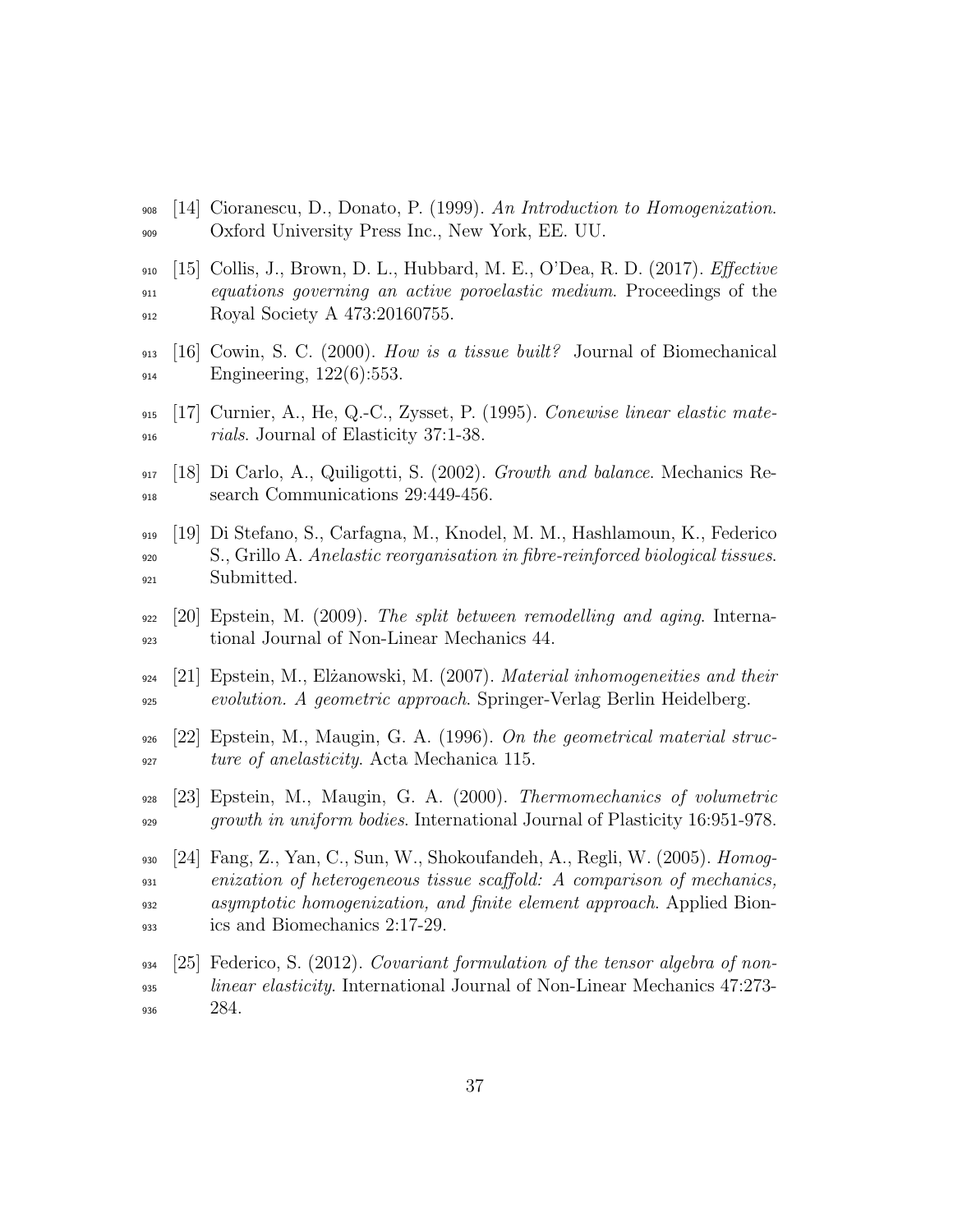- 937 [26] Ganghoffer, J.-F. (2010). On Eshelby tensors in the context of thermo- dynamics of open systems: Applications to volumetric growth. Interna-tional Journal of Engineering Science 48:2081-2098.
- [27] Ganghoffer, J.-F. (2013). A kinematically and thermodynamically con- sistent volumetric growth model based on the stress-free configuration. 942 International Journal of Solids and Structures 50:3446-3459.
- 943 [28] Gei, M., Genna, F., Bigoni, D. (2002). An Interface Model for the Periodontal Ligament. Journal of Biomechanical Engineering, 124(5):538.
- [29] Giverso, C., Preziosi, L. (2012). Modelling the compression and reorga- nization of cell aggregates. Mathematical Medicine and Biology 29:181- 204.
- [30] Goriely, A. (2017). The Mathematics and Mechanics of Biological 949 Growth. Springer.
- [31] Grillo, A., Prohl, R., Wittum, G. (2015). A generalised algorithm for anelastic processes in elastoplasticity and biomechanics. Mathematics and Mechanics of Solids 22:502-527.
- [32] Grillo, A., Carfagna, M. Federico, S. (2018). An Allen-Cahn approach to the remodelling of fibre-reinforced anisotropic materials. Journal of Engineering Mathematics (In Press).
- [33] Grillo, A., Federico, S., Wittum, G. (2012). Growth, mass transfer and remodelling in fibre-reinforced multi-constituent materials. International Journal of Non-Linear Mechanics 47:388-401.
- 959  $[34]$  Grillo, A., Prohl, R., Wittum, G. (2016). A poroplastic model of struc- tural reorganisation in porous media of biomechanical interest. Contin-uum Mechanics and Thermodynamics 28:579-601.
- [35] Grynpas, M. (1993). Age and disease-related changes in the mineral of 963 bone. Calcified Tissue International 53:57-64.
- [36] Guinovart-D´ıaz, R., Rodr´ıguez-Ramos, R., Bravo-Castillero, J., L´opez- Realpozo, J., Sabina, F., Sevostianov, I. (2013). Effective elastic prop- erties of a periodic fiber reinforced composite with parallelogram-like ar- rangement of fibers and imperfect contact between matrix and fibers. In-ternational Journal of Solids and Structures, 50(13):2022-2032.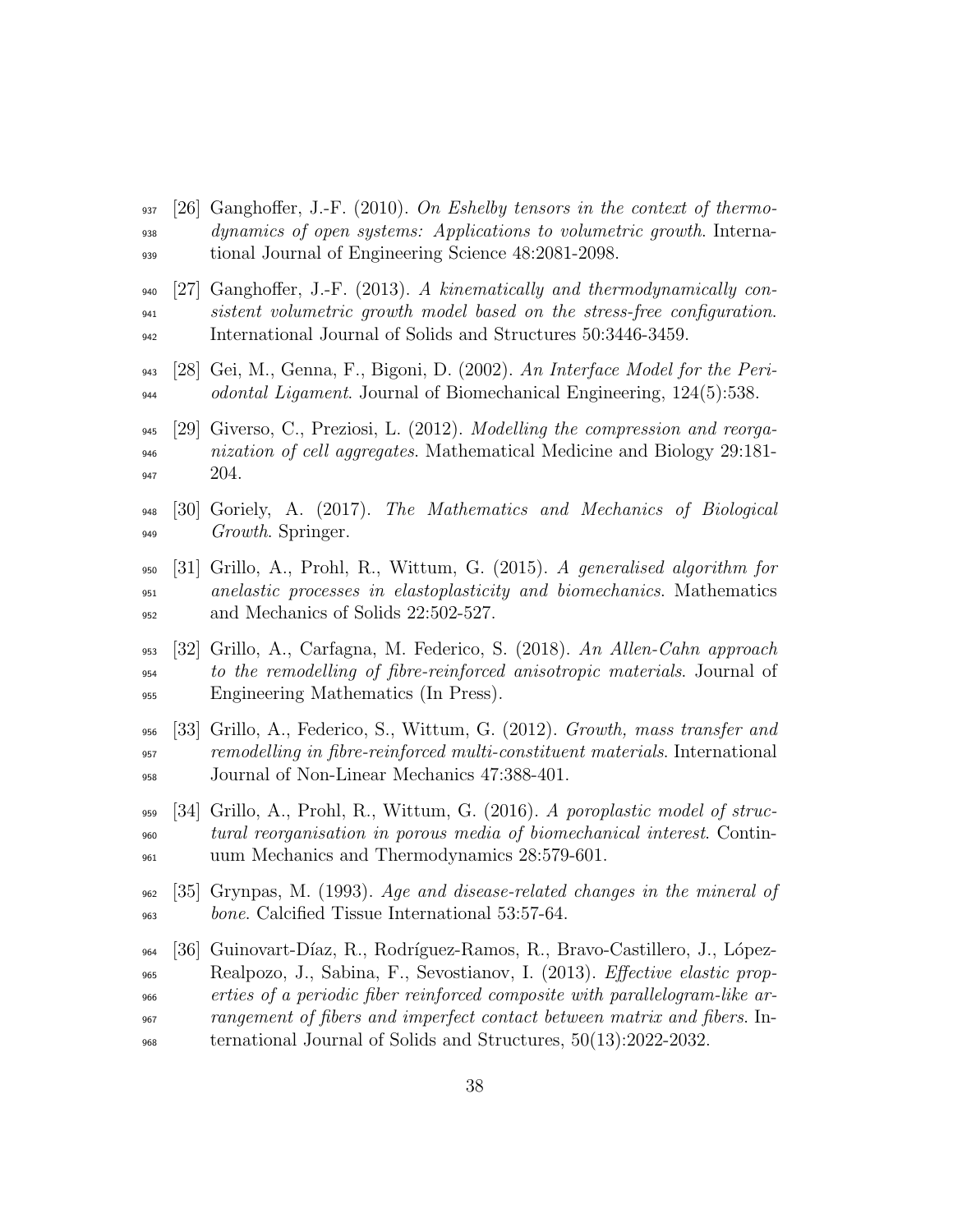- $969 \quad [37]$  Hammer, D. A. and Tirrell, M. (1996). *Biological adhesion at interfaces.* 970 Annual Review of Materials Science, 26(1):651-691.
- $_{971}$  [38] Hashin, Z. (1990). Thermoelastic properties of fiber composites with im-*perfect interface*. Mechanics of Materials, 8(4):333-348.
- 973 [39] Hashin, Z. (2002). Thin interphase/imperfect interface in elasticity with application to coated fiber composites. Journal of the Mechanics and 975 Physics of Solids, 50(12):2509-2537.
- 976  $[40]$  Holmes, M. H. (1995). Introduction to perturbation methods (Vol. 20). Springer Science & Business Media, Springer-Verlag, New York.
- 978  $[41]$  Hori, M., Nemat-Nasser, S. (1999). On two micromechanics theories for determining micro–macro relations in heterogeneous solids. Mechanics of Materials 31:667-682.
- 981  $[42]$  Javili, A., Steinmann P., Kuhl, E. (2014). A novel strategy to identify the critical conditions for growth-induced instabilities. Journal of the Mechanical Behavior of Biomedical Materials 29:20-32.
- 984 [43] Jain, R. K., Martin, J. D., Stylianopoulos, T.  $(2014)$ . The role of me- chanical forces in tumor growth and therapy. Annual Review of Biomed-ical Engineering 16:321-346.
- [44] Olsson, T., Klarbring, A. (2008). Residual stresses in soft tissue as a consequence of growth and remodeling: application to an arterial geom-*etry*. European Journal of Mechanics A/Solids 27:959-974.
- $990\quad$  [45] Kuhl, E., Holzapfel, G.A. (2007). A continuum model for remodeling in living structures. Journal of Material Science 42:8811–8823.
- [46] Lefik, M., Schrefler, B. (1996). Fe modelling of a boundary layer cor- rector for composites using the homogenization theory. Engineering with Computers 13:31-42.
- [47] Leyrat, A., Duperray, A., Verdier, C. (2003). Cancer Modelling and <sup>996</sup> Simulation, chapter Adhesion Mechanisms in Cancer Metastasis Ed. L. Preziosi. Chapman & Hall/CRC Mathematical and Computational Biology.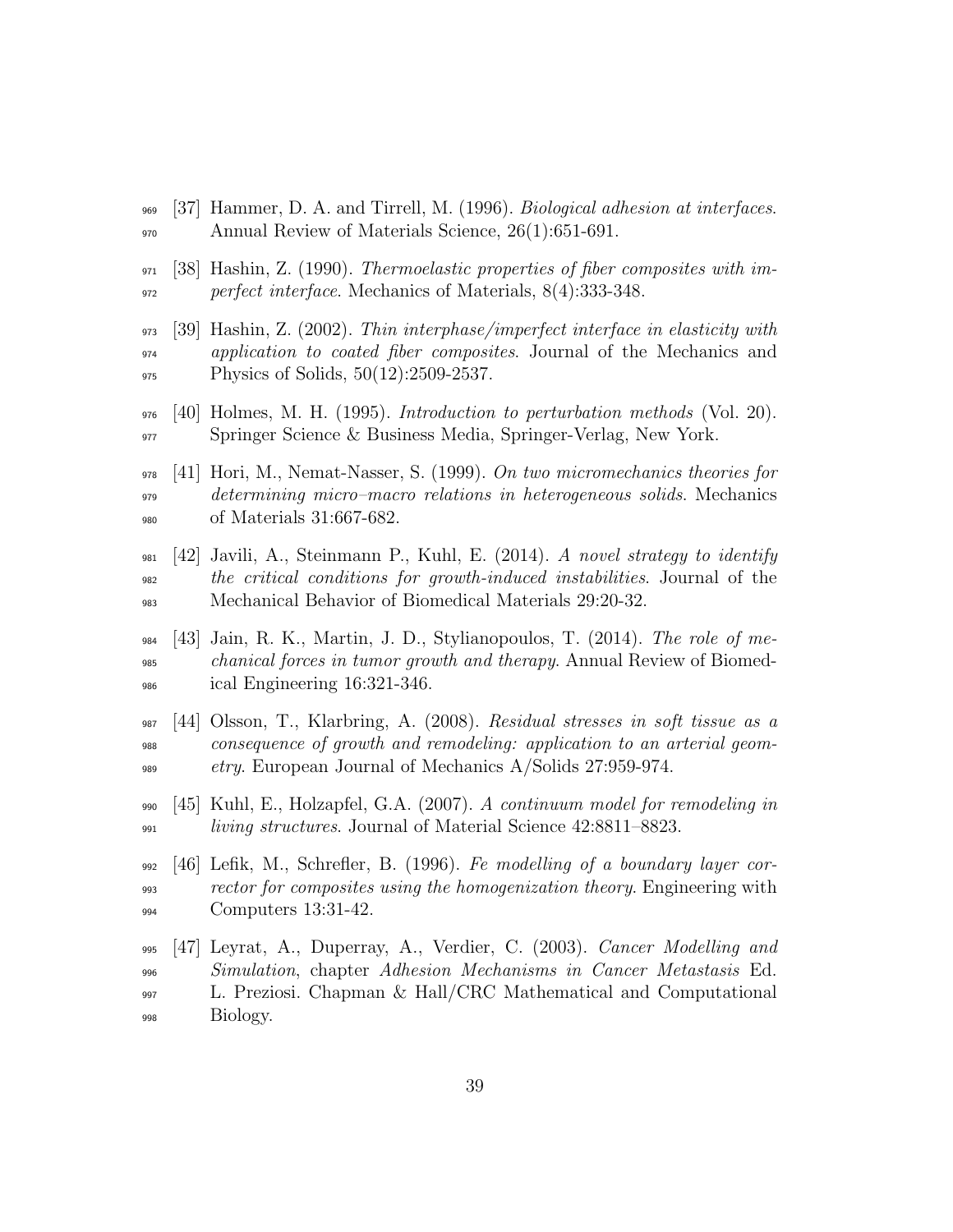- [48] Lin, W. J., Iafrati, M. D., Peattie, R. A., and Dorfmann, L. (2018). Growth and remodeling with application to abdominal aortic aneurysms. Journal of Engineering Mathematics, 109(1):113-137.
- [49] Lu, Y., Lekszycki, T. (2016). Modelling of bone fracture healing: in- fluence of gap size and angiogenesis into bioresorbable bone substitute. Mathematics and Mechanics of Solids 22:1997-2010.
- [50] Lubliner, J. (2008). Plasticity Theory (Dover Books on Engineering). Dover Publications.
- [51] Lukkassen, D., Milton, G. W. (2002). On hierarchical structures and reiterated homogenization. Function Spaces, Interpolation Theory and Related Topics 355-368.
- [52] Mascheroni, P., Carfagna, M., Grillo, A., Boso, D. P., Schrefler, B. A. (2018). An avascular tumor growth model based on porous media mechanics and evolving natural states. Mathematics and Mechanics of 1013 Solids DOI: 10.1177/1081286517711217 (In press).
- [53] Marsden, J. E., Hughes, T. J. R. (1983). Mathematical Foundations of Elasticity. Dover Publications Inc., New York.
- [54] Maugin, G. A., Epstein, M. (1998). Geometrical material structure of elastoplasticity. International Journal of Plasticity 14:109-115.
- [55] Mićunović, M. V. (2009). Thermomechanics of Viscoplasticity Funda-1019 mentals and Applications. Springer, Heidelberg, Germany
- [56] Milton, G. W. (2002). The Theory of Composites. Cambridge University Press .
- [57] Panasenko, G. (2005). Multi-Scale Modelling for Structures and Com-posites. Springer, Berlin.
- [58] Parnell, W. J., Vu, M. V., Grimal, Q., Naili, S. (2012). Analytical meth- ods to determine the effective mesoscopic and macroscopic elastic prop- erties of cortical bone. Biomechanics and Modeling in Mechanobiology 1027 11:883-901.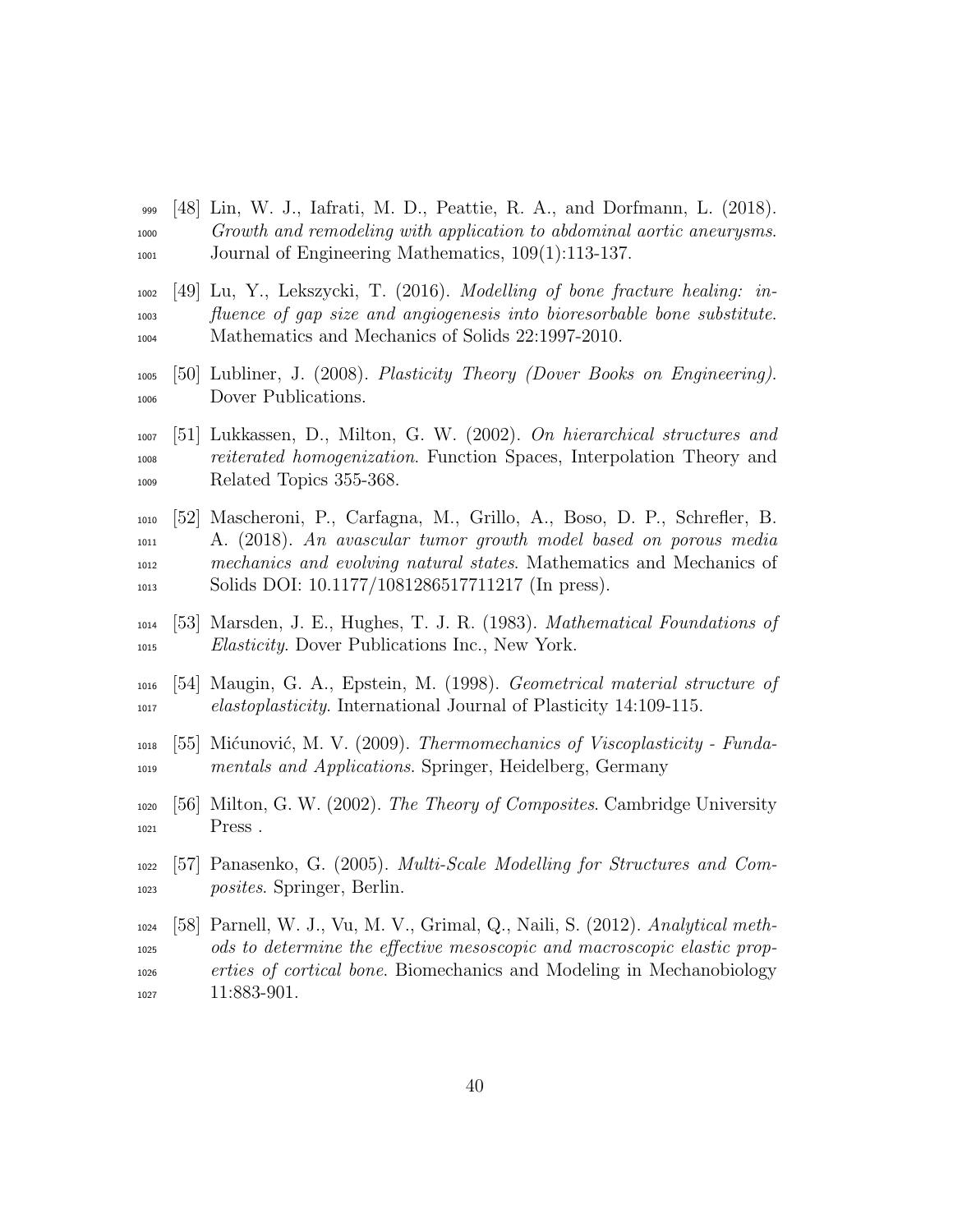- [59] Penta, R., Ambrosi, D. (2014). *Effective governing equations for poroe-* lastic growing media. Quarterly Journal of Mechanics and Applied Math-ematics 67:69-91.
- $1031 \quad [60]$  Penta, R., Gerisch, A. (2015). Investigation of the potential of asymptotic homogenization for elastic composites via a three-dimensional computa-tional study. Computing and Visualization in Science 17:185-201.
- [61] Penta, R., Gerisch, A. (2017). The asymptotic homogenization elasticity tensor properties for composites with material discontinuities. Contin-uum Mechanics and Thermodynamics 29:187-206.
- [62] Penta, R., Gerisch, A. (2018). An Introduction to Asymptotic homoge- nization in Gerisch, A., Penta, R., Lang., J (eds.) Multiscale models in Mechano and Tumor Biology, Lecture Notes in Computational Science and Engineering (122), Springer.
- [63] Penta, R., Merodio, J. (2017). Homogenized modeling for vascularized poroelastic materials. Meccanica 52:3321-3343.
- [64] Penta, R., Ramírez-Torres, A., Merodio, J., Rodríguez-Ramos, R. (2018). Effective balance equations for elastic composites subject to in- homogeneous potentials. Continuum Mechanics and Thermodynamics 30:145-163.
- [65] Penta, R., Raum, K., Grimal, Q., Schrof, S., Gerisch, A. (2016). Can a continuous mineral foam explain the stiffening of aged bone tissue? A micromechanical approach to mineral fusion in musculoskeletal tissues. Bioinspiration & Biomimetics 11:035004.
- [66] Persson, L. E., Persson, L., Svanstedt, N., Wyller, J. (1993). The ho-mogenization method. An introduction. Studentlitteratur, Lund.
- [67] Preziosi, L., Vitale, G. (2011). A multiphase model of tumor and tissue growth including cell adhesion and plastic reorganization. Mathematical Models and Methods in Applied Sciences 21:1901-1932.
- [68] Pruchnicki, E. (1998). Hyperelastic homogenized law for reinforced elas-tomer at finite strain with edge effects. Acta Mechanica 129:139-162.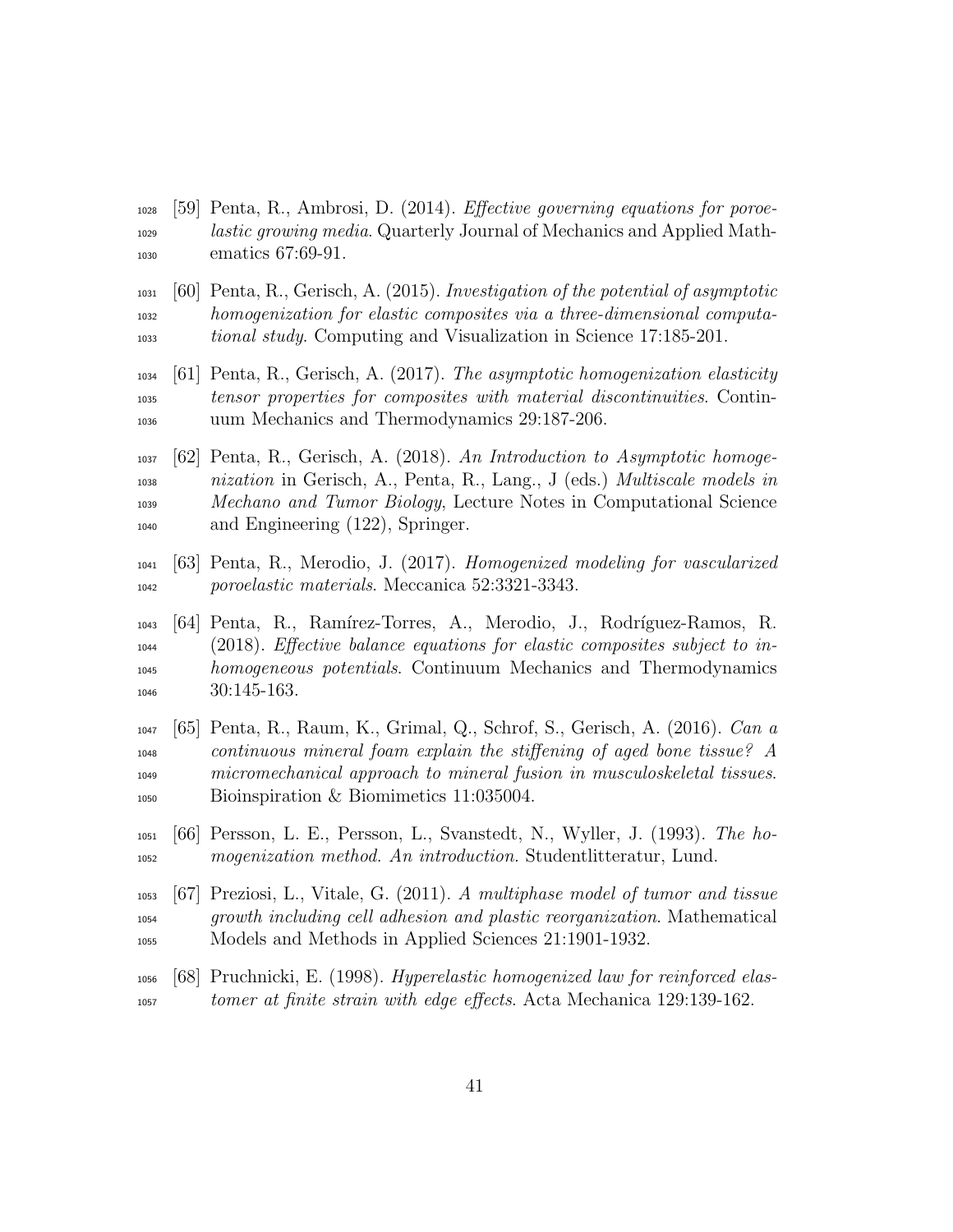- [69] Ram´ırez-Torres, A., Penta, R., Rodr´ıguez-Ramos, R., Merodio, J., Sabina, F. J., Bravo-Castillero, J., Guinovart-D´ıaz, R., Preziosi, L., Grillo, A. (2018). Three scales asymptotic homogenization and its ap- plication to layered hierarchical hard tissues. International Journal of Solids and Structures 130-131:190-198.
- [70] Ram´ırez-Torres, A., Rodr´ıguez-Ramos, R., Merodio, J., Bravo- Castillero, J., Guinovart-D´ıaz, R., Alfonso, J. C. L. (2015). Action of body forces in tumor growth. International Journal of Engineering Sci-ence 89:18-34.
- [71] Ram´ırez-Torres, A., Rodr´ıguez-Ramos, R., Merodio, J., Bravo- Castillero, J., Guinovart-D´ıaz, R., Alfonso, J. C. L. (2015). Mathemati- cal modeling of anisotropic avascular tumor growth. Mechanics Research Communications 69:8-14.
- [72] Reimer, P., Parizel, P. M., Meaney, J. F. M., Stichnoth, F. A., editors 1072 (2010). *Clinical MR Imaging*. Springer Berlin Heidelberg.
- [73] Ritchie, R. O., Buehler, M. J., Hansma, P. (2009). Plasticity and tough-ness in bone. Physics Today 62:41-47.
- [74] Rohan, E., Cimrman, R., Lukeš, V. (2006). Numerical modelling and homogenized constitutive law of large deforming fluid saturated hetero-geneous solids. Composites and Structures 84:1095-1114.
- [75] Rohan, E., Lukeš, V. (2010). Microstructure based two-scale modelling of soft tissues. Mathematics and Computers in Simulation 80:1289-1301.
- [76] Rodriguez, E. K., Hoger, A., McCulloch, A. D. (1994). Stress-dependent finite growth in soft elastic tissues. Journal of Biomechanics 27:455-467.
- [77] Sanchez-Palencia, E. (1980). Non-homogeneous media and vibration the-ory. In: Lecture Notes in Physics, 127. Springer-Verlag, Berlin.
- [78] Simo, J. C., Hughes, T. J. R. (1988). Computational Plasticity. Springer, New York.
- [79] Suquet, P. (1987). Elements of homogenization for inelastic solid me- chanics in Homogenization techniques for composite media. Eds. E. Sanchez-Palencia and A. Zaoui. Springer-Verlag, Berlin.